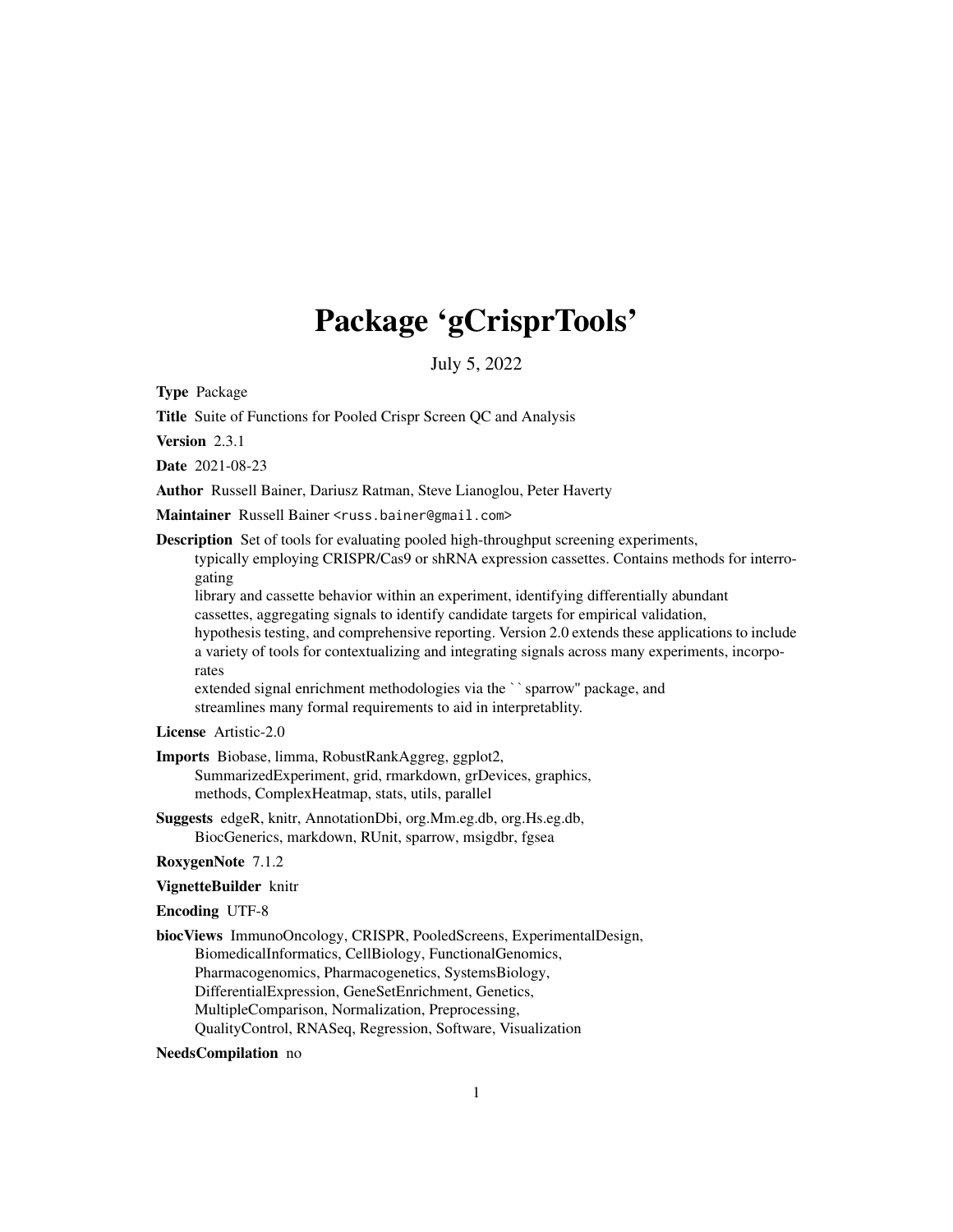# 2 R topics documented:

Depends  $R$  ( $>= 4.1$ ) git\_url https://git.bioconductor.org/packages/gCrisprTools git\_branch master git\_last\_commit 2e49f6f git\_last\_commit\_date 2022-04-26 Date/Publication 2022-07-05

# R topics documented:

|    | 3              |
|----|----------------|
|    | $\overline{3}$ |
|    | $\overline{4}$ |
|    | $\overline{4}$ |
|    | 5              |
|    | 6              |
|    | $\overline{7}$ |
|    | 8              |
| 10 |                |
| 11 |                |
| 11 |                |
| 13 |                |
| 14 |                |
| 15 |                |
| 17 |                |
| 18 |                |
| 19 |                |
| 20 |                |
| 21 |                |
| 22 |                |
| 23 |                |
| 25 |                |
| 27 |                |
| 27 |                |
| 28 |                |
| 29 |                |
| 31 |                |
| 32 |                |
| 33 |                |
| 34 |                |
| 35 |                |
| 36 |                |
| 37 |                |
| 38 |                |
| 39 |                |
| 40 |                |
| 41 |                |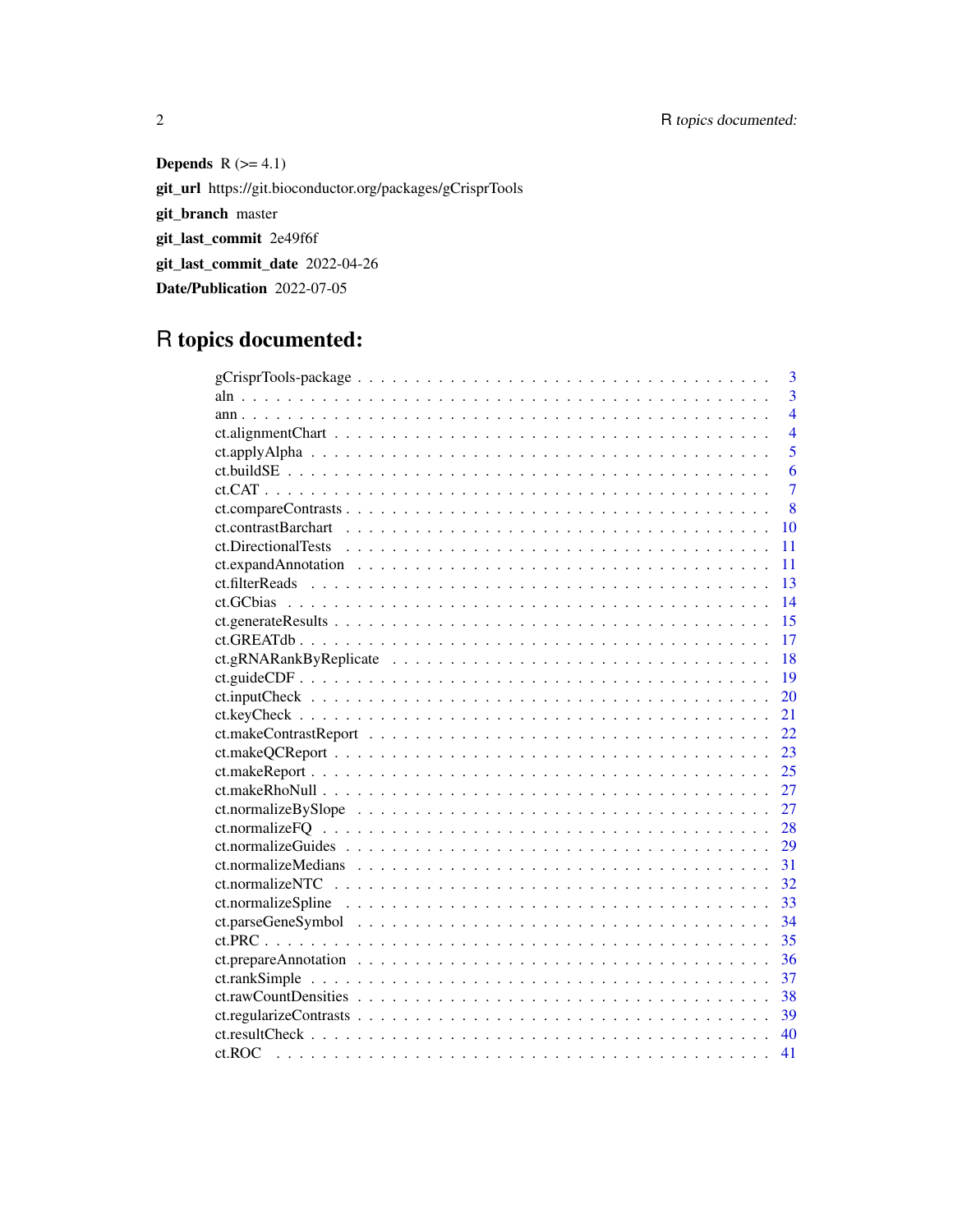# <span id="page-2-0"></span>gCrisprTools-package 3

| Index | 57 |
|-------|----|
|       |    |
|       |    |
|       |    |
|       |    |
|       |    |
|       |    |
|       |    |
|       |    |
|       |    |
|       |    |
|       |    |
|       |    |
|       |    |
|       |    |
|       |    |

gCrisprTools-package *gCrisprTools*

# Description

Pipeline for using CRISPR data at Genentech

aln *Precalculated alignment statistics of a crispr screen*

# Description

Example alignment matrix file for the provided example Crispr screen. All sample, gRNA, and Gene information has been anonymized and randomized.

# Source

Genentech, Inc.

# See Also

Please see 'vignettes/Crispr\_example\_workflow.R' for details.

# Examples

data('aln') head(aln)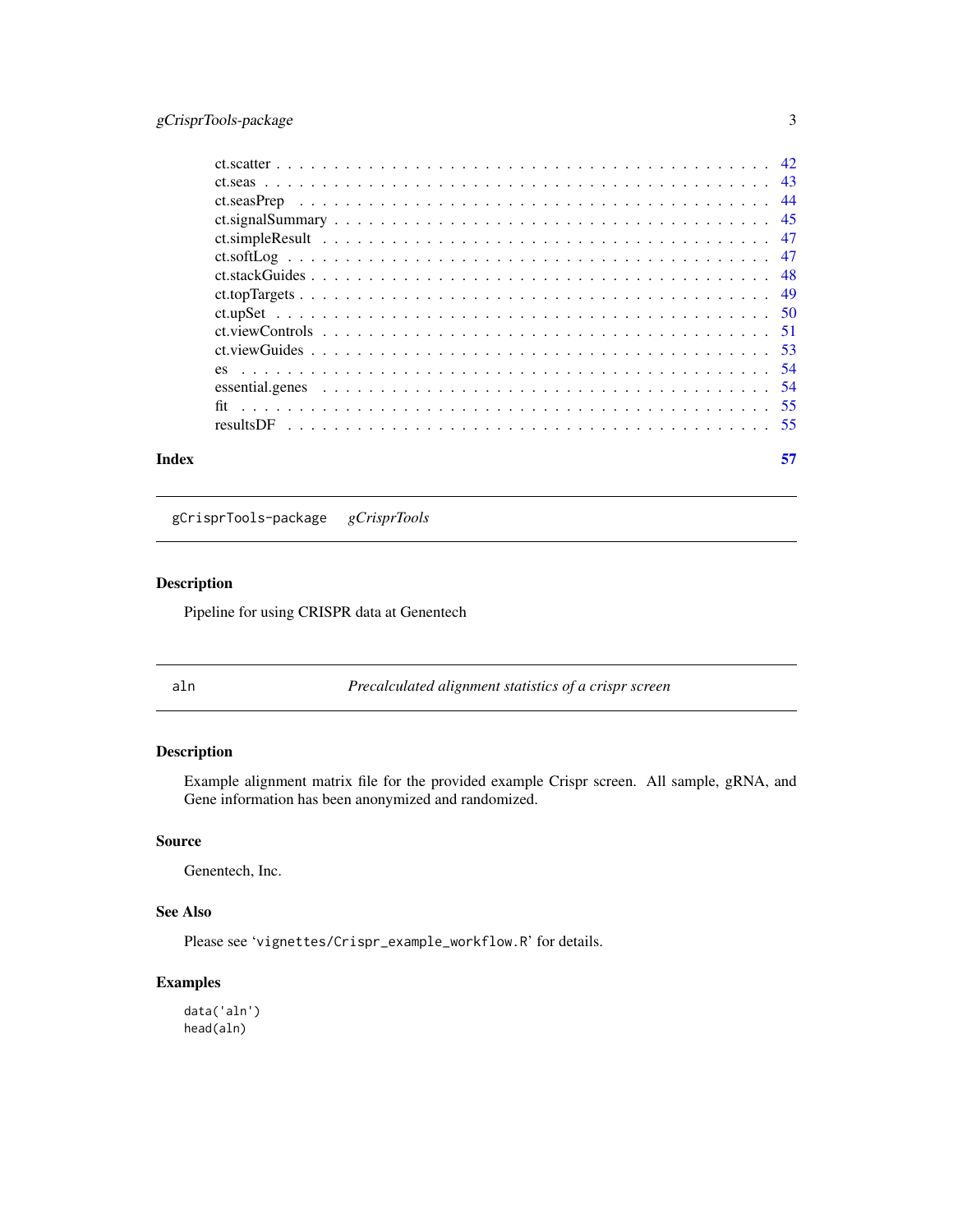#### <span id="page-3-0"></span>Description

Example annotation file for the screen data provided in es. All sample, gRNA, and Gene information has been anonymized and randomized.

# Source

Genentech, Inc.

# See Also

Please see 'vignettes/Crispr\_example\_workflow.R' for details.

# Examples

data('ann') head(ann)

ct.alignmentChart *View a Barchart Summarizing Alignment Statistics for a Crispr Screen*

#### Description

This function displays the alignemnt statistics for a pooled Crispr screen, reported directly from an alignment statistic matrix.

#### Usage

ct.alignmentChart(aln, sampleKey = NULL)

# Arguments

| aln       | A numeric matrix of alignment statistics for a Crispr experiment. Corresponds                                                               |
|-----------|---------------------------------------------------------------------------------------------------------------------------------------------|
|           | to a 4xN matrix of read counts, with columns indicating samples and rows in-                                                                |
|           | dicating the number of 'targets', 'nomatch', 'rejections', and 'double_match'                                                               |
|           | reads. Details about these classes may be found in the best practices vignette or<br>as part of the report generated with ct. makeReport(). |
| sampleKey | An optional ordered factor linking the samples to experimental variables. The<br>names attribute should exactly match those present in aln. |

#### Value

A grouped barplot displaying the alignment statistics for each sample included in the alignment matrix, which usually corresponds to all of the samples in the experiment.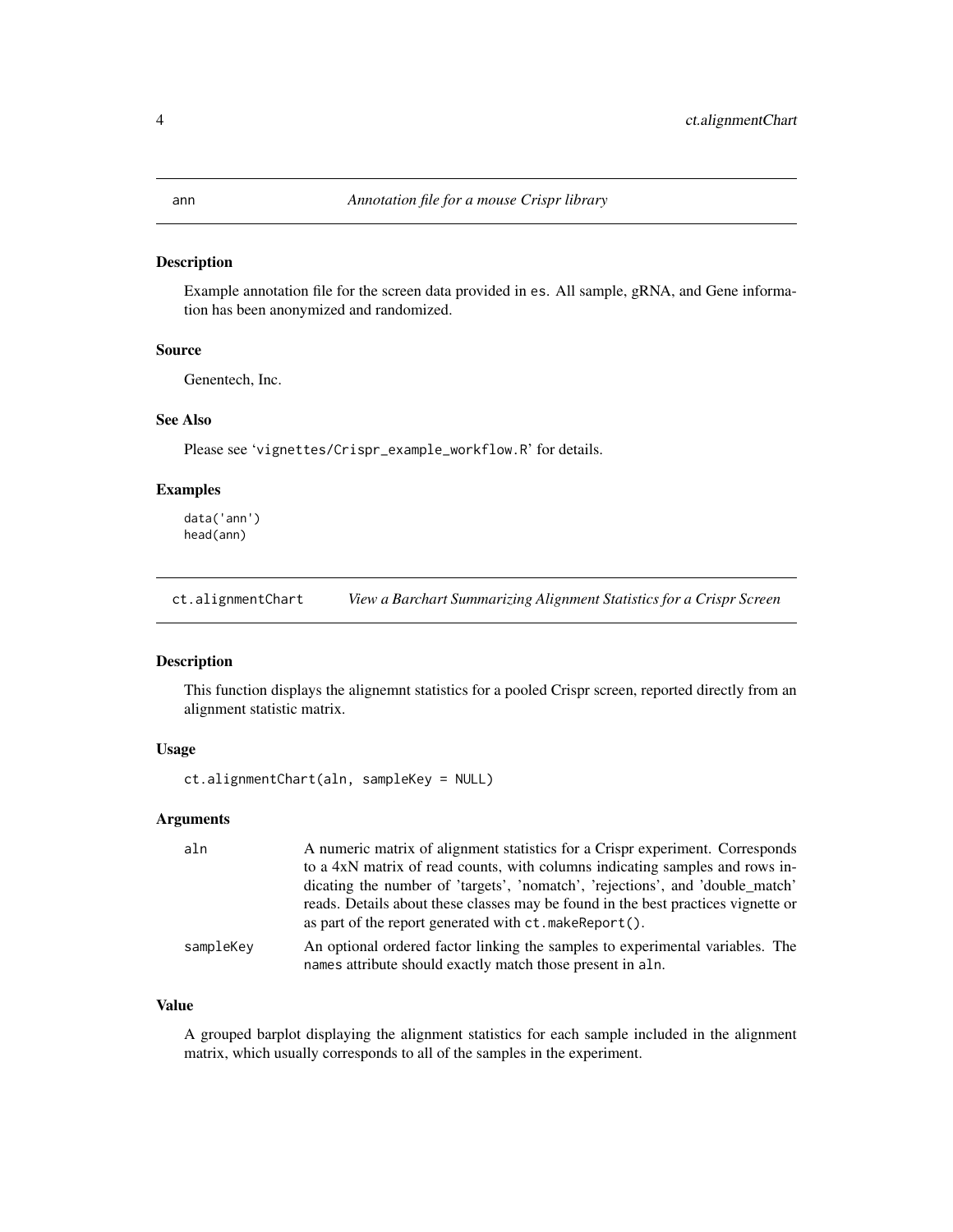# <span id="page-4-0"></span>ct.applyAlpha 5

#### Author(s)

Russell Bainer

#### Examples

```
data('aln')
ct.alignmentChart(aln)
```
ct.applyAlpha *Apply RRA 'alpha' cutoff to RRAalpha input*

#### Description

The 'alpha' part of RRAalpha is used to consider only the top guide-level scores for gene-level statistics. Practically, all guides failing the cutoff get a pvalue of 1. There are three ways of determining which guides fail. See 'scoring' below.

#### Usage

```
ct.applyAlpha(
  stats,
  RRAalphaCutoff = 0.1,
  scoring = c("combined", "pvalue", "fc")
)
```
#### Arguments

- stats three-column numeric matrix with pvalues for down and up one-sided test with guide-level fold changes (coefficients from the relevant contrast).
- RRAalphaCutoff A cutoff to use when defining gRNAs with significantly altered abundance during the RRAa aggregation step, which may be specified as a single numeric value on the unit interval or as a logical vector. When supplied as a logical vector (of length equal to nrows(fit)), this parameter directly indicates the gRNAs to include during RRAa aggregation. Otherwise, if scoring is set to pvalue or combined, this parameter is interpreted as the maximum nominal pvalue required to consider a gRNA's abundance meaningfully altered during the aggregation step. If scoring is fc, this parameter is interpreted as the proportion of the list to be considered meaningfully altered in the experiment (e.g., if RRAalphaCutoff is set to 0.05, only consider the rankings of the 5 (or downregulated) gRNAs for the purposes of RRAa calculations). scoring The gRNA ranking method to use in RRAa aggregation. May take one of three
- values: pvalue, fc, or 'combined'. pvalue indicates that the gRNA ranking statistic should be created from the (one-sided) p-values in the fit object. fc indicates that the ranks of the gRNA coefficients should be used instead, and combined indicates that that the coefficents should be used as the ranking statistic but gRNAs are discarded in the aggregation step based on the corresponding nominal p-value in the fit object.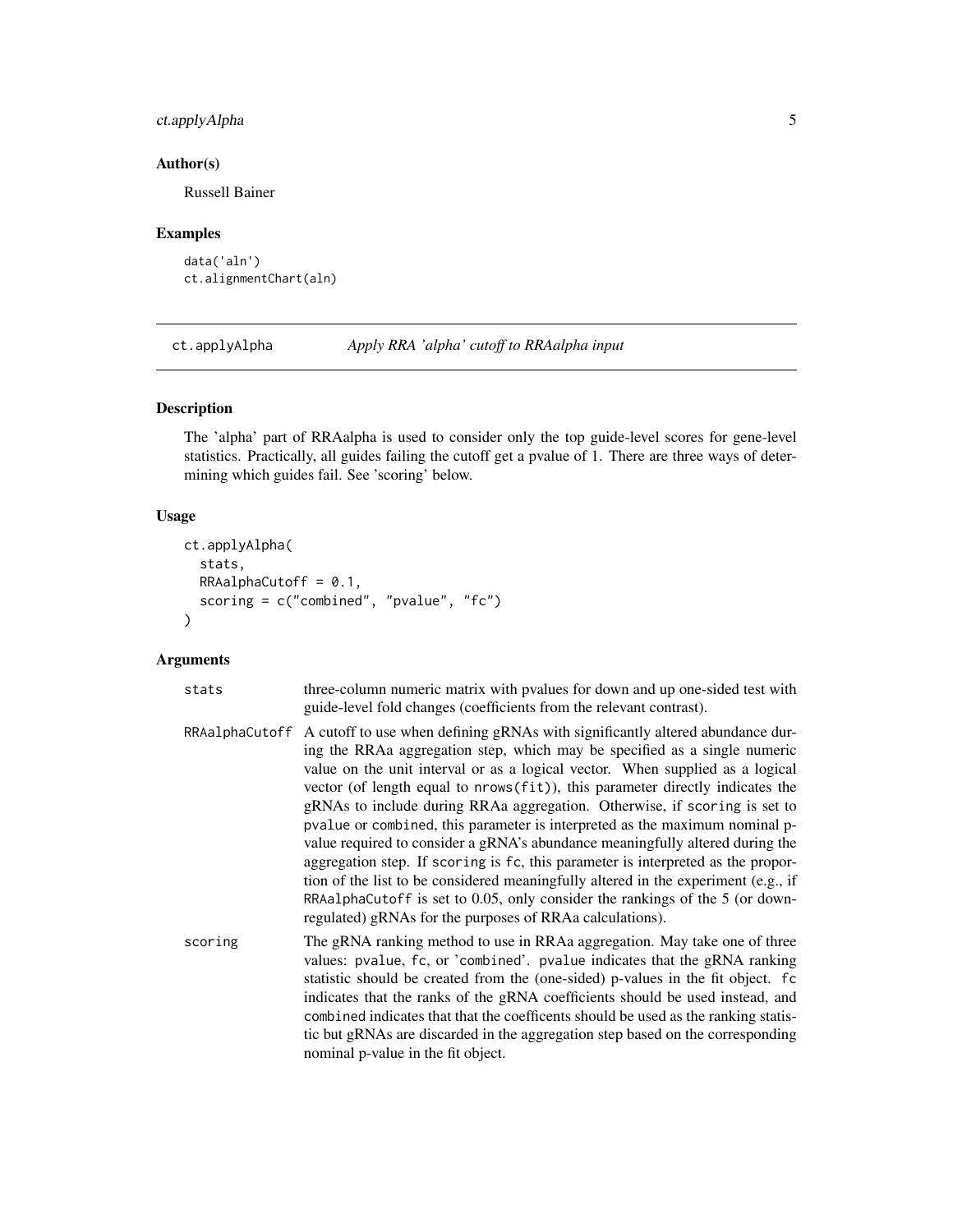# <span id="page-5-0"></span>Value

data.frame with guide-level pvals, fold change, and scores.deplete and scores.enrich which are the input the RRAalpha

# Author(s)

Russell Bainer

# Examples

```
fakestats <- matrix(runif(300), ncol = 3)
colnames(fakestats) = c('Depletion.P', 'Enrichment.P', 'lfc')
ct.applyAlpha(fakestats)
```
ct.buildSE *Package Screen Data into a 'SummarizedExperiment' Object*

# Description

Convenience function to package major components of a screen into a 'SummarizedExperiment' container for downstream visualization and analysis. All arguments are optional except for 'es'.

# Usage

```
ct.buildSE(
  es,
  sampleKey = NULL,
  ann = NULL,vm = NULL,fit = NULL,
  summaryList = NULL
\mathcal{L}
```
#### Arguments

| es.         | An 'ExpressionSet' of screen data. Required.                                                                                                                                                       |
|-------------|----------------------------------------------------------------------------------------------------------------------------------------------------------------------------------------------------|
| sampleKey   | a gCrisprTools 'sampleKey' object, to be added to the 'colData'.                                                                                                                                   |
| ann         | Annotation object to be packaged into the 'rowData'                                                                                                                                                |
| vm          | A 'voom'-derived normalized object                                                                                                                                                                 |
| fit         | a 'MArrayLM' object containing the contrast information and model results                                                                                                                          |
| summaryList | A named list of data. frames, returned by ct. generate Results. if you need<br>to generate one of these by hand for some reason, see the example results DF<br>object loaded in the example below. |

# Value

A 'SummarizedExperiment' object.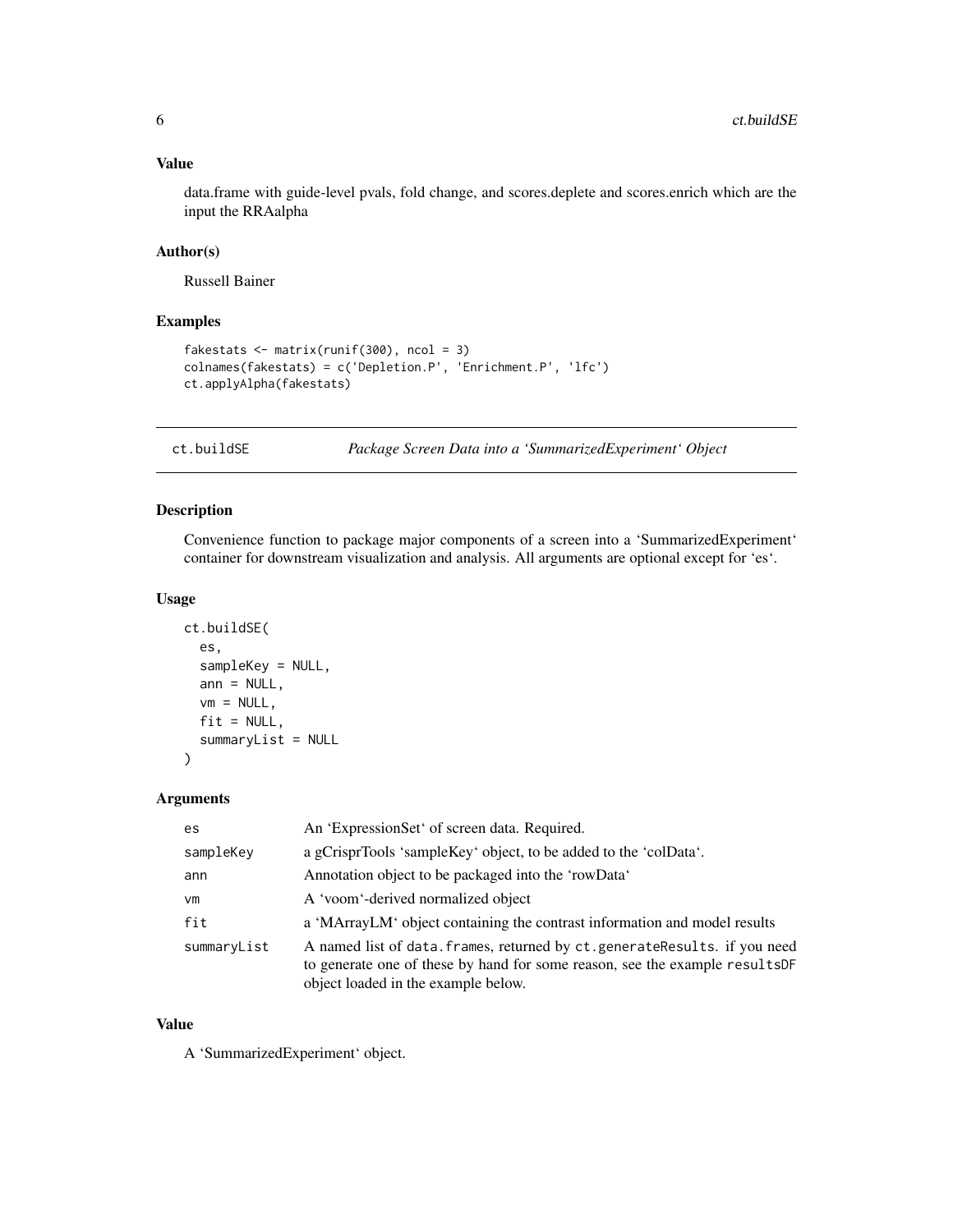#### <span id="page-6-0"></span>ct.CAT 7

#### Author(s)

Russell Bainer

#### Examples

```
data('ann', 'es', 'fit', 'resultsDF')
ct.buildSE(es, ann = ann, fit = 'fit', summaryList = list('resA' = resultsDF, 'resB' = resultsDF))
```

```
ct.CAT Compare Two CRISPR Screens via a CAT plot
```
# **Description**

This is a function for comparing the results of two screening experiments. Given two summaryDF, the function places them in register with one another, generates a Concordance At The Top (CAT) plot, and returns an invisible dataframe containing the relevant gene-level signals. Signals are aggregated by P-value threshold, such that the concordance is represented as the portion of shared values meeting or exceeding that significance threshold.

This function is conceptually similar to the 'ct.ROC' and 'ct.PRC()' functions, but is appropriate when considering consistency of ranked values rather than an interchangeable set; the most common use case is for comparing primary and replication screens, where the underlying technology and selection criteria are expected to be highly similar. CAT plots are fundamentally about comparing rankings, and so only targets in common between the two provided screens are considered. If the totality of list overlap is important, consider using 'ct.PRC()' or 'ct.ROC()'.

#### Usage

```
ct.CAT(
  dflist,
  targets = c("geneSymbol", "geneID"),
  switch.dir = FALSE,
  plot.it = TRUE)
```
# Arguments

| dflist     | A list of results data frames. Names will be preserved, and the enrichment cal-<br>culation is conditioned on the first element of the list.                                                                                                          |
|------------|-------------------------------------------------------------------------------------------------------------------------------------------------------------------------------------------------------------------------------------------------------|
| targets    | Column of the provided summary DF to consider. Must be gene ID or geneSymbol.                                                                                                                                                                         |
| switch.dir | Logical indicating whether to test overlap of signals in the same direction, or<br>whether the directionality is expected to reverse. 'same.dir = FALSE' looks at<br>the consistency between depleted signals in 'df1' and enriched signals in 'df2'. |
| plot.it    | Logical indicating whether to compose the plots on the default device. Two CAT<br>plots summarizing overlap in both enrichment directions are drawn.                                                                                                  |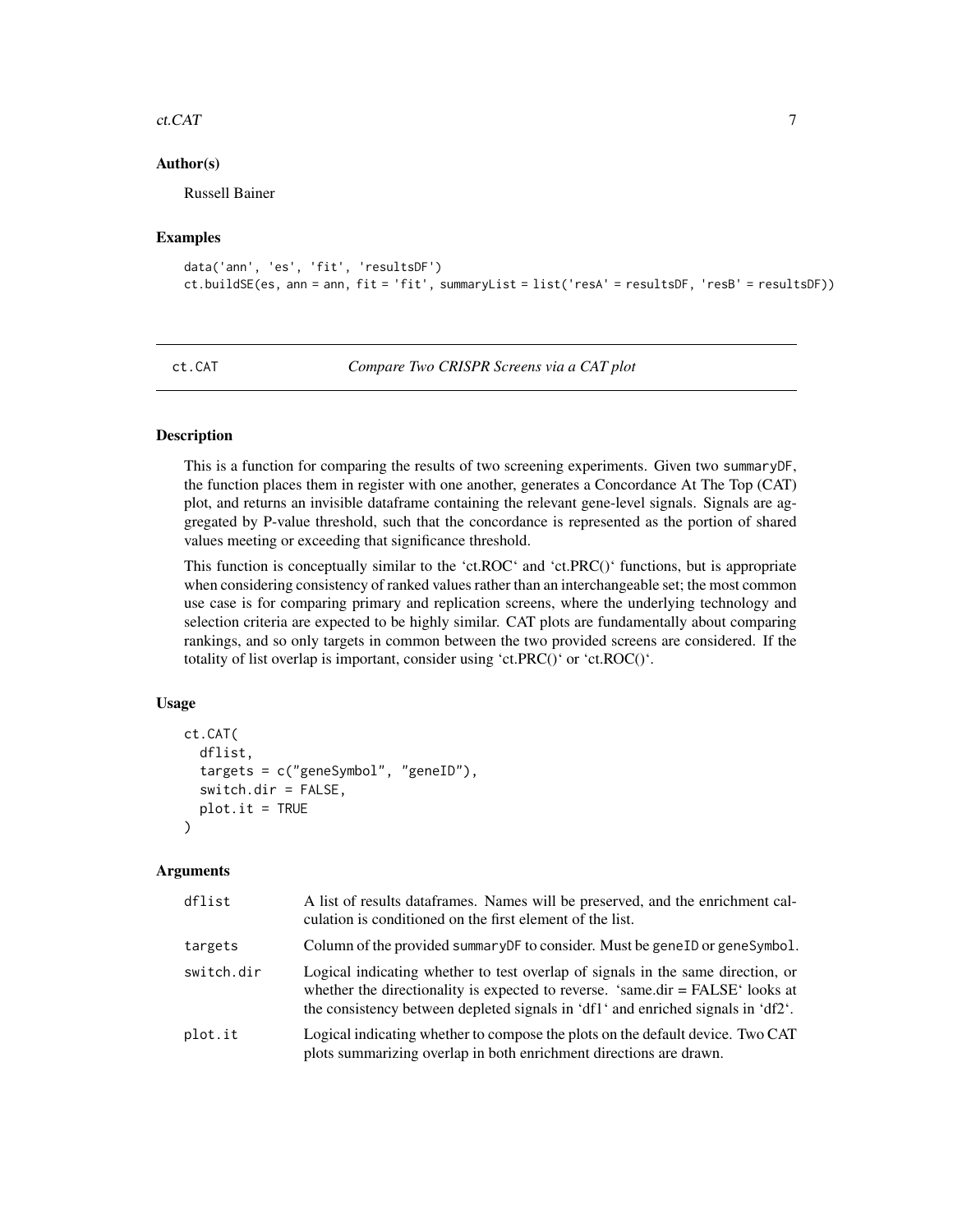# <span id="page-7-0"></span>Value

Invisibly, a data.frame containing the relevant summary stats for each target in both screens.

#### Author(s)

Russell Bainer

# Examples

```
data('resultsDF')
cat <- ct.CAT(list('first' = resultsDF, 'second' = resultsDF[1:2000,]))
head(cat)
```

| ct.compareContrasts | Identify Replicated Signals in Pooled Screens Using Conditional Scor- |
|---------------------|-----------------------------------------------------------------------|
|                     | ıng                                                                   |

#### Description

This function identifies signals that are present in one or more screening experiment contrasts using a conditional strategy. Specifically, this function identifies all significant signals (according to user definitions) in a set of provided results DF and returns a 'simplifiedResult' dataframe derived from the first provided contrast with an appended logical column indicating whether there is evidence for signal replication in the other provided resultsDFs.

Signals are considered replicated if they cross the specified stringent threshold (default:  $Q = 0.1$ ) in one or more of the provided contrasts, and are similarly enriched or depleted at the relaxed threshold (default:  $P = 0.1$ ) in all of the remaining contrasts. If a single contrast is provided, all signals crossing the stringent threshold are considered replicated.

Signals are compared across screens on the basis of [ct.regularizeContrasts](#page-38-1), so users must provide an identifier with which to standardize targets ('geneID' by default).

```
ct.compareContrasts(
  dflist,
  statistics = c("best.q", "best.p"),
  cutoffs = c(0.1, 0.1),same.dir = rep(TRUE, length(dflist)),
  return.stats = FALSE,
  nperm = 10000,
  ...
)
```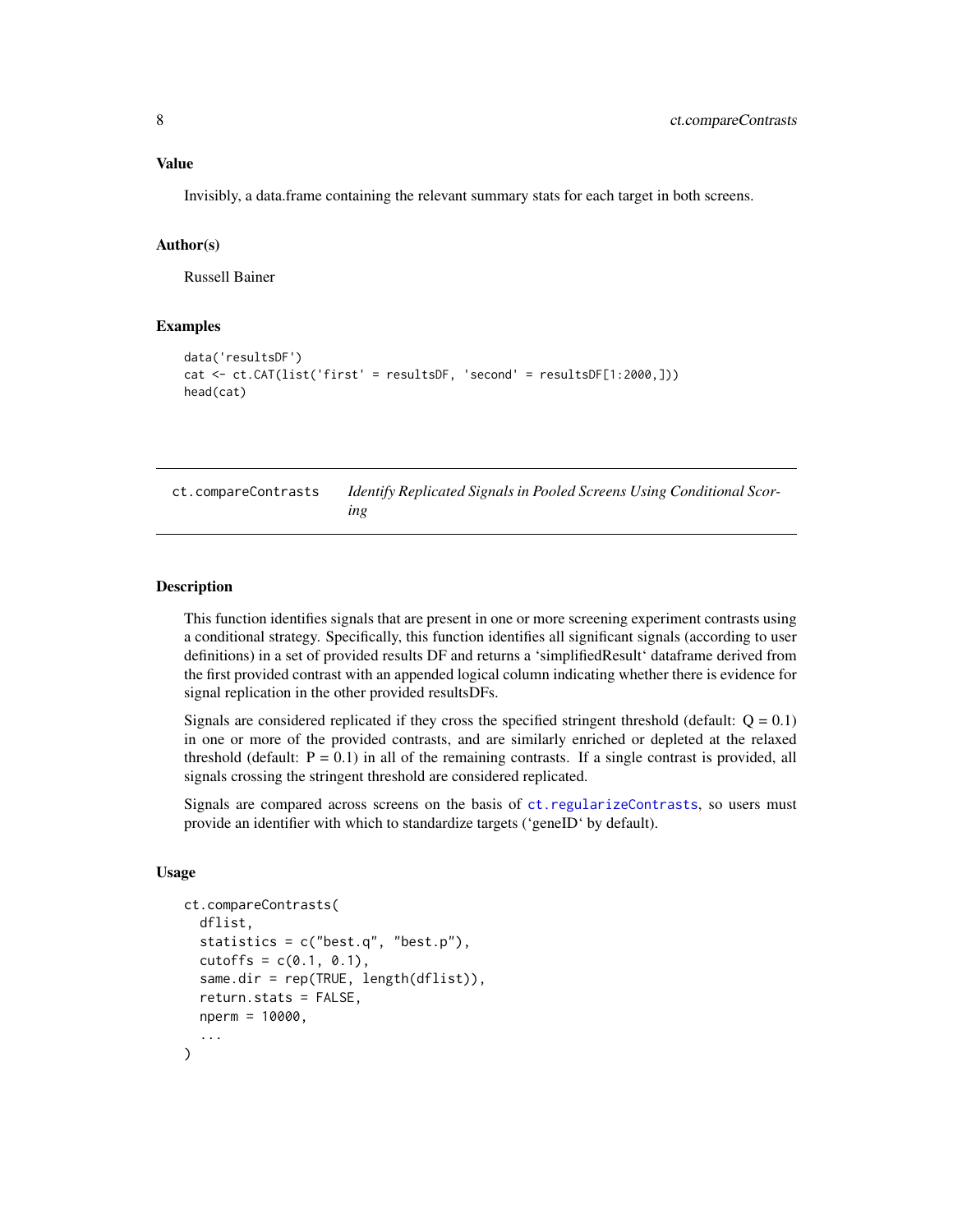<span id="page-8-0"></span>

| dflist       | A list of (possibly simplified) results data.frames produced by ct.generateResults.                                                                                                                                                                                                                                                                                                                                                                                                           |
|--------------|-----------------------------------------------------------------------------------------------------------------------------------------------------------------------------------------------------------------------------------------------------------------------------------------------------------------------------------------------------------------------------------------------------------------------------------------------------------------------------------------------|
| statistics   | Statistics to use to define congruence; may be a single value, but internally co-<br>erced to a vector of length 2 where the first value corresponds to the stringent<br>cutoff annd the second value is used for the relaxed cutoff. Must be 'best.p' or<br>'best.q'.                                                                                                                                                                                                                        |
| cutoffs      | Numeric value(s) corresponding to the significance cutoff(s) used to define strin-<br>gent and relaxed values of 'statistics'. Internally coerced to a vector of length<br>2.                                                                                                                                                                                                                                                                                                                 |
| same.dir     | Logical vector of the same length as 'dflist' indicating whether replicating sig-<br>nals are expected to go in the same direction (e.g., enrich/deplete in their respec-<br>tive screens). For example, a 'dflist' of length 3 could be specified as c(TRUE,<br>TRUE, FALSE), indicating that replicating signals should be enriched in both<br>of the first two contrasts and depleted in the third to be considered replicated (or<br>vise-versa). Default is 'rep(TRUE, length(dflist))'. |
| return.stats | When TRUE, return the significance of overlap instead of the logical vector (by<br>permutation).                                                                                                                                                                                                                                                                                                                                                                                              |
| nperm        | numeric indicating number of permutations when 'return.stats' is true (default<br>10000).                                                                                                                                                                                                                                                                                                                                                                                                     |
|              | Other arguments to 'ct.simpleResult()', especially 'collapse'.                                                                                                                                                                                                                                                                                                                                                                                                                                |

# Value

If 'return.stats' is 'FALSE', returns the first contrast as a 'simplifiedResult' data.frame, with a 'replicated' logical column indicating whether each signal replicates in all of the provided screens according to the specified logic.

If 'return.stats' is 'TRUE', returns a dataframe indicating the permutation-based test statistics summarizing the evidence for significantly enriched signal replication across the provided contrasts (enrich, deplete, and all together).

# Author(s)

Russell Bainer

# Examples

```
data('resultsDF')
summary(ct.compareContrasts(list(resultsDF, resultsDF[1:5000,]))$replicated)
ct.compareContrasts(list(resultsDF, resultsDF[1:5000,]), return.stats = TRUE)
```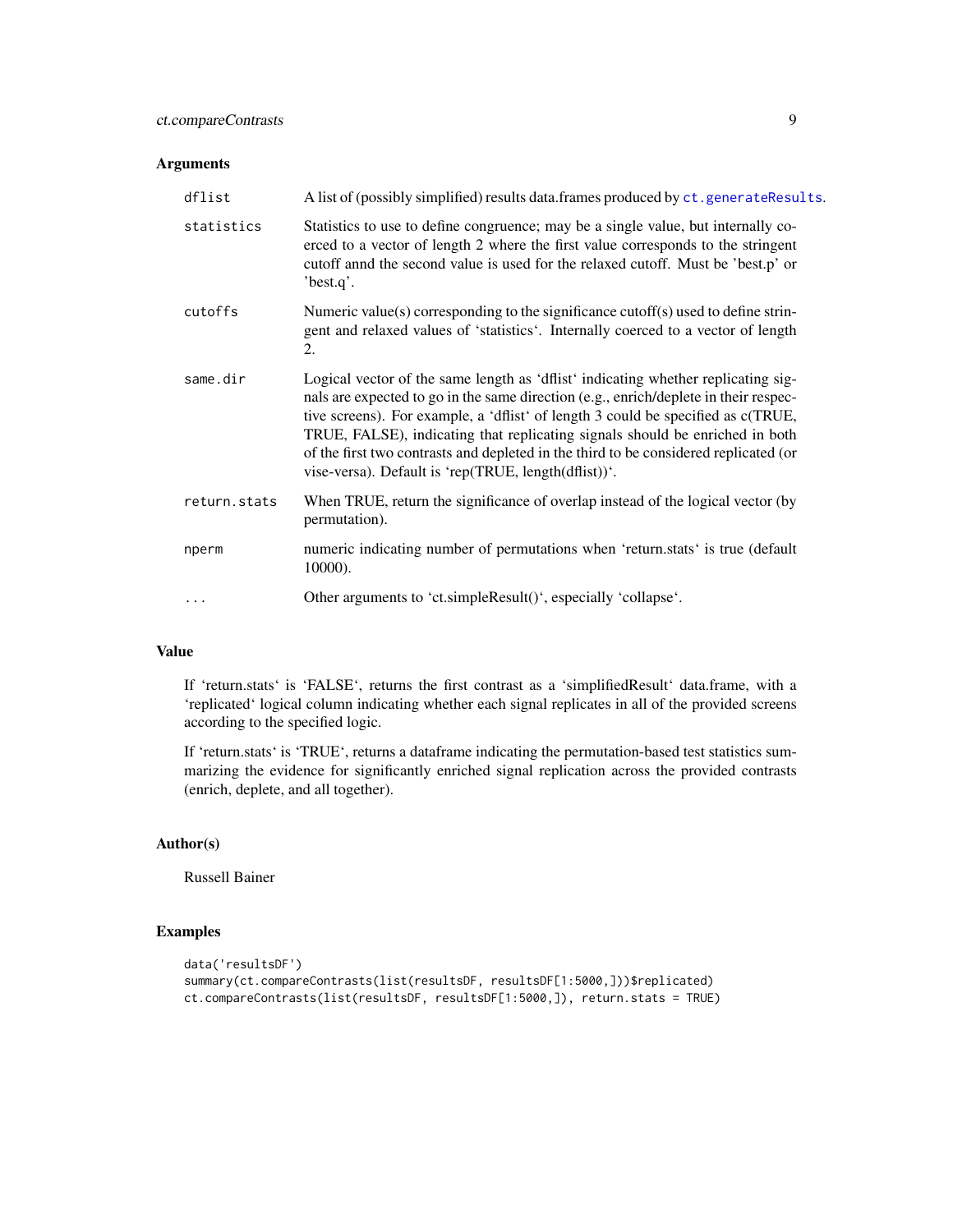<span id="page-9-0"></span>ct.contrastBarchart *Visualize Signal Across A List of Contrasts*

#### Description

Given a list of provided results 'data.frame's summarizing a series of contrasts from one or more pooled screens, this function visualizes their respective signals as a series of stacked barcharts. Enriched signals are represented in the positive direction, and depleted signals are represented in the negative direction. Note that the provided contrast results are not regularized by this function.

This function may be used to compare signals across different screen contrasts, or to compare signals within interesting subsets of targets ascertained within a single experiment.

# Usage

```
ct.contrastBarchart(
  dflist,
 background = TRUE,
  statistic = c("best.q", "best.p"),
  ...
)
```
#### Arguments

| dflist     | A named list of 'data.frame's summarizing the results of one or more screen<br>contrasts, returned by the function ct.generateResults. |
|------------|----------------------------------------------------------------------------------------------------------------------------------------|
| background | Logical indicating whether to represent the nonsignificant hits in the barchart.                                                       |
| statistic  | Should cutoffs be calculated based on FDR ('best.q') or P-value ('best.p')?                                                            |
| $\cdots$   | Other parameters to lower functions, especially 'ct.simpleResult()'                                                                    |

#### Value

A summary plot on the current device. Invisibly, the data.frame tallying signals at various thresholds.

# Author(s)

Russell Bainer

#### Examples

```
data('resultsDF')
ct.contrastBarchart(list('FirstResult' = resultsDF, 'SecondResult' = resultsDF))
ct.contrastBarchart(list('FirstResult' = resultsDF, 'SecondResult' = resultsDF), background = FALSE)
ct.contrastBarchart(list('FirstResult' = resultsDF[1:1000,], 'SecondResult' = resultsDF))
```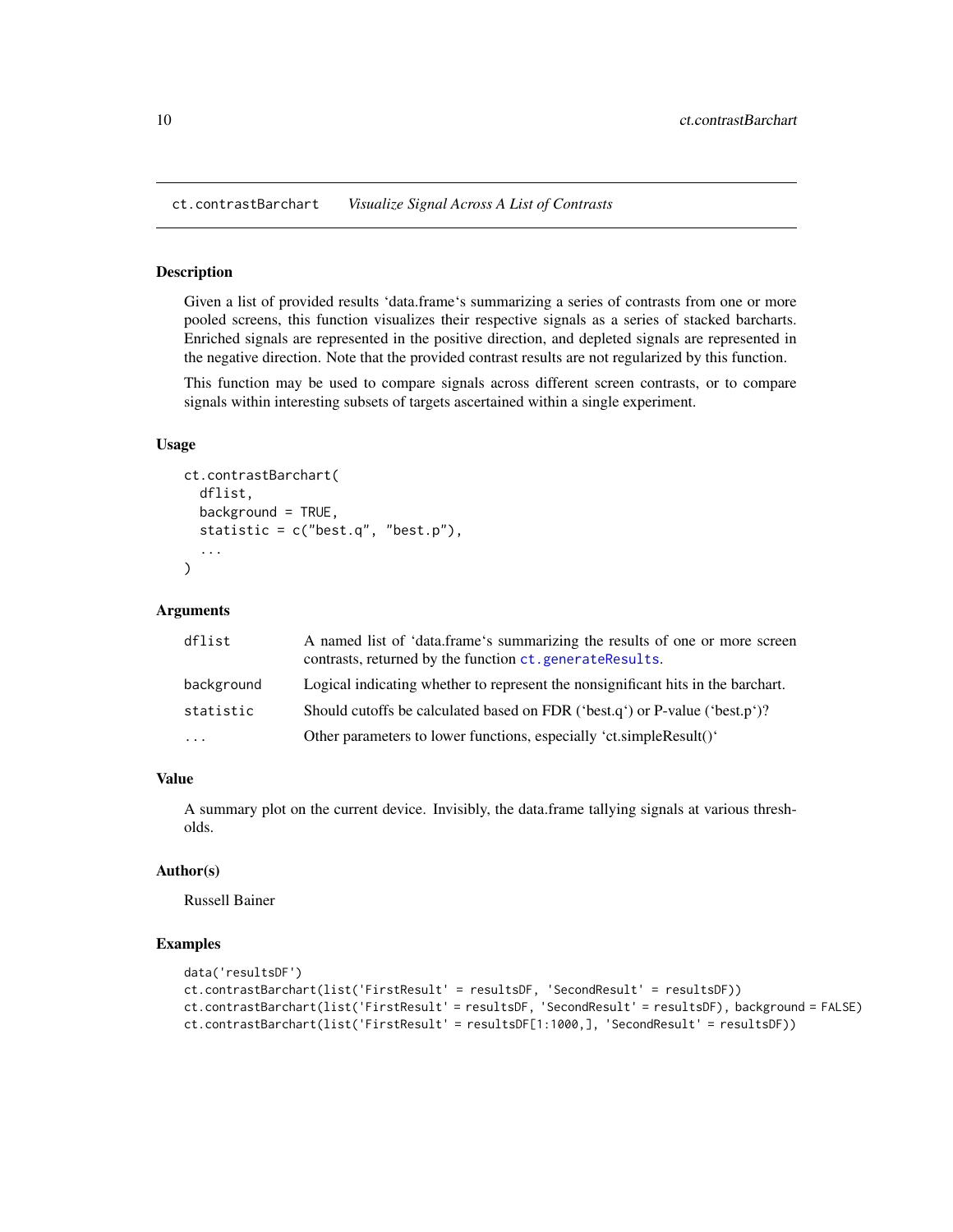<span id="page-10-0"></span>ct.DirectionalTests *Compute Directional P-values from eBayes Output*

### Description

This function produces two sets of one-sided P-values derived from the moderated t-statistics produced by eBayes.

#### Usage

```
ct.DirectionalTests(fit, contrast.term = NULL)
```
# Arguments

| fit | An object of class MArrayLM containing, at minimum, a df. residual slot con-<br>taining the appropriate degres of freedom for each test, and a t slot containing t<br>statistics. |
|-----|-----------------------------------------------------------------------------------------------------------------------------------------------------------------------------------|
|     | contrast, term If a fit object with multiple coefficients is passed in, a string indiating the coef-<br>ficient of interest.                                                      |

# Value

A matrix object with two numeric columns, indicating the p-values quantifying the evidence for enrichment and depletion of each feature in the relevant model contrast.

# Author(s)

Russell Bainer

#### Examples

```
data('fit')
ct.DirectionalTests(fit)
```
ct.expandAnnotation *Expand an annotation object to allow annotations of reagents to multiple targets*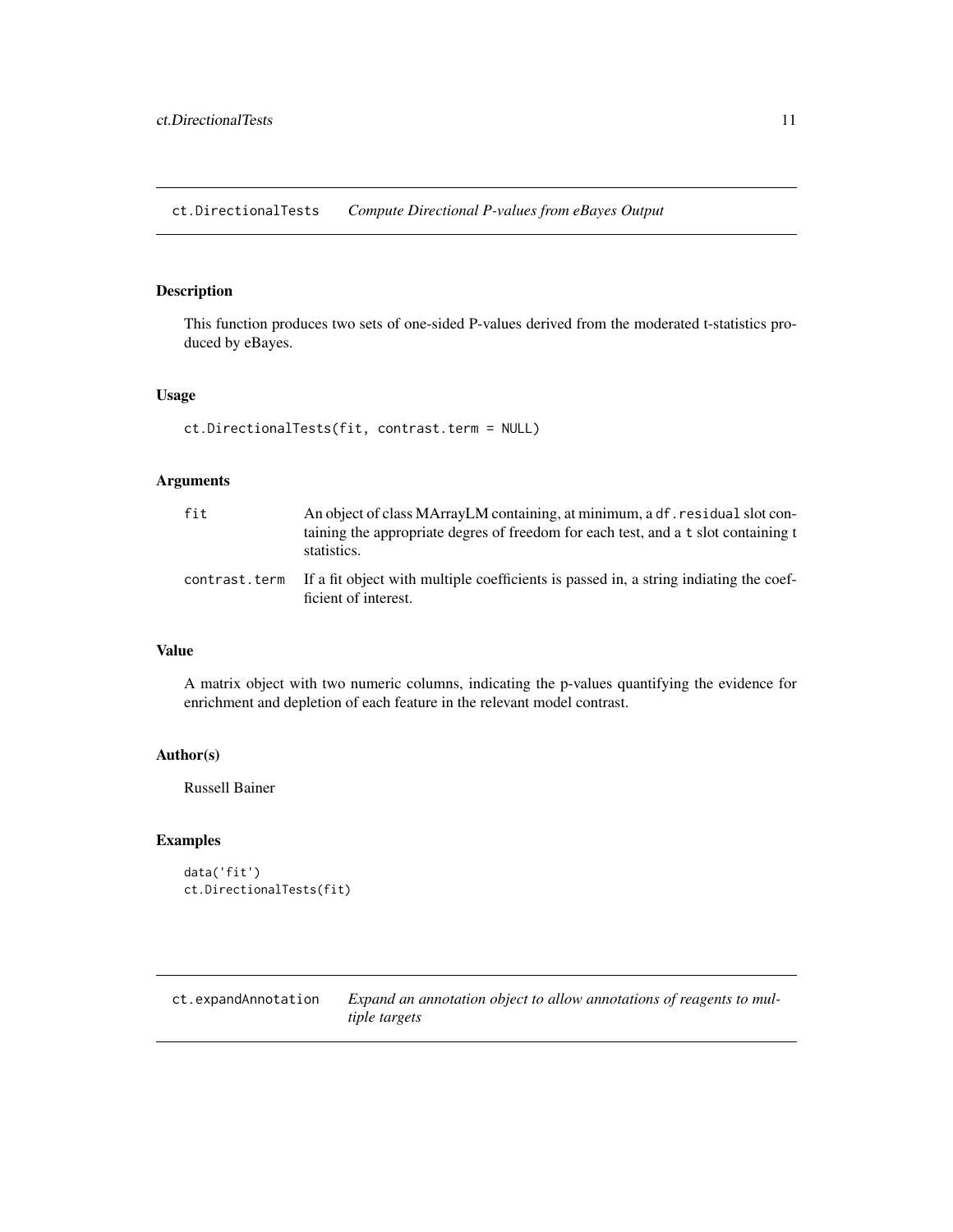#### Description

This function takes a gCrisprTools annotation object and expands it to allow 1:many mappings of reagents. This mostly is used for internal processing, and users should interact with the wrapper functions that call it (e.g., 'ct.generateResults').

Libraries targeting ambiguous biological elements (e.g., alternative promoters to a gene where the boundaries between elements is contested) may contain reagents that are plausibly annotated to a finite set of possible targets. To accomodate this, users may supply an alternative reagent annotation in the form of a named list of vectors, where the names correspond to reagent 'ID's in the annotation object and each list element corresponds something coercible to a to a character vector of associated targets that will ultimately be assembled into the 'geneSymbol' column of the annotation object. It is assumed that the 'geneID' values are assigned unambiguously to the reagents, and are passed through directly.

# Usage

ct.expandAnnotation(ann, alt.annotation)

#### Arguments

| ann | A data frame containing an annotation object with gRNA-level information<br>encoded as rows, typically produced by 'ct.prepareAnnotation'. The 'ID' col-<br>umn should correspond to the individual reagent identifiers.                                              |
|-----|-----------------------------------------------------------------------------------------------------------------------------------------------------------------------------------------------------------------------------------------------------------------------|
|     | alt. annotation A named list of character vectors, which should be named identically to a value<br>in the 'ID' column of the supplied annotation object. The values in the character<br>vectors will eventually form the 'genestymbol' column of the annotation file. |

# Value

A new annotation data frame, expanded as described above.

#### Author(s)

Russell Bainer

#### Examples

```
data('ann')
alt.annotation <- list('Target2089_b' = c('foo', 'bar'), 'Target2089_c' = 'foo', 'Target2089_a' = 'bar')
ct.expandAnnotation(ann, alt.annotation)
```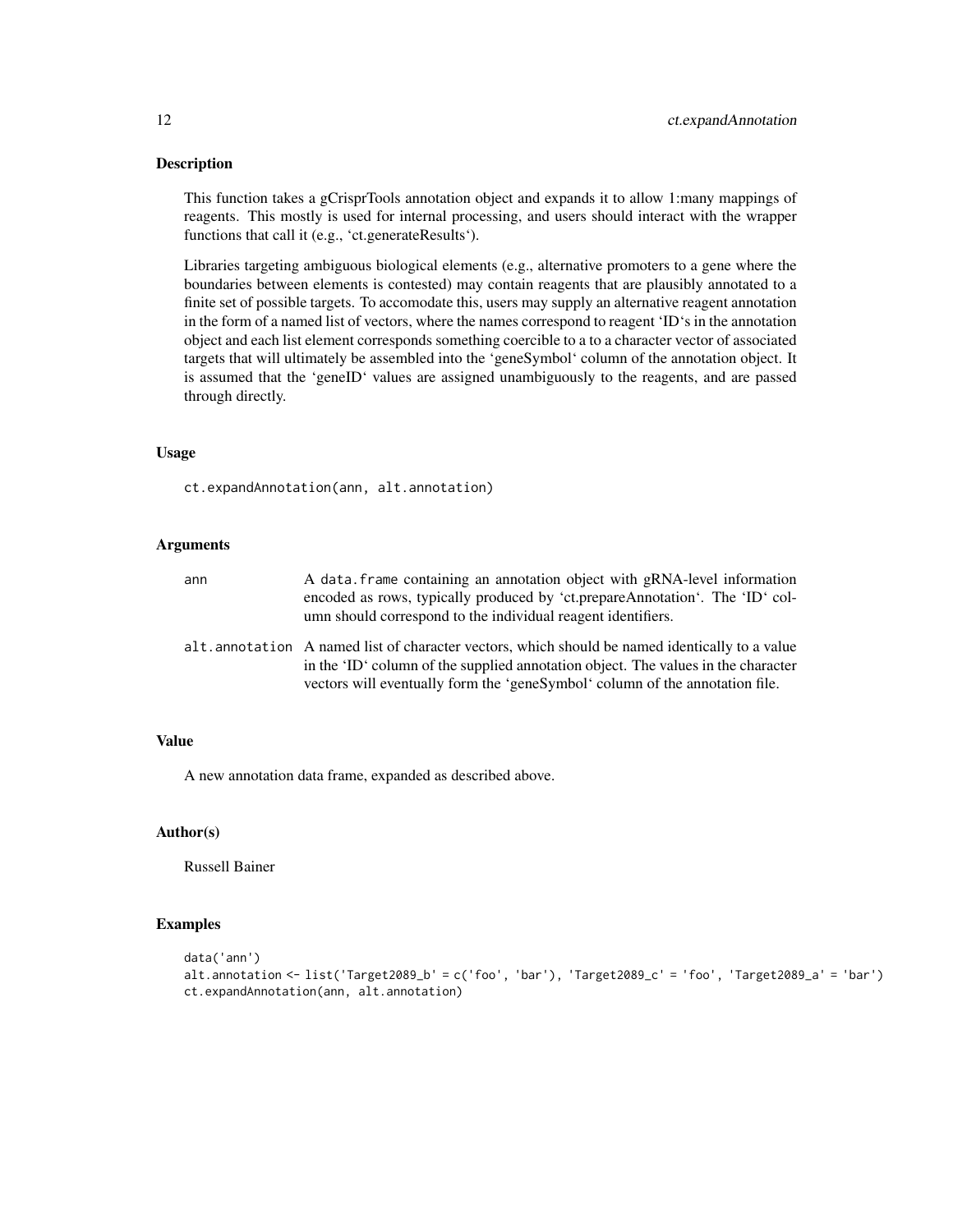#### <span id="page-12-0"></span>Description

This function removes gRNAs only present in very low abundance across all samples of a pooled Crispr screening experiment. In most cases very low-abundance guides are the result of low-level contamination from other libraries, and often distort standard normalization approaches. This function trims gRNAs in a largely heuristic way, assuming that the majority of 'real' gRNAs within the library are comparably abundant in at least some of the samples (such as unexpanded controls), and that contaminants are present at negligible levels. Specifically, the function trims the trim most abundant guides from the upper tail of each log-transformed sample distribution, and then omits gRNAs whose abundances are always less than 1/(2^log2.ratio) of this value.

# Usage

```
ct.filterReads(
  eset,
  trim = 1000,log2.ratio = 4,
  sampleKey = NULL,
  plot.it = TRUE,read.floor = NULL
)
```
#### Arguments

| eset       | An unnormalized ExpressionSet object containing, at minimum, a matrix of<br>$gRNA$ counts accessible with exprs().                                                                                                                      |
|------------|-----------------------------------------------------------------------------------------------------------------------------------------------------------------------------------------------------------------------------------------|
| trim       | The number of gRNAs to be trimmed from the top of the distribution before<br>estimating the abundance range. Empirically, this usually should be equal to<br>about 2 to 5 percent of the guides in the library.                         |
| log2.ratio | Maximum abundance of contaminant gRNAs, expressed on the log2 scale from<br>the top of the trimmed range of each sample. That is, $log2$ ratio = 4 means to<br>discard all gRNAs whose abundance is $(1/2)^{4}$ of the trimmed maximum. |
| sampleKey  | An (optional) sample key, supplied as an ordered factor linking the samples to<br>experimental variables. The names attribute should exactly match those present<br>in eset, and the control set is assumed to be the first level.      |
| plot.it    | Logical value indicating whether to plot the adjusted gRNA densities on the<br>default device.                                                                                                                                          |
| read.floor | Optionally, the minimum number of reads required for each gRNA.                                                                                                                                                                         |

#### Value

An ExpressionSet object, with trace-abundance gRNAs omitted.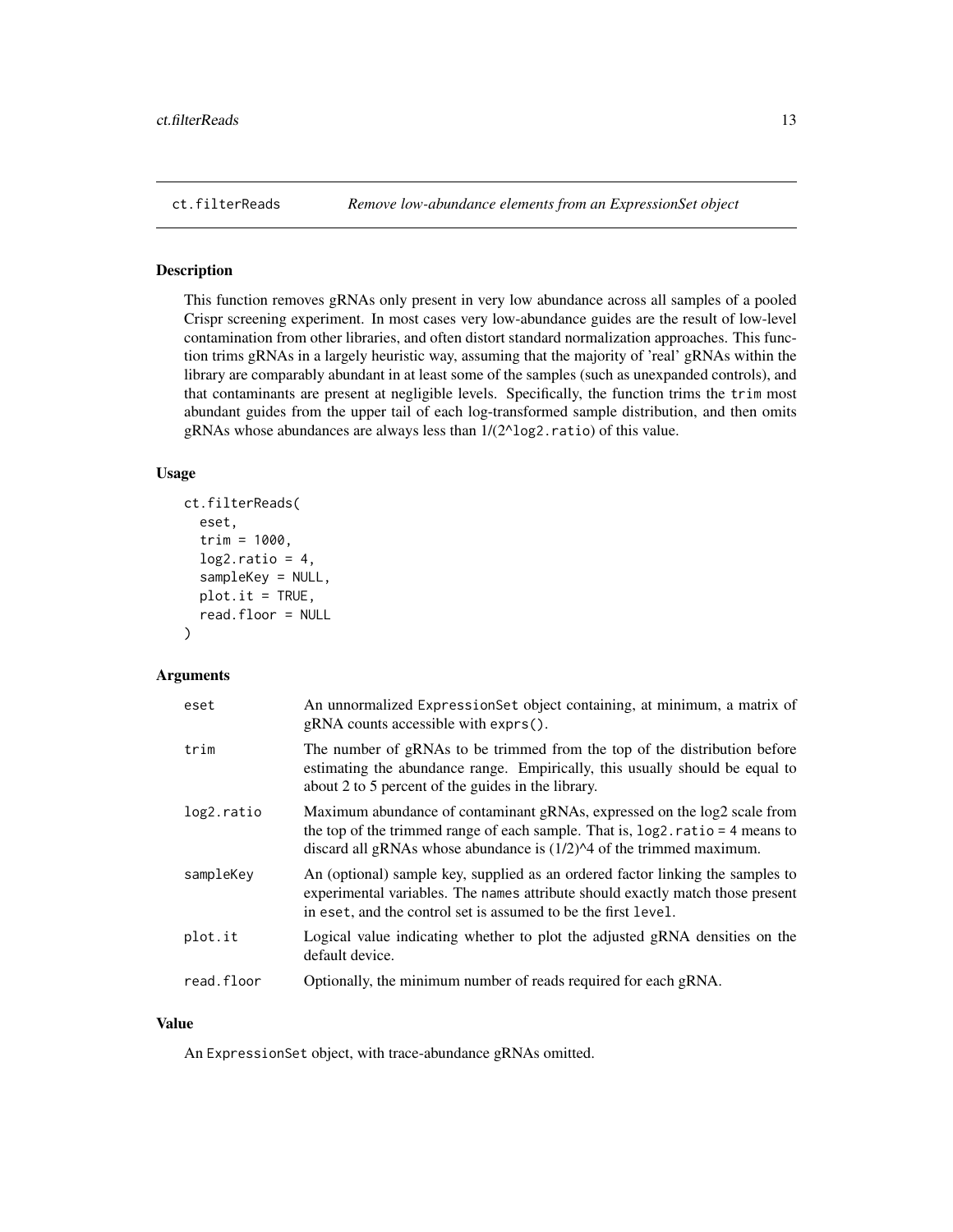#### Author(s)

Russell Bainer

#### Examples

data('es') ct.filterReads(es)

ct.GCbias *Visualization of gRNA GC Content Trends*

#### Description

This function visualizes relationships between gRNA GC content and their measured abundance or various differential expression model estimates.

### Usage

ct.GCbias(data.obj, ann, sampleKey = NULL, lib.size = NULL)

#### Arguments

| data.obj  | An ExpressionSet or fit (MArrayLM) object to be analyzed for the presence of<br>GC content bias.                                                                                                                                                                                                                                                                           |
|-----------|----------------------------------------------------------------------------------------------------------------------------------------------------------------------------------------------------------------------------------------------------------------------------------------------------------------------------------------------------------------------------|
| ann       | An annotation data. frame, used to estimate GC content for each guide. Guides<br>are annotated by row, and the object must minimally contain a target col-<br>umn containing a character vector that indicates the corresponding nucleotide<br>sequences.                                                                                                                  |
| sampleKey | An optional sample key, supplied as a factor linking the samples to experimental<br>variables. The names attribute should exactly match those present in eset, and<br>the control set is assumed to be the first level. Ignored in the analysis of model<br>fit objects.                                                                                                   |
| lib.size  | An optional vector of voom-appropriate library size adjustment factors, usually<br>calculated with calcNormFactors and transformed to reflect the appropriate<br>library size. These adjustment factors are interpreted as the total library sizes<br>for each sample, and if absent will be extrapolated from the columnwise count<br>sums of the exprs slot of the eset. |

# Value

An image relating GC content to experimental observations on the default device. If the provided data.obj is an ExpressionSet, this takes the form of a scatter plot where the GC with a smoothed trendline within each sample. If data.obj is a fit object describing a linear model contrast, then four panels are returned describing the GC content distribution and its relationship to guide-level fold change, standard deviation, and P-value estimates.

<span id="page-13-0"></span>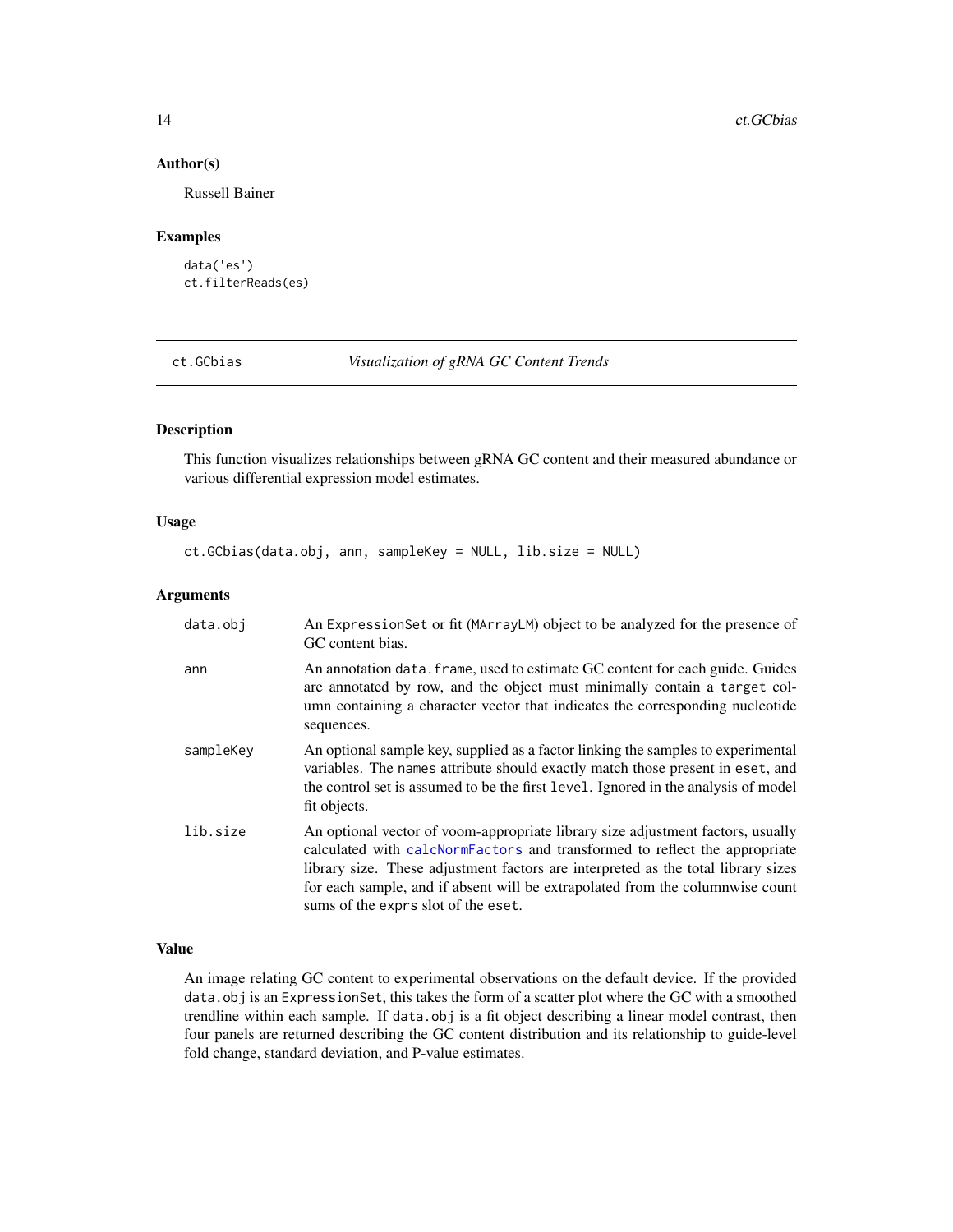# <span id="page-14-0"></span>ct.generateResults 15

# Author(s)

Russell Bainer

# Examples

```
data('es')
data('ann')
data('fit')
ct.GCbias(es, ann)
ct.GCbias(fit, ann)
```
<span id="page-14-1"></span>ct.generateResults *Calculate results of a crispr screen from a contrast*

# Description

This is a wrapper function that enables direct generation of target-level p-values from a crispr screen.

# Usage

```
ct.generateResults(
  fit,
  annotation,
 RRAalphacutoff = 0.1,permutations = 1000,
  contrast.term = NULL,
  scoring = c("combined", "pvalue", "fc"),
  alt.annotation = NULL,
 permutation.seed = NULL
\mathcal{L}
```
# Arguments

| fit        | An object of class MArrayLM containing, at minimum, a t slot with t-statistics<br>from the comparison, a df. residual slot with the corresponding residuals for<br>the model fits, and an Amean slot with the respective mean abundances.                                                                                                                                                                                                                                                                                                                                                                                                                                                                                                    |
|------------|----------------------------------------------------------------------------------------------------------------------------------------------------------------------------------------------------------------------------------------------------------------------------------------------------------------------------------------------------------------------------------------------------------------------------------------------------------------------------------------------------------------------------------------------------------------------------------------------------------------------------------------------------------------------------------------------------------------------------------------------|
| annotation | An annotation file for the experiment. gRNAs are annotated by row, and must<br>minimally contain columns geneSymbol and geneID.                                                                                                                                                                                                                                                                                                                                                                                                                                                                                                                                                                                                              |
|            | RRAalphaCutoff A cutoff to use when defining gRNAs with significantly altered abundance dur-<br>ing the RRAa aggregation step, which may be specified as a single numeric<br>value on the unit interval or as a logical vector. When supplied as a logical<br>vector (of length equal to nrows (fit)), this parameter directly indicates the<br>gRNAs to include during RRAa aggregation. Otherwise, if scoring is set to<br>position position position of product position of position of position position of position of position position of position of position of position of position of position of position of position of position of position o<br>value required to consider a gRNA's abundance meaningfully altered during the |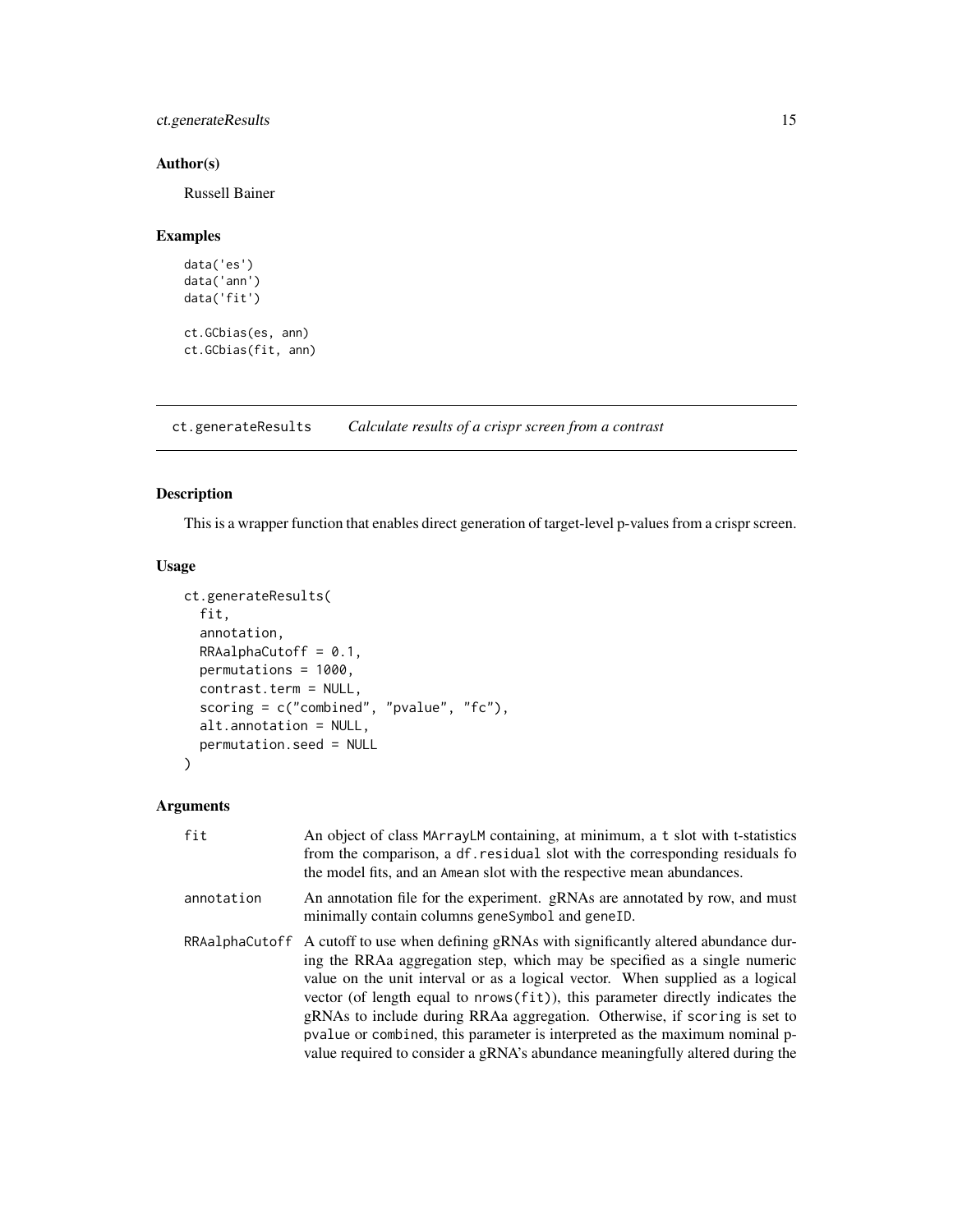<span id="page-15-0"></span>aggregation step. If scoring is fc, this parameter is interpreted as the proportion of the list to be considered meaningfully altered in the experiment (e.g., if RRAalphaCutoff is set to 0.05, only consider the rankings of the 5 (or downregulated) gRNAs for the purposes of RRAa calculations).

Note that this function uses directional tests to identify enriched or depleted targets, and when RRAalphaCutoff is provided as a logical vector the interpretation of the various aggregation statistics is going to be dependent on the specific criteria used to select reagents for inclusion.

- permutations The number of permutations to use during the RRAa aggregation step.
- contrast.term If a fit object with multiple coefficients is passed in, a string indiating the coefficient of interest.
- scoring The gRNA ranking method to use in RRAa aggregation. May take one of three values: pvalue, fc, or 'combined'. pvalue indicates that the gRNA ranking statistic should be created from the (one-sided) p-values in the fit object. fc indicates that the ranks of the gRNA coefficients should be used instead, and combined indicates that that the coefficents should be used as the ranking statistic but gRNAs are discarded in the aggregation step based on the corresponding nominal p-value in the fit object.
- alt.annotation Libraries targeting ambiguous biological elements (e.g., alternative promoters to a gene where the boundaries between elelments is contested) may contain reagents that are plausibly annotated to a finite set of possible targets. To accomodate this, users may supply an alternative reagent annotation in the form of a named list of vectors, where each list element corresponds something coercible to a to a character vector of associated targets that will ultimately be assembled into the 'geneSymbol' column of the 'resultsDF' object. Each of these character vectors should be named identically to a row of the supplied fit object (e.g., the 'row.names'). It is assumed that the 'geneID' values are assigned unambiguously to the reagents, and are passed through directly.

```
permutation.seed
```
numeric seed for permutation reproducibility. Default: NULL means to not set any seed. This argument is passed through to [ct.RRAaPvals](#page-0-0).

#### Value

A dataframe containing gRNA-level and target-level statistics. In addition to the information present in the supplied annotation object, the returned object indicates P-values and Q-values for the depletion and enrichment of each gRNA and associated target, the median log2 fold change estimate among all gRNAs associated with the target, and Rho statistics that are calculated internally by the RRAa algorithm that may be useful in ranking targets that are considered significant at a given alpha or false discovery threshold.

A 'resultsDF' formatted dataframe containing gene-level statistics.

#### Author(s)

Russell Bainer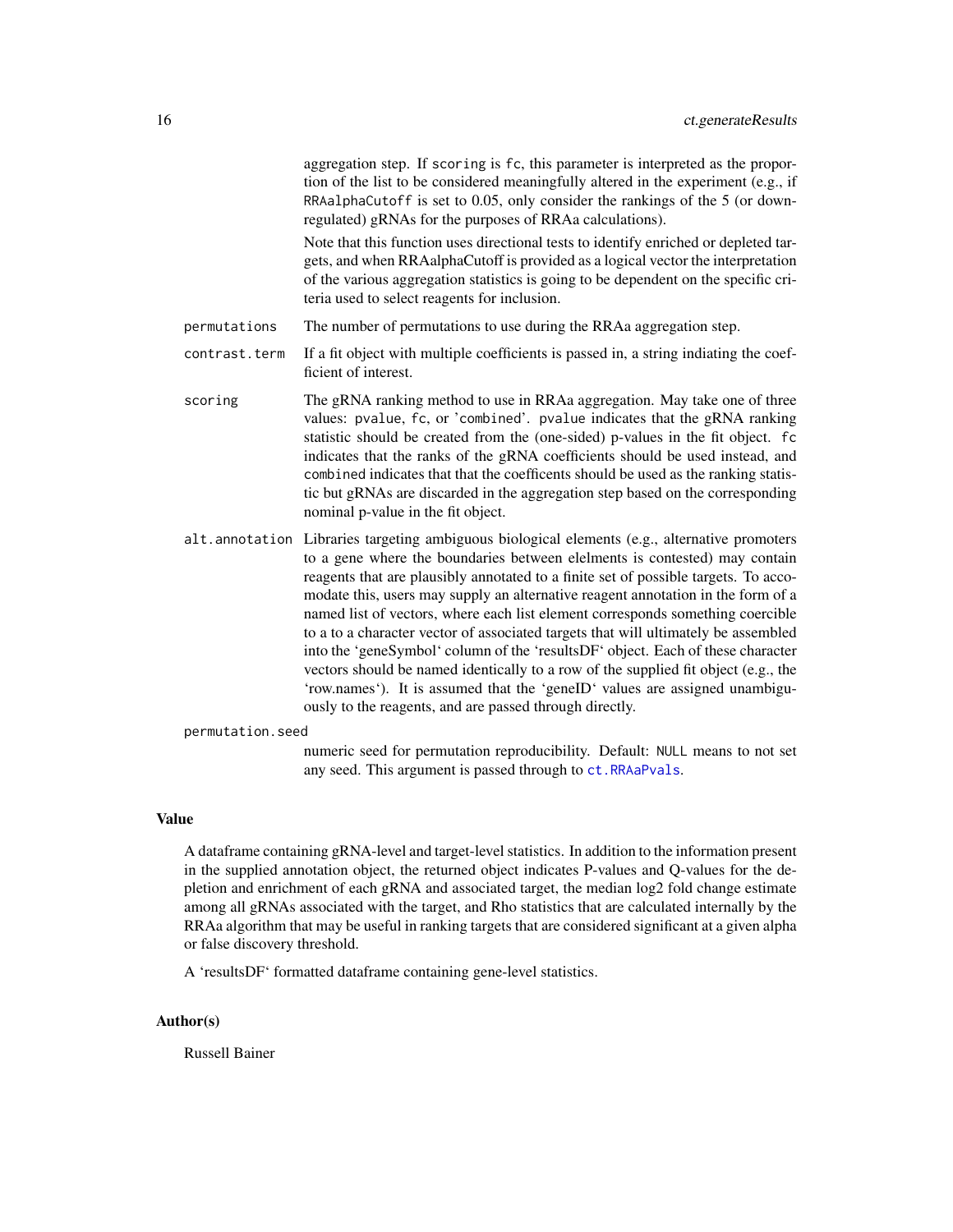#### <span id="page-16-0"></span>ct.GREATdb 17

#### Examples

```
data('fit')
data('ann')
output <- ct.generateResults(fit, ann, permutations = 10)
head(output)
 p = seq(0, 1, length.out=20)fc = seq(-3, 3, length.out=20)fc[2] = NAfc[3] = -20stats = data.frame(
   Depletion.P=p,
   Enrichment.P=rev(p),
   fc=fc
 )
 ct.applyAlpha(stats,scoring='combined')
```
ct.GREATdb *Update a gene-centric msdb object for GREAT-style enrichment analysis using a specified CRISPR annotation.*

#### **Description**

Update a gene-centric 'GeneSetDb' object for GREAT-style enrichment analysis using a specified annotation.

Often, pooled screening libraries are constructed such that the gene targets of interest are associated with variable numbers of semi-independent screen signals (associated with, e.g., sets of alternative promoters or cis regulatory units). Such an arrangement is often unavoidable but produces to complications when performing gene set enrichent analyses. This function conforms a standard 'Gene-SetDb' object to appropriately consider this form of ultiple testing during ontological enrichment analyses according to the GREAT strategy outlined by [McLean et al. (2009)](https://doi.org/10.1038/nbt.1630).

Operationally, this means that genewise sets in the provided object will be translated to the corresponding 'geneSymbol' sets provided in the annotation file.

#### Usage

```
ct.GREATdb(
  annotation,
  gsdb = sparrow::getMSigGeneSetDb(collection = c("h", "c2"), species = "human",
    id.type = "ensemble1"),
  minsize = 10,
  ...
\mathcal{L}
```
# Arguments

| annotation | an annotation object returned by ct. prepareAnnotation().                    |
|------------|------------------------------------------------------------------------------|
| gsdb       | A gene-centric GeneSetDb object to conform to the relevant peakwise dataset. |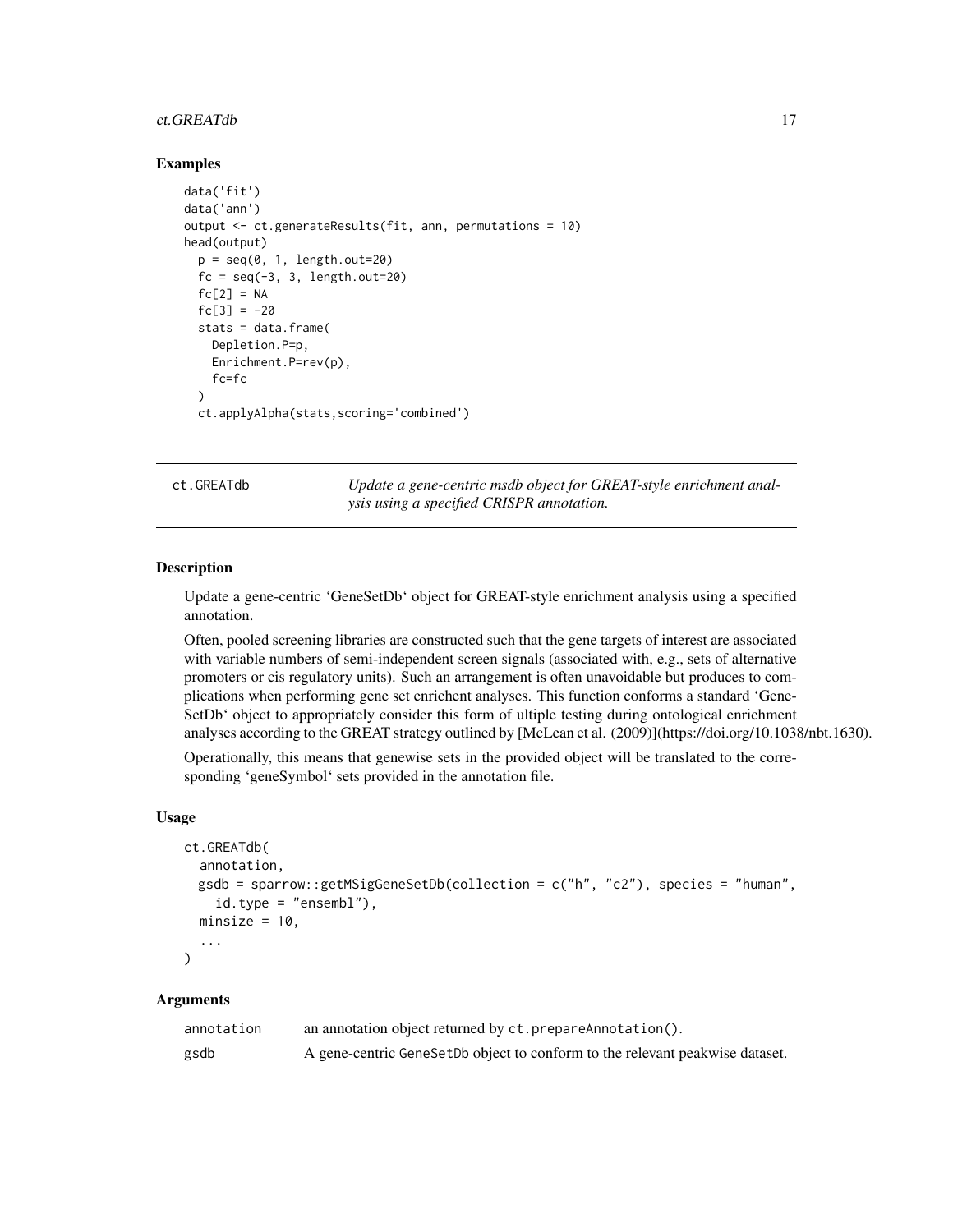<span id="page-17-0"></span>

| minsize | Minimum number of targets required to consider a geneset valid for analysis. |
|---------|------------------------------------------------------------------------------|
| .       | Additional arguments to be passed to 'ct.prepareAnnotation()'.               |

#### Value

A new GeneSetDb object with the features annotated genewise to pathways.

# Examples

```
data(resultsDF)
data(ann)
gsdb <- ct.GREATdb(ann, gsdb = sparrow::getMSigGeneSetDb(collection = 'h', species = 'human', id.type = 'entrez'))
show(sparrow::featureIds(gsdb))
```
<span id="page-17-1"></span>ct.gRNARankByReplicate

*Visualization of Ranked gRNA Abundances by Replicate*

#### Description

This function median scales and log2 transforms the raw gRNA count data contained in an ExpressionSet, and then plots the ordered expression values within each replicate. The curve colors are assigned based on a user- specified column of the pData contained in the ExpressionSet. Optionally, this function can plot the location of Nontargeting control guides (or any guides, really) within the distribution.

#### Usage

```
ct.gRNARankByReplicate(
  eset,
  sampleKey,
  annotation = NULL,
  geneSymb = NULL,
  lib.size = NULL
)
```
# Arguments

| eset       | An ExpressionSet object containing, at minimum, count data accessible by ex-<br>prs() and some phenoData.                                                                                                                        |
|------------|----------------------------------------------------------------------------------------------------------------------------------------------------------------------------------------------------------------------------------|
| sampleKey  | A sample key, supplied as a (possibly ordered) factor linking the samples to<br>experimental variables. The names attribute should exactly match those present<br>in eset, and the control set is assumed to be the first level. |
| annotation | An annotation dataframe indicating the nontargeting controls in the geneID col-<br>umn.                                                                                                                                          |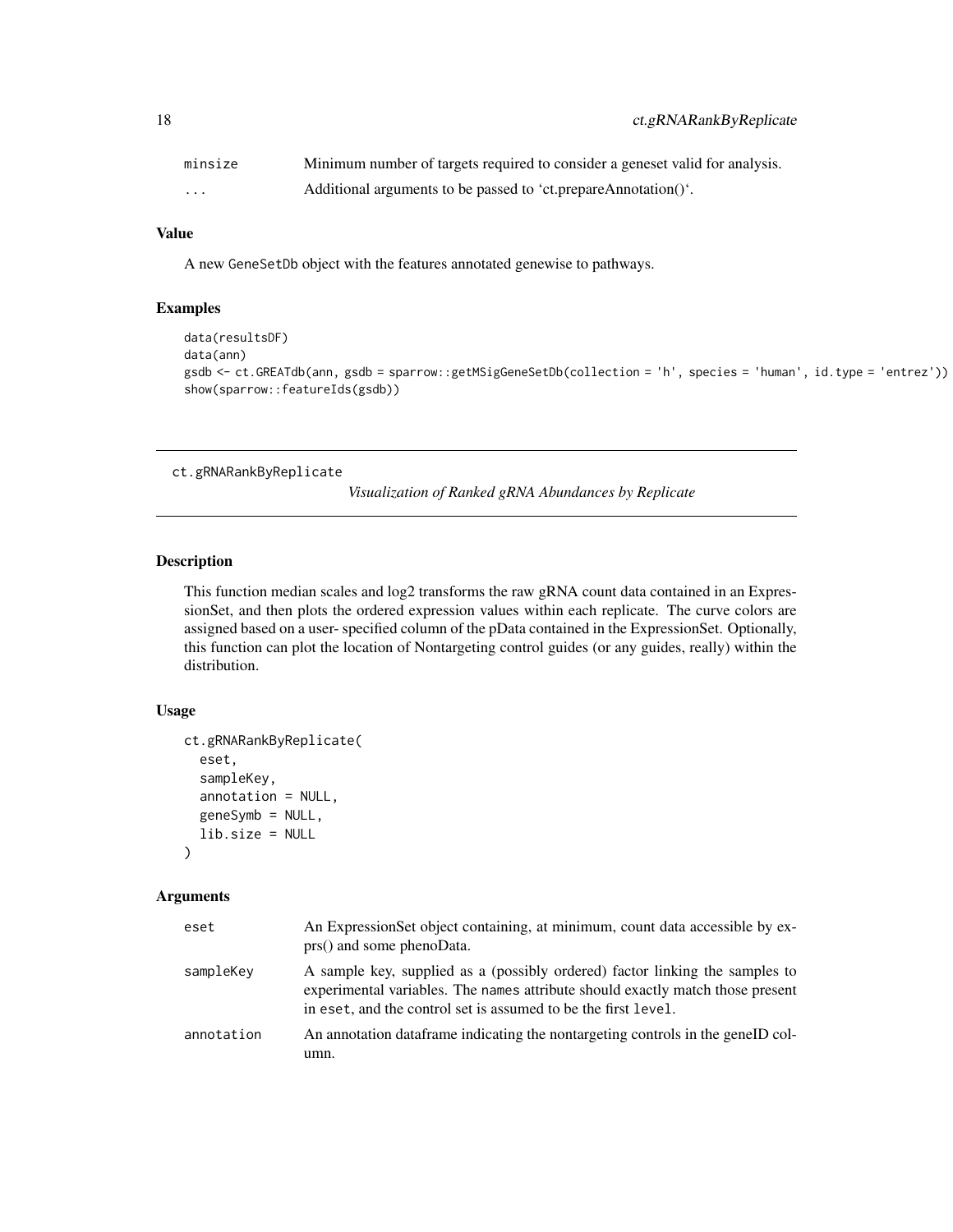<span id="page-18-0"></span>

| geneSymb | The geneSymbol identifier(s) in annotation that corresponds to gRNAs to be<br>plotted on the curves. If the provided value is not present in the genesymbol,<br>nontargeting controls will be plotted instead.                                                                                                                                                             |
|----------|----------------------------------------------------------------------------------------------------------------------------------------------------------------------------------------------------------------------------------------------------------------------------------------------------------------------------------------------------------------------------|
| lib.size | An optional vector of voom-appropriate library size adjustment factors, usually<br>calculated with calcNormFactors and transformed to reflect the appropriate<br>library size. These adjustment factors are interpreted as the total library sizes<br>for each sample, and if absent will be extrapolated from the columnwise count<br>sums of the exprs slot of the eset. |

#### Value

A waterfall plot as specified, on the default device.

# Author(s)

Russell Bainer

#### Examples

data('es') data('ann')

```
#Build the sample key
library(Biobase)
sk <- ordered(relevel(as.factor(pData(es)$TREATMENT_NAME), 'ControlReference'))
names(sk) <- row.names(pData(es))
```

```
ct.gRNARankByReplicate(es, sk, ann, 'Target1377')
```
ct.guideCDF *View CDFs of the ranked gRNAs or Targets present in a crispr screen*

# Description

This function generates a plot relating the cumulative proportion of reads in each sample of a crispr screen to the abundance rank of the underlying guides (or Targets). The purpose of this algorithm is to detect potential distortions in the library composition that might not be properly controlled by sample normalization (see also: ct.stackedGuides()).

```
ct.guideCDF(eset, sampleKey = NULL, plotType = "gRNA", annotation = NULL)
```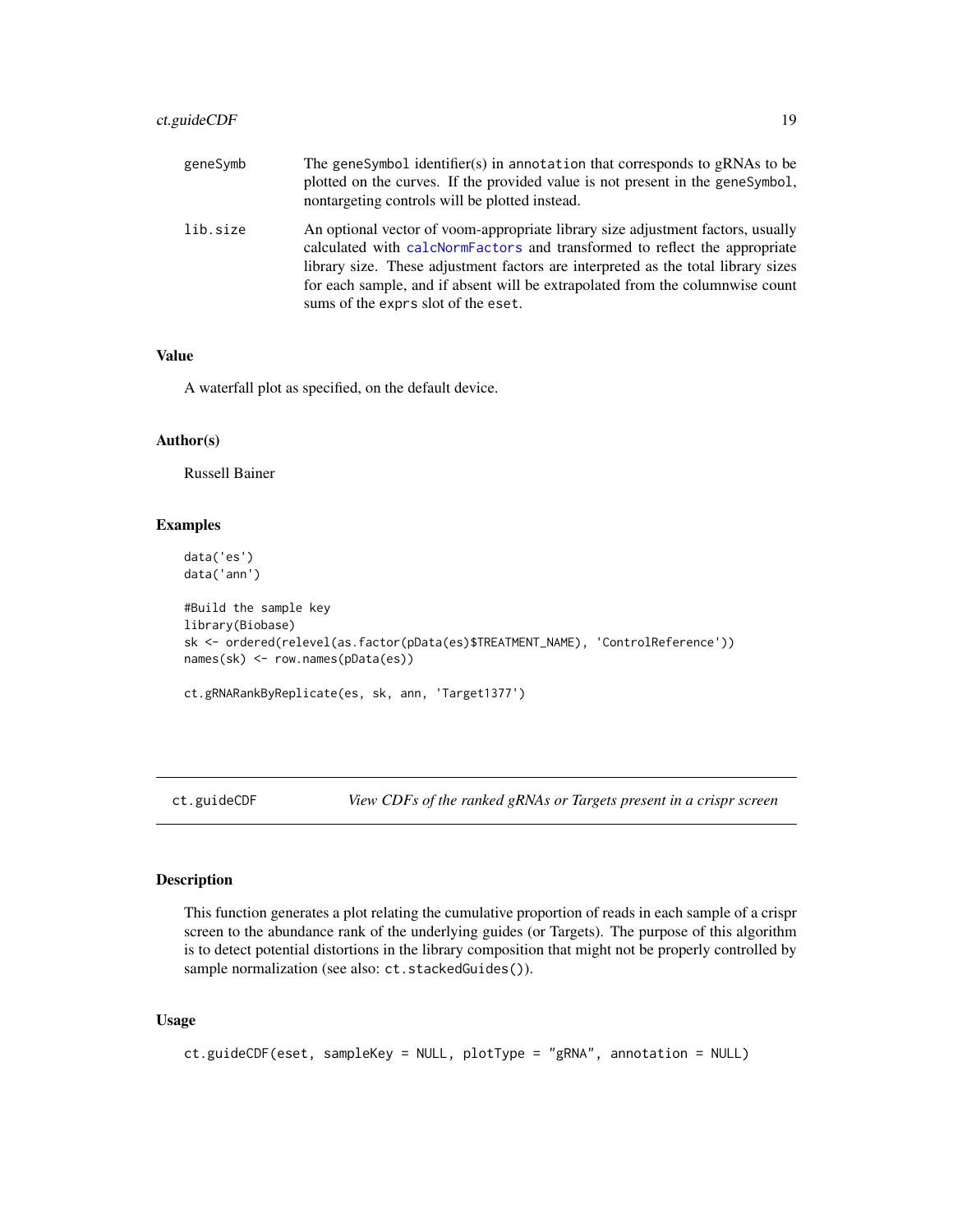<span id="page-19-0"></span>

| eset       | An Expression Set object containing, at minimum, a matrix of gRNA abundances<br>extractable with the exprs() function.                                                                                                           |
|------------|----------------------------------------------------------------------------------------------------------------------------------------------------------------------------------------------------------------------------------|
| sampleKey  | An optional sample key, supplied as an ordered factor linking the samples to<br>experimental variables. The names attribute should exactly match those present<br>in eset, and the control set is assumed to be the first level. |
| plotType   | A string indicating whether the individual guides should be displayed ('gRNA'),<br>or if they should be aggregated into target-level estimates ('Target') according<br>to the geneSymbol column in the annotation object.        |
| annotation | An optional data frame containing an annotation object to be used to aggregate<br>the guides into targets. gRNAs are annotated by row, and must minimally con-<br>tain a column genesymbol indicating the target elements.       |

### Value

A CDF plot displaying the appropriate CDF curves on the default device.

#### Author(s)

Russell Bainer

#### Examples

data('es') ct.guideCDF(es)

ct.inputCheck *Check compatibility of a sample key with a supplied object*

# Description

For many gCrisprTools functions, a sample key must be provided that specifies sample mapping to experimental groups. The sample key should be provided as a single, named factor whose names exactly correspond to the 'colnames()' of the 'ExpressionSet' containing the count data to be processed (or coercible as such). By convention, the first level corresponds to the control sample group.

This function checks whether the specified sample key is of the proper format and has properties consistent with the specified object.

#### Usage

ct.inputCheck(sampleKey, object)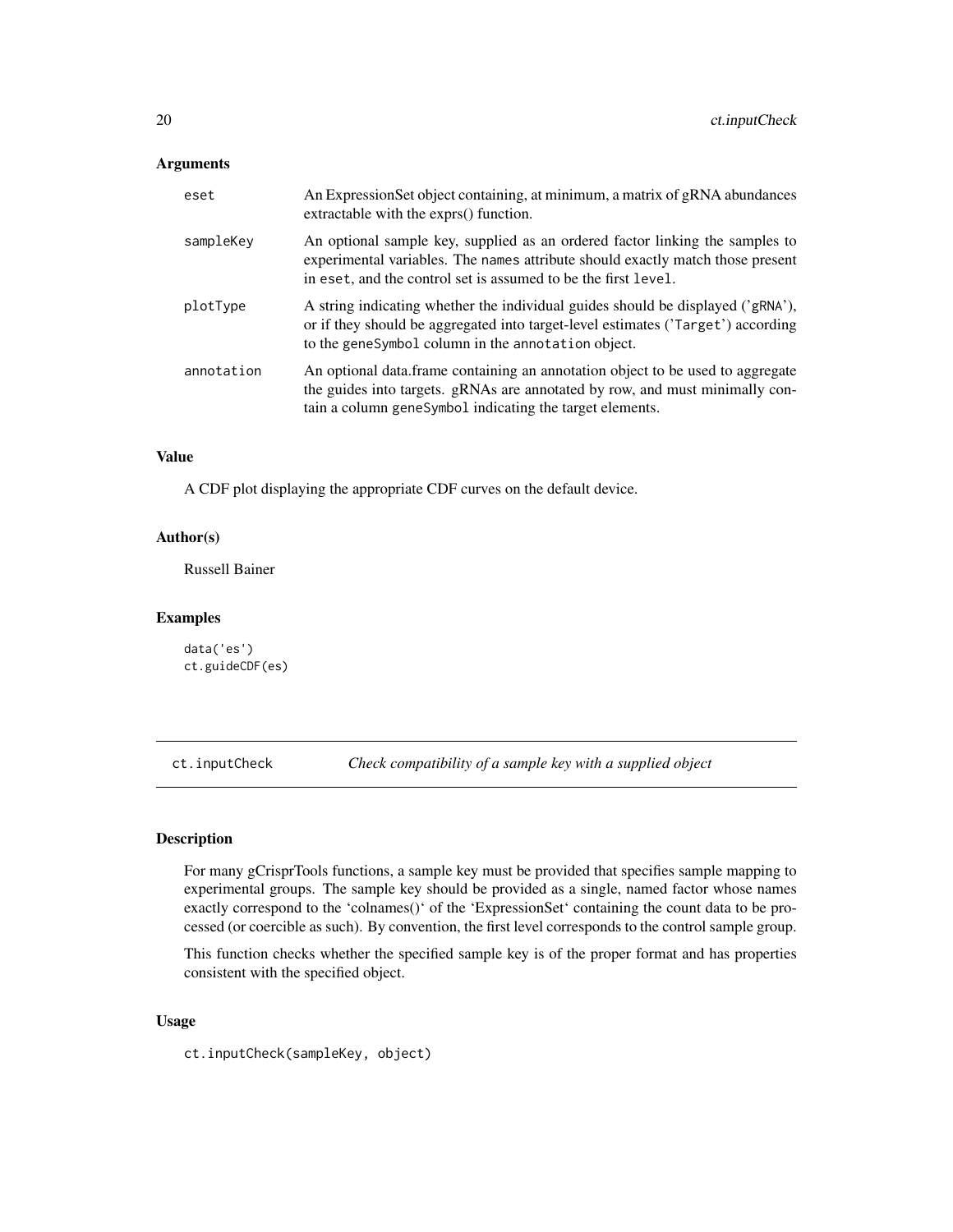# <span id="page-20-0"></span>ct.keyCheck 21

#### Arguments

| sampleKey | A named factor, where the levels indicate the experimental replicate groups<br>and the names match the colnames of the expression matrix contained in object.<br>The first level should correspond to the control samples, but obviously there is<br>no way to algorithmically control this. |
|-----------|----------------------------------------------------------------------------------------------------------------------------------------------------------------------------------------------------------------------------------------------------------------------------------------------|
| object    | An ExpressionSet, EList, or matrix.                                                                                                                                                                                                                                                          |

# Value

A logical indicating whether the objects are compatible.

#### Author(s)

Russell Bainer

ct.keyCheck *Check compatibility of a sample key with a supplied ExpressionSet or similar object*

# Description

For many gCrisprTools functions, a sample key must be provided that specifies sample mapping to experimental groups. The sample key should be provided as a single, named factor whose names exactly correspond to the 'colnames()' of the 'ExpressionSet' containing the count data to be processed (or coercible as such). By convention, the first level corresponds to the control sample group.

This function checks whether the specified sample key is of the proper format and has properties consistent with the specified object.

### Usage

```
ct.keyCheck(sampleKey, object)
```
# Arguments

| sampleKey | A named factor, where the levels indicate the experimental replicate groups      |
|-----------|----------------------------------------------------------------------------------|
|           | and the names match the colnames of the expression matrix contained in object.   |
|           | The first level should correspond to the control samples, but obviously there is |
|           | no way to algorithmically control this.                                          |
| object    | An ExpressionSet, EList, or other matrix-like object with defined 'colnames()'.  |

# Value

Invisibly, a properly formatted 'sampleKey'.

#### Author(s)

Russell Bainer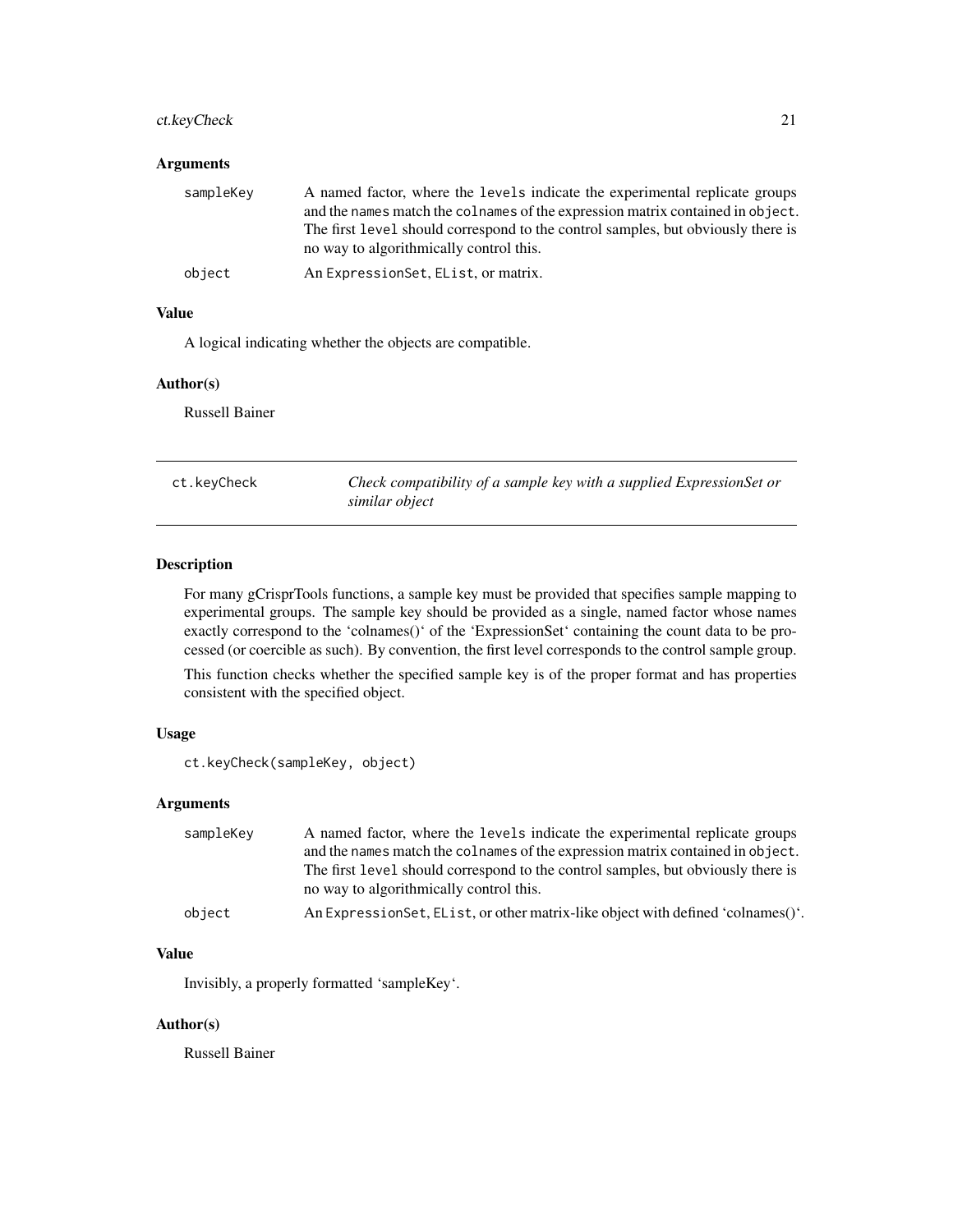# Examples

```
data('es')
library(limma)
library(Biobase)
#Build the sample key
sk <- relevel(as.factor(pData(es)$TREATMENT_NAME), 'ControlReference')
names(sk) <- row.names(pData(es))
ct.keyCheck(sk, es)
```
ct.makeContrastReport *Generate a Contrast report from a pooled CRISPR screen*

# Description

This is a function to generate an html Contrast report for a CRISPR screen, focusing on contrastlevel analyses collected from other functions in gCrisprTools. It is designed to be used 'as-is', and analysts interested in using different functionalities of the various functions should do that outside of this wrapper script.

# Usage

```
ct.makeContrastReport(
  eset,
  fit,
  sampleKey,
  results,
  annotation,
  comparison.id,
  identifier,
  contrast.subset = colnames(eset),
  outdir = NULL)
```
#### Arguments

| eset      | An ExpressionSet object containing, at minimum, a matrix of gRNA abundances<br>extractable with the exprs() function and some named phenodata extractable<br>with $pData()$ .                                          |
|-----------|------------------------------------------------------------------------------------------------------------------------------------------------------------------------------------------------------------------------|
| fit       | A fit object for the contrast of interest, usually generated with lmFit.                                                                                                                                               |
| sampleKey | A sample key, supplied as an ordered factor linking the samples to experimental<br>variables. The names attribute should exactly match those present in eset, and<br>the control set is assumed to be the first level. |
| results   | A data frame summarizing the results of the screen, returned by the function<br>ct.generateResults.                                                                                                                    |

<span id="page-21-0"></span>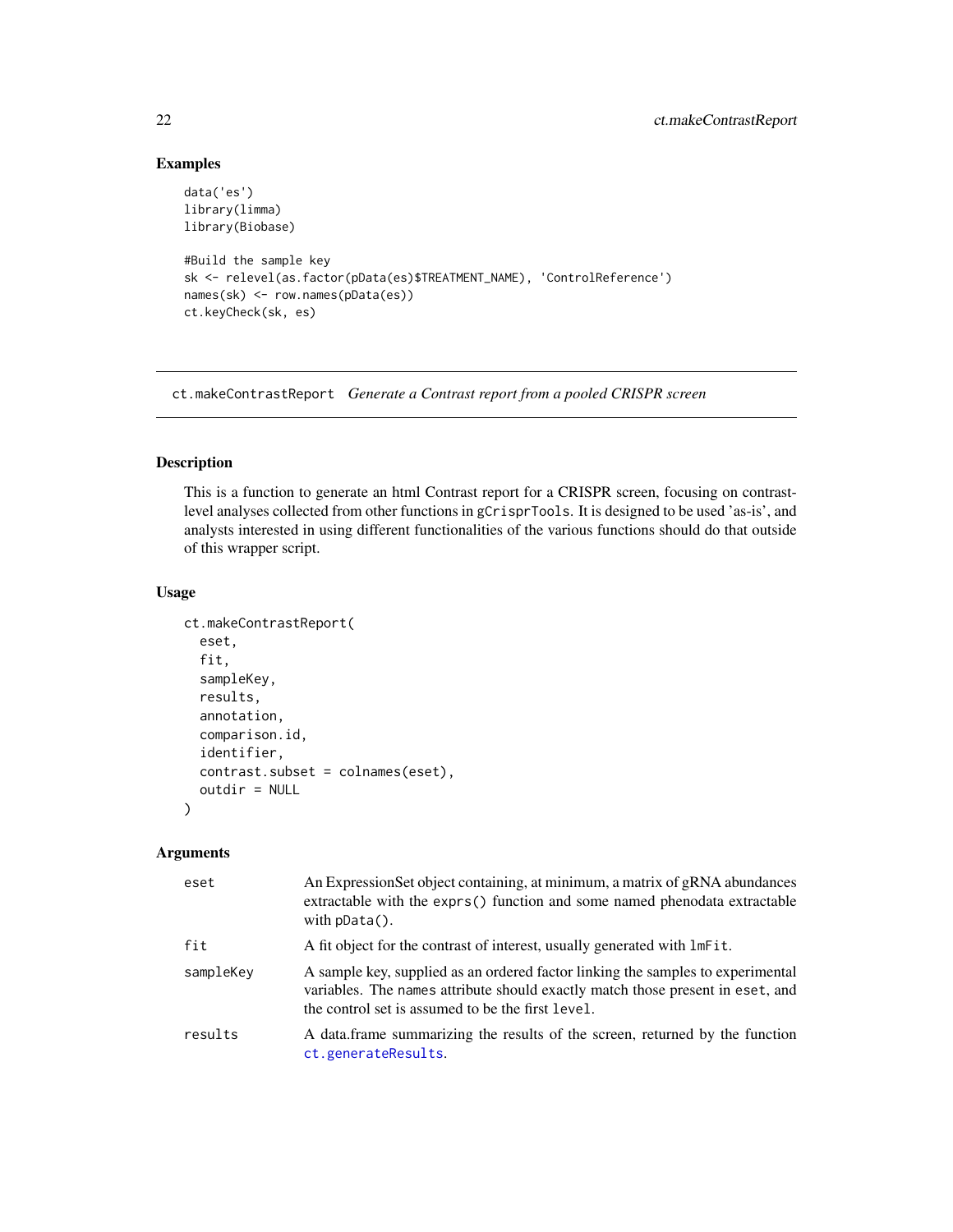<span id="page-22-0"></span>

| annotation      | An annotation object for the experiment. See the man page for ct. prepareAnnotation()<br>for details and example format.                                                                                                                   |
|-----------------|--------------------------------------------------------------------------------------------------------------------------------------------------------------------------------------------------------------------------------------------|
| comparison.id   | character with a name of the comparison.                                                                                                                                                                                                   |
| identifier      | A character string to name the report and corresponding subdirectories. If pro-<br>vided, the final report will be called 'identifier.html' and will be located in a<br>directory called identifier in the outdir. If NULL, a generic name |
| contrast.subset |                                                                                                                                                                                                                                            |
|                 | character vector containing the sample labels to be used in the analysis; all ele-<br>ments must be contained in the colnames of the specified eset. including the<br>timestamp will be generated. Default: colnames (eset).               |
| outdir          | An optional character string indicating the directory in which to generate the<br>report. If NULL, a temporary directory will be automatically generated.                                                                                  |

# Value

The path to the generated html report.

#### Author(s)

Russell Bainer, Dariusz Ratman

## Examples

```
data('es')
data('fit')
data('ann')
data('resultsDF')
##' #Build the sample key
library(Biobase)
sk <- ordered(relevel(as.factor(pData(es)$TREATMENT_NAME), 'ControlReference'))
names(sk) <- row.names(pData(es))
```
path2report <- ct.makeContrastReport(es, fit, sk, resultsDF, ann, comparison.id = NULL, outdir = '.')

ct.makeQCReport *Generate a QC report from a pooled CRISPR screen*

# Description

This is a function to generate an html QC report for a CRISPR screen, focusing on experiment-level and library-level analyses collected from other functions in gCrisprTools. It is designed to be used 'as-is', and analysts interested in using different functionalities of the various functions should do that outside of this wrapper script.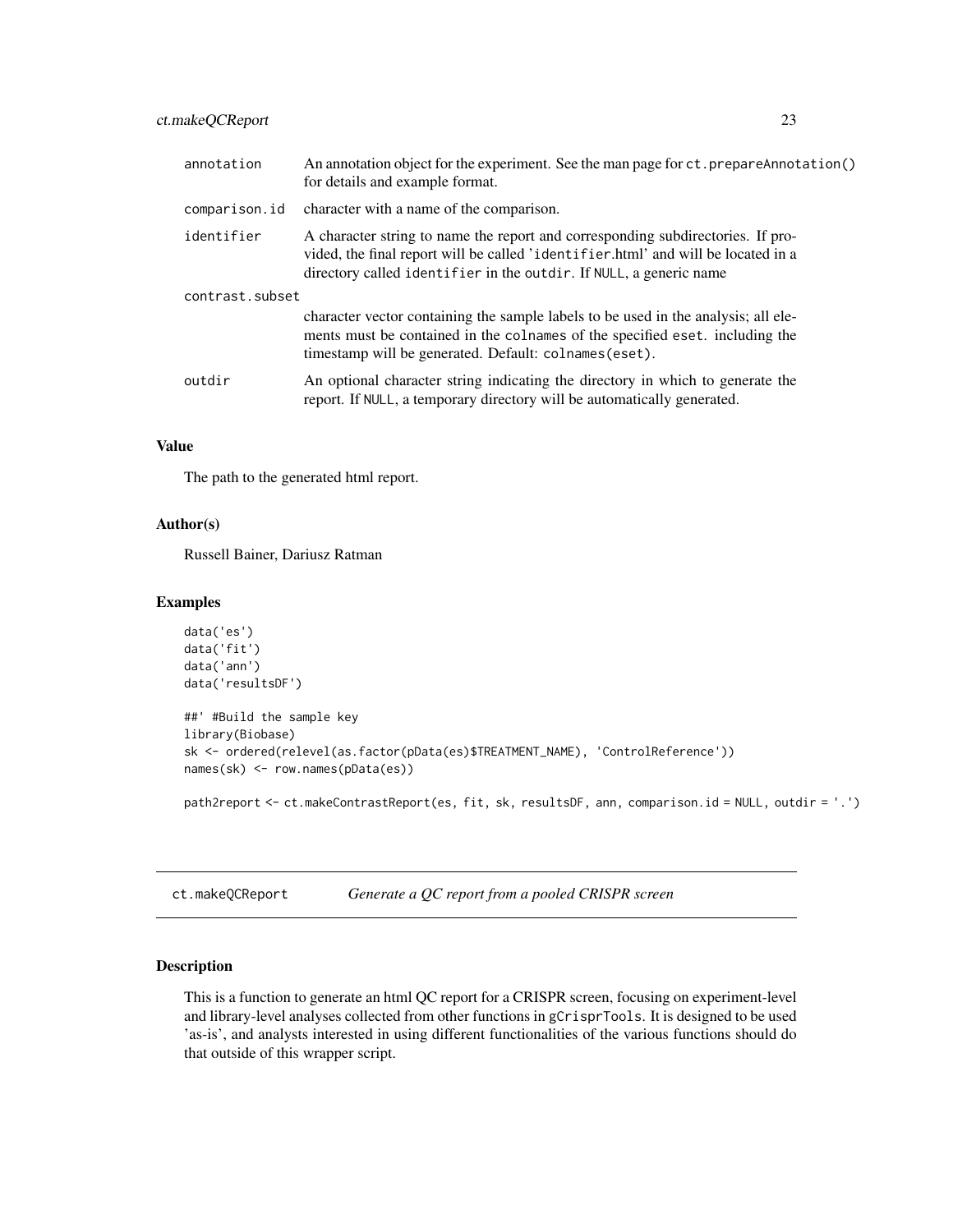# Usage

```
ct.makeQCReport(
  eset,
  trim,
  log2.ratio,
  sampleKey,
  annotation,
  aln,
  identifier = NULL,
  lib.size,
  geneSymb = NULL,
  outdir = NULL
\mathcal{L}
```
# Arguments

| eset       | An ExpressionSet object containing, at minimum, a matrix of gRNA abundances<br>extractable with the exprs() function and some named phenodata extractable<br>with $pData()$ .                                                                                                                                                                                              |
|------------|----------------------------------------------------------------------------------------------------------------------------------------------------------------------------------------------------------------------------------------------------------------------------------------------------------------------------------------------------------------------------|
| trim       | The number of gRNAs to be trimmed from the top of the distribution before<br>estimating the abundance range. Empirically, this usually should be equal to<br>about 2 to 5 percent of the guides in the library.                                                                                                                                                            |
| log2.ratio | Maximum abundance of contaminant gRNAs, expressed on the log2 scale from<br>the top of the trimmed range of each sample. That is, $log2$ ratio = 4 means to<br>discard all gRNAs whose abundance is $(1/2)$ <sup><math>\wedge</math>4</sup> of the trimmed maximum.                                                                                                        |
| sampleKey  | A sample key, supplied as an ordered factor linking the samples to experimental<br>variables. The names attribute should exactly match those present in eset, and<br>the control set is assumed to be the first level.                                                                                                                                                     |
| annotation | An annotation object for the experiment. See the man page for ct. prepareAnnotation<br>for details and example format.                                                                                                                                                                                                                                                     |
| aln        | A numeric alignment matrix, where rows correspond to 'targets', 'nomatch', 're-<br>jections', and 'double_match', and where columns correspond to experimentasl<br>samples. May be 'NULL', to suppress alignment evaluation.                                                                                                                                               |
| identifier | A character string to name the report and corresponding subdirectories. If pro-<br>vided, the final report will be called 'identifier.html' and will be located in a<br>directory called identifier. If NULL, a generic name including the timestamp<br>will be generated.                                                                                                 |
| lib.size   | An optional vector of voom-appropriate library size adjustment factors, usually<br>calculated with calcNormFactors and transformed to reflect the appropriate<br>library size. These adjustment factors are interpreted as the total library sizes<br>for each sample, and if absent will be extrapolated from the columnwise count<br>sums of the exprs slot of the eset. |
| geneSymb   | The geneSymbol identifier(s) in annotation that corresponds to gRNAs to be<br>plotted on the curves. Passed through to ct.gRNARankByReplicate, ct.viewControls<br>and ct. prepareAnnotation (as controls argument if it's not NULL). Default<br>NULL.                                                                                                                      |

<span id="page-23-0"></span>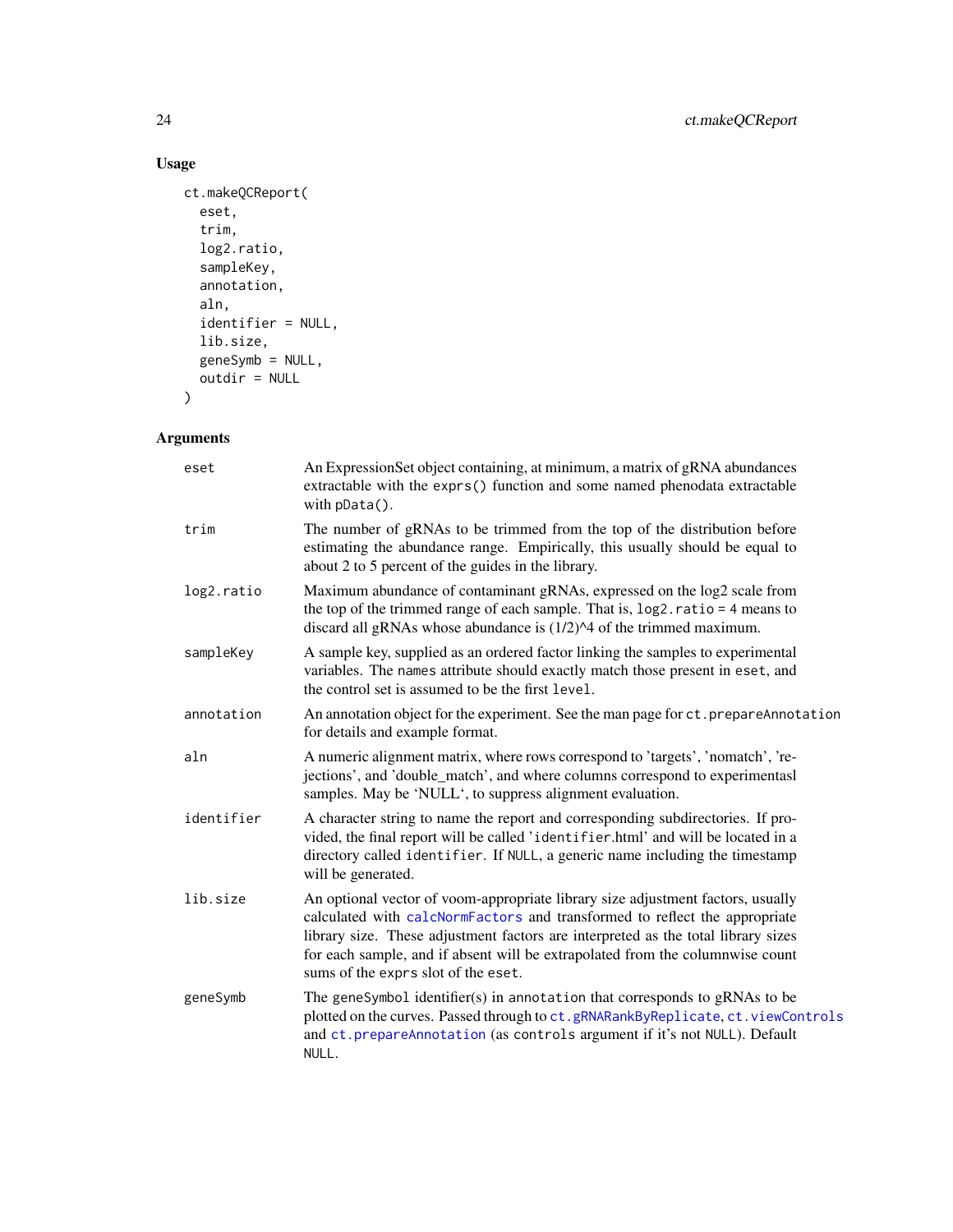# <span id="page-24-0"></span>ct.makeReport 25

| outdir | An optional character string indicating the directory in which to generate the |
|--------|--------------------------------------------------------------------------------|
|        | report. If NULL, a temporary directory will be automatically generated.        |

#### Value

The path to the generated html report.

#### Author(s)

Russell Bainer, Dariusz Ratman

# Examples

```
data('es')
data('ann')
data('aln')
##' #Build the sample key
library(Biobase)
sk <- ordered(relevel(as.factor(pData(es)$TREATMENT_NAME), 'ControlReference'))
names(sk) <- row.names(pData(es))
```
path2report  $\leq$  ct.makeQCReport(es, trim = 1000, log2.ratio = 0.0625, sk, ann, aln, identifier = NULL, lib.size = NUL

ct.makeReport *Generate a full experimental report from a pooled CRISPR screen*

# **Description**

This is a function to generate an html report for a CRISPR screen, incorporating information about a specified contrast. The report contains a combination of experiment-level and contrast-specific analyses, largely collected from other functions in gCrisprTools. It is designed to be used 'asis', and analysts interested in using different functionalities of the various functions should do that outside of this wrapper script.

```
ct.makeReport(
  fit,
  eset,
  sampleKey,
  annotation,
  results,
  aln,
  outdir = NULL,
  contrast.term = NULL,
  identifier = NULL
)
```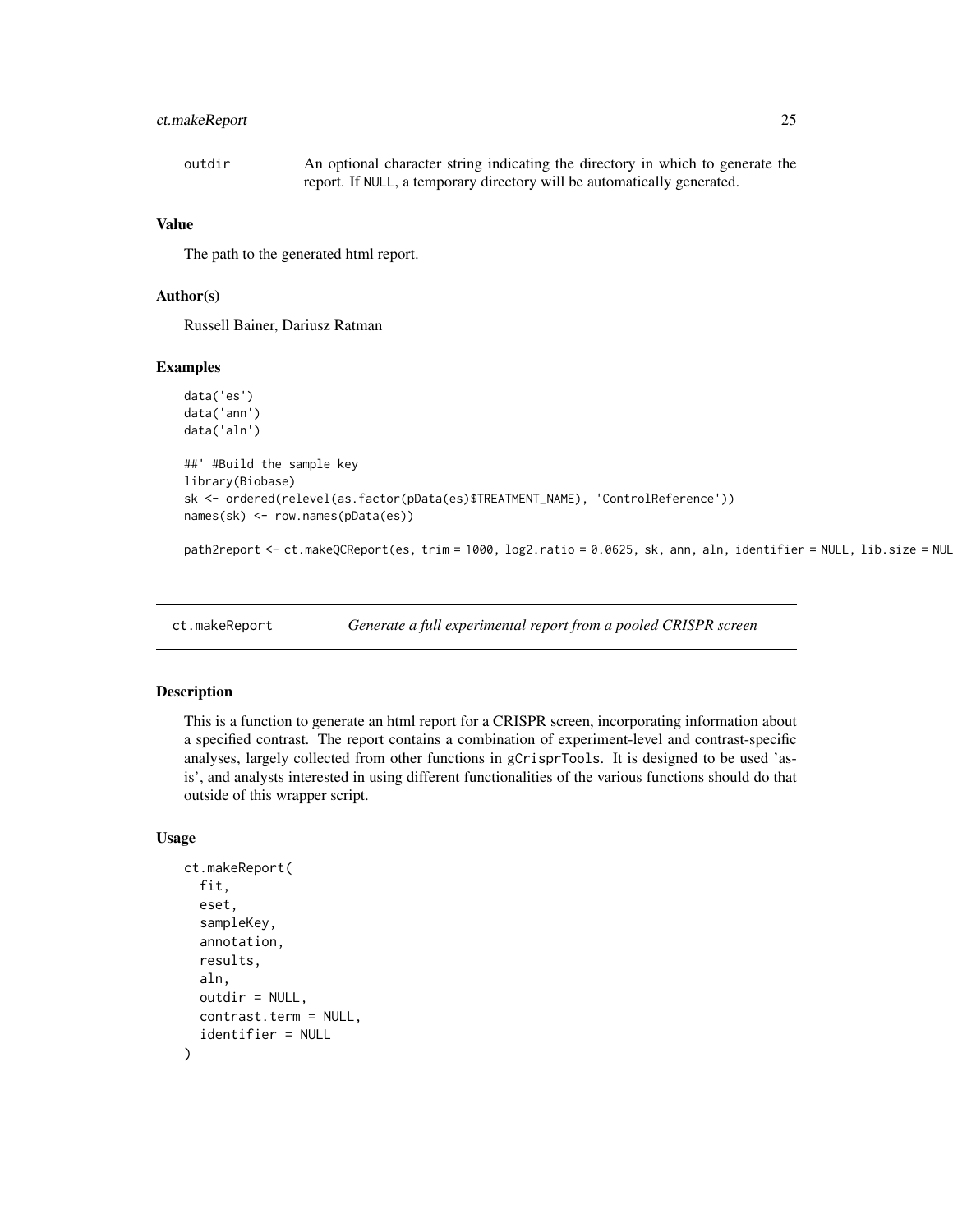<span id="page-25-0"></span>

| fit           | An object of class MArrayLM containing, at minimum, a coefficents slot with<br>coefficients from the comparison, and a stdev.unscaled slot with the corre-<br>sponding standard deviation of the coefficent estimates. The row names at-<br>tribute should ideally match that which is found in annotation, but this will<br>be checked internally. |
|---------------|-----------------------------------------------------------------------------------------------------------------------------------------------------------------------------------------------------------------------------------------------------------------------------------------------------------------------------------------------------|
| eset          | An ExpressionSet object containing, at minimum, a matrix of gRNA abundances<br>extractable with the exprs() function and some named phenodata extractable<br>with $pData()$ .                                                                                                                                                                       |
| sampleKey     | A sample key, supplied as an ordered factor linking the samples to experimental<br>variables. The names attribute should exactly match those present in eset, and<br>the control set is assumed to be the first level.                                                                                                                              |
| annotation    | An annotation object for the experiment. See the man page for ct. prepareAnnotation()<br>for details and example format.                                                                                                                                                                                                                            |
| results       | A data.frame summarizing the results of the screen, returned by the function<br>ct.generateResults.                                                                                                                                                                                                                                                 |
| aln           | A numeric alignment matrix, where rows correspond to 'targets', 'nomatch', 're-<br>jections', and 'double_match', and where columns correspond to experimentasl<br>samples. Users may also pass 'NULL' to suppress evaluation of alignment.                                                                                                         |
| outdir        | A directory in which to generate the report; if NULL, a temporary directory will<br>be automatically generated. The report will be located in a subdirectory whose<br>name is internally generated (see below). The path to the report itself is returned<br>by the function.                                                                       |
| contrast.term | A parameter passed to ct.preprocessFit in the event that the fit object con-<br>tains data from multiple contrasts. See that man page for further details.                                                                                                                                                                                          |
| identifier    | A character string to name the report and corresponding subdirectories. If pro-<br>vided, the final report will be called 'identifier.html' and will be located in a<br>directory called identifier in the outdir. If NULL, a generic name including<br>the timestamp will be generated.                                                            |

# Value

The path to the generated html report.

# Author(s)

Russell Bainer

# Examples

```
data('fit')
data('es')
##' #Build the sample key
library(Biobase)
sk <- relevel(as.factor(pData(es)$TREATMENT_NAME), 'ControlReference')
names(sk) <- row.names(pData(es))
```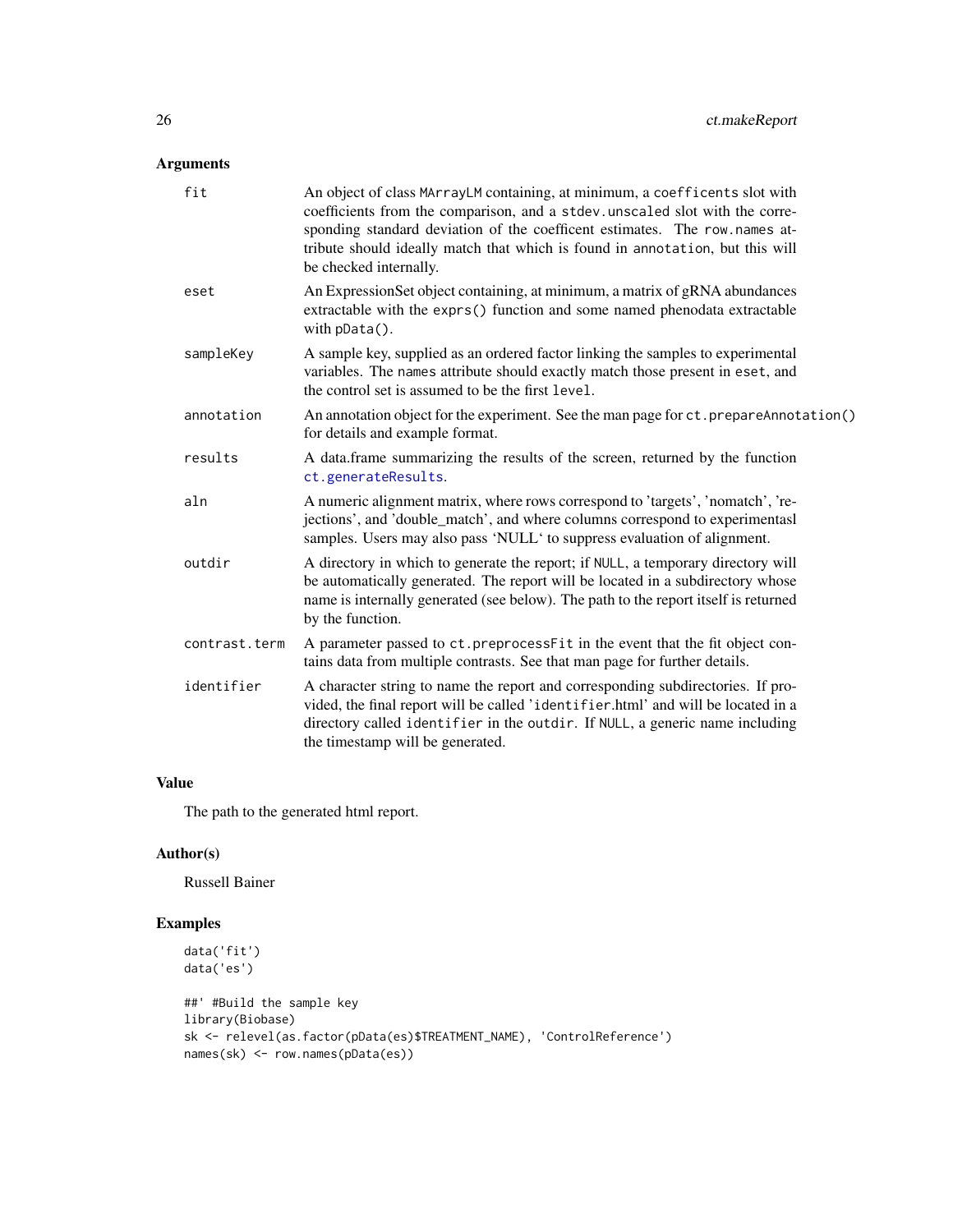# <span id="page-26-0"></span>ct.makeRhoNull 27

```
data('ann')
data('resultsDF')
data('aln')
path2report <- ct.makeReport(fit, es, sk, ann, resultsDF, aln, outdir = '.')
```
ct.makeRhoNull *Make null distribution for RRAalpha tests*

#### Description

Makes random distribution of Rho value by taking nperm random samples of n rank stats, p.

#### Usage

ct.makeRhoNull(n, p, nperm)

#### Arguments

| n     | single integer, number of guides per gene        |
|-------|--------------------------------------------------|
| p     | numeric vector of rank statistics                |
| nperm | single integer, how many random samples to take. |

#### Value

numeric vector of Rho values

#### Examples

```
ct.makeRhoNull(3, 1:9, 5)
```
<span id="page-26-1"></span>ct.normalizeBySlope *Normalize sample abundance estimates by the slope of the values in the central range*

#### Description

This function normalizes Crispr gRNA abundance estimates by equalizing the slopes of the middle (logged) values of the distribution across samples. Specifically, the algorithm ranks the gRNA abundance estimates within each sample and determines a relationship between rank change and gRNA within a trimmed region of the distribution via a linear fit. It then adjusts each sample such that the center of the logged abundance distribution is strictly horizontal and returns these values as median-scaled counts in the appropriate slot of the input ExpressionObject.

```
ct.normalizeBySlope(ExpressionObject, trim = 0.25, lib.size = NULL, ...)
```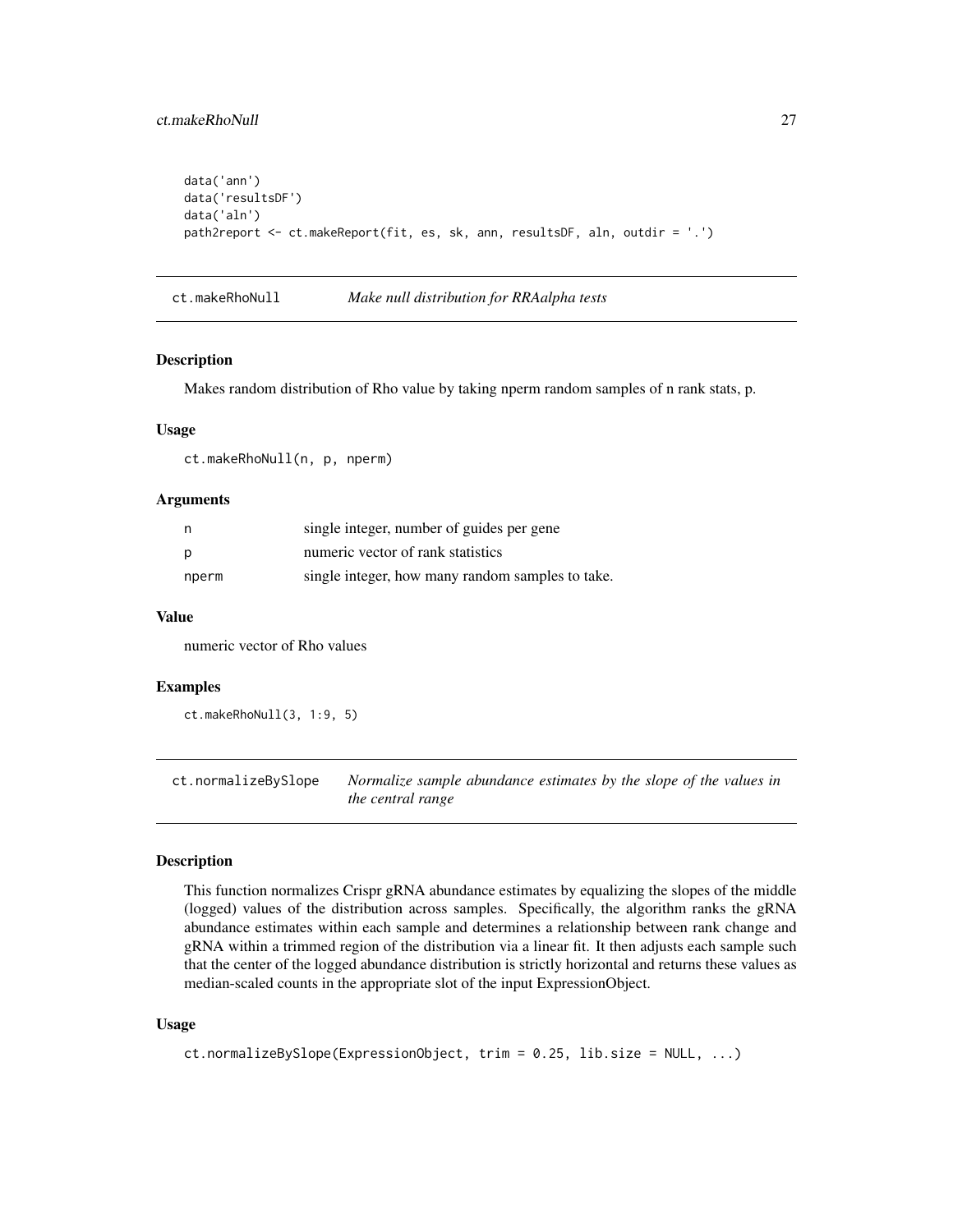<span id="page-27-0"></span>

| ExpressionObject        |                                                                                                                                                                                |  |
|-------------------------|--------------------------------------------------------------------------------------------------------------------------------------------------------------------------------|--|
|                         | An Expression Set containing, at minimum, count data accessible by exprs, or<br>an EList object with count data in the \$E slot (usually returned by voom).                    |  |
| trim                    | The proportion to be trimmed from each end of the distribution before perform-<br>ing the linear fit; algorithm defaults to 25 fit is performed on the interquartile<br>range. |  |
| lib.size                | An optional vector of size factor adjusted library size. Default: NULL means to<br>use sum of column counts as a lib.size.                                                     |  |
| $\cdot$ $\cdot$ $\cdot$ | Other arguments to be passed to ct. normalize Medians (), if desired.                                                                                                          |  |

# Value

A renormalized object of the same type as the provided object.

#### Author(s)

Russell Bainer

#### Examples

```
data('es')
data('ann')
#Build the sample key and library sizes for visualization
library(Biobase)
sk <- ordered(relevel(as.factor(pData(es)$TREATMENT_NAME), 'ControlReference'))
names(sk) <- row.names(pData(es))
ls <- colSums(exprs(es))
es.norm <- ct.normalizeBySlope(es, lib.size= ls)
ct.gRNARankByReplicate(es, sk, lib.size= ls)
ct.gRNARankByReplicate(es.norm, sk, lib.size= ls)
```
ct.normalizeFQ *Apply Factored Quantile Normalization to an eset*

#### **Description**

This function applies quantile normalization to subsets of samples defined by a provided factor, correcting for library size. It does this by converting raw count values to log2 counts per million and optionally adjusting further in the usual way by dividing these values by user-specified library size factors; then this matrix is split into groups according to the provided factor that are quantile normalized, and then the groups are median scaled to each other before conversion back into raw counts. This method is best used in comparisons for long timecourse screens, where groupwise differences in growth rate cause uneven intrinsic dialation of construct distributions.

Note that this normalization strategy is not appropriate for experiments where significant distortion of the libraries is expected as a consequence of the screening strategy (e.g., strong selection screens).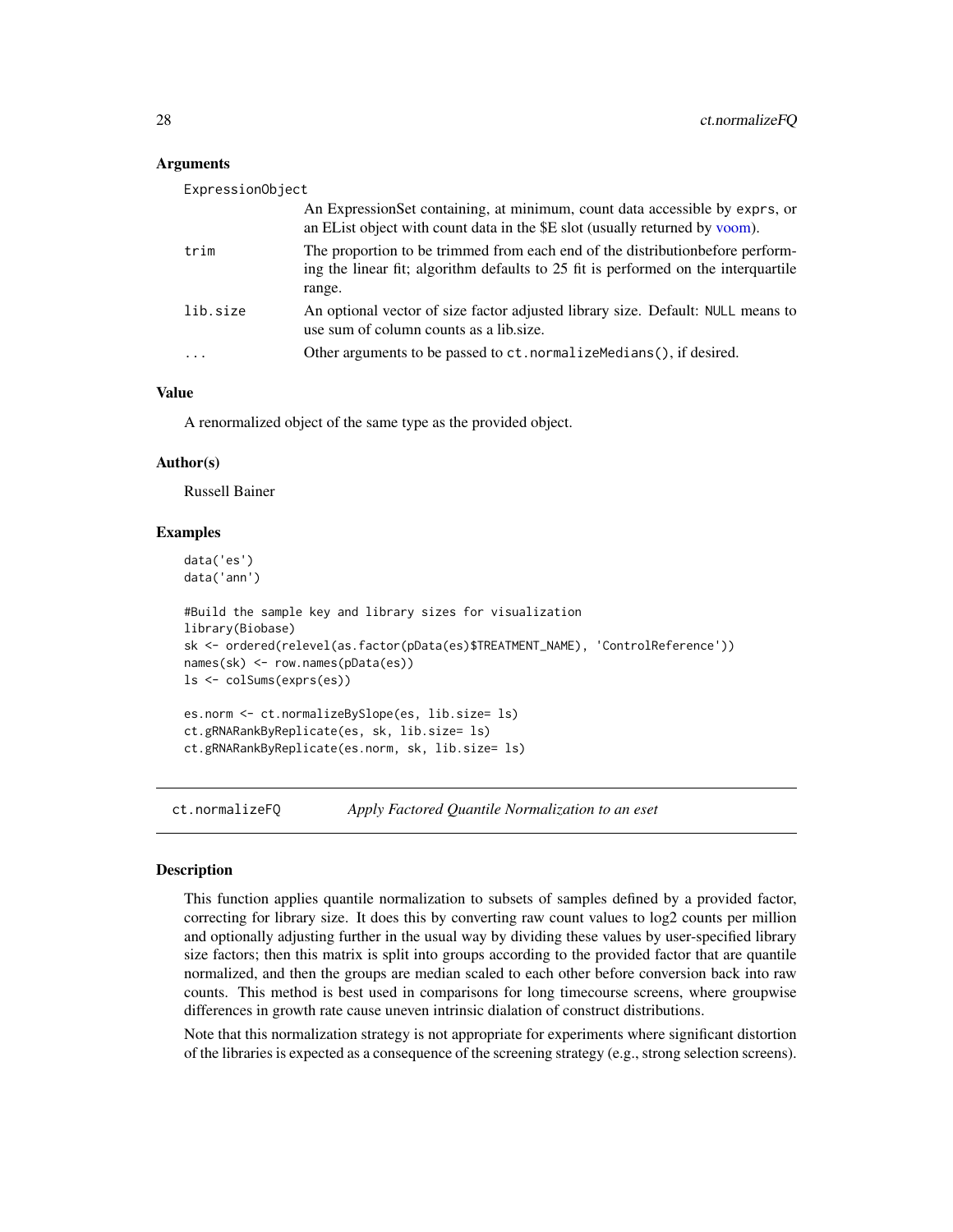# <span id="page-28-0"></span>ct.normalizeGuides 29

#### Usage

```
ct.normalizeFQ(eset, sets, lib.size = NULL)
```
#### Arguments

| eset     | An ExpressionSet containing, at minimum, count data accessible by exprs.                                                                                                                                                                                                                                                                                                   |
|----------|----------------------------------------------------------------------------------------------------------------------------------------------------------------------------------------------------------------------------------------------------------------------------------------------------------------------------------------------------------------------------|
| sets     | A character or factor object delineating which samples should be grouped to-<br>gether during the normalization step. Must be the same length as the number of<br>columns in the provided eset, and cannot contain 'NA' or 'NULL' values.                                                                                                                                  |
| lib.size | An optional vector of voom-appropriate library size adjustment factors, usually<br>calculated with calcNormFactors and transformed to reflect the appropriate<br>library size. These adjustment factors are interpreted as the total library sizes<br>for each sample, and if absent will be extrapolated from the columnwise count<br>sums of the exprs slot of the eset. |

#### Value

A renormalized ExpressionSet object of the same type as the provided object.

# Author(s)

Russell Bainer

#### Examples

```
data('es')
#Build the sample key and library sizes for visualization
library(Biobase)
sk <- relevel(as.factor(pData(es)$TREATMENT_NAME), 'ControlReference')
names(sk) <- row.names(pData(es))
ls <- colSums(exprs(es))
es.norm <- ct.normalizeFQ(es, sets = gsub('(Death|Control)', '', pData(es)$TREATMENT_NAME), lib.size= ls)
ct.gRNARankByReplicate(es, sampleKey = sk, lib.size= ls)
ct.gRNARankByReplicate(es.norm, sampleKey = sk, lib.size= ls)
```
ct.normalizeGuides *Normalize an ExpressionSet Containing a Crispr Screen*

# Description

This function normalizes Crispr gRNA abundance estimates contained in an ExpressionSet object. Currently four normalization methods are implemented: median scaling (via normalizeMedianValues), slope-based normalization (via ct.normalizeBySlope()), scaling to the median of the nontargeting control values (via ct.normalizeNTC()), factored quantile normalization (via ct.normalizeFQ()), and spline fitting to the distribution of selected gRNAs (via ct.normalizeSpline()). Because of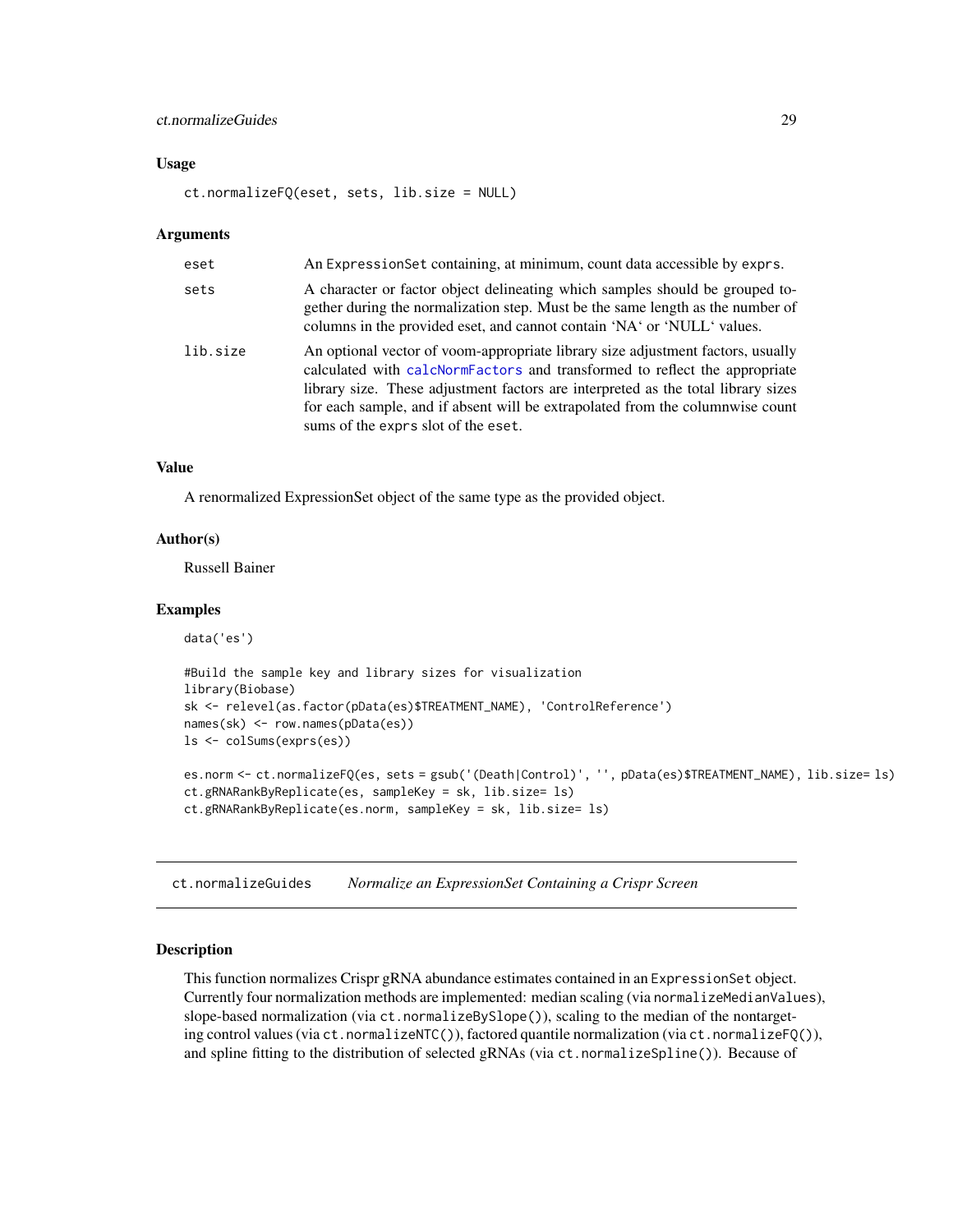<span id="page-29-0"></span>the peculiarities of pooled Crispr screening data, these implementations may be more stable than the endogenous methods used downstream by [voom.](#page-0-0) See the respective man pages for further details about specific normalization approaches.

# Usage

```
ct.normalizeGuides(
  eset,
  method = c("scale", "FQ", "slope", "controlScale", "controlSpline"),
  annotation = NULL,
  sampleKey = NULL,
  lib.size = NULL,
 plot.it = FALSE,...
\mathcal{L}
```
# Arguments

| eset       | An ExpressionSet object with integer count data extractable with exprs().                                                                                                                                                                                                                                                                                                                  |
|------------|--------------------------------------------------------------------------------------------------------------------------------------------------------------------------------------------------------------------------------------------------------------------------------------------------------------------------------------------------------------------------------------------|
| method     | The normalization method to use.                                                                                                                                                                                                                                                                                                                                                           |
| annotation | The annotation object for the library, required for the methods employing non-<br>targeting controls.                                                                                                                                                                                                                                                                                      |
| sampleKey  | An (optional) sample key, supplied as an ordered factor linking the samples to<br>experimental variables. The names attribute should exactly match those present<br>in eset, and the control set is assumed to be the first level. If 'method' = $'PQ'$ ,<br>the sample Key is taken as the 'sets' argument (and its format requirements are<br>similarly relaxed; see '?ct.normalizeFC'). |
| lib.size   | An optional vector of voom-appropriate library size adjustment factors, usually<br>calculated with calcNormFactors and transformed to reflect the appropriate<br>library size. These adjustment factors are interpreted as the total library sizes<br>for each sample, and if absent will be extrapolated from the columnwise count<br>sums of the exprs slot of the eset.                 |
| plot.it    | Logical indicating whether to plot the ranked log2 gRNA count distributions<br>before and after normalization.                                                                                                                                                                                                                                                                             |
| $\cdots$   | Other parameters to be passed to the individual normalization methods.                                                                                                                                                                                                                                                                                                                     |

# Value

A renormalized ExpressionSet. If specified, the sample level counts will be scaled so as to maintain the validity of the specified lib.size values.

# Author(s)

Russell Bainer

# See Also

[ct.normalizeMedians](#page-30-1), [ct.normalizeBySlope](#page-26-1), [ct.normalizeNTC](#page-31-1), [ct.normalizeSpline](#page-32-1)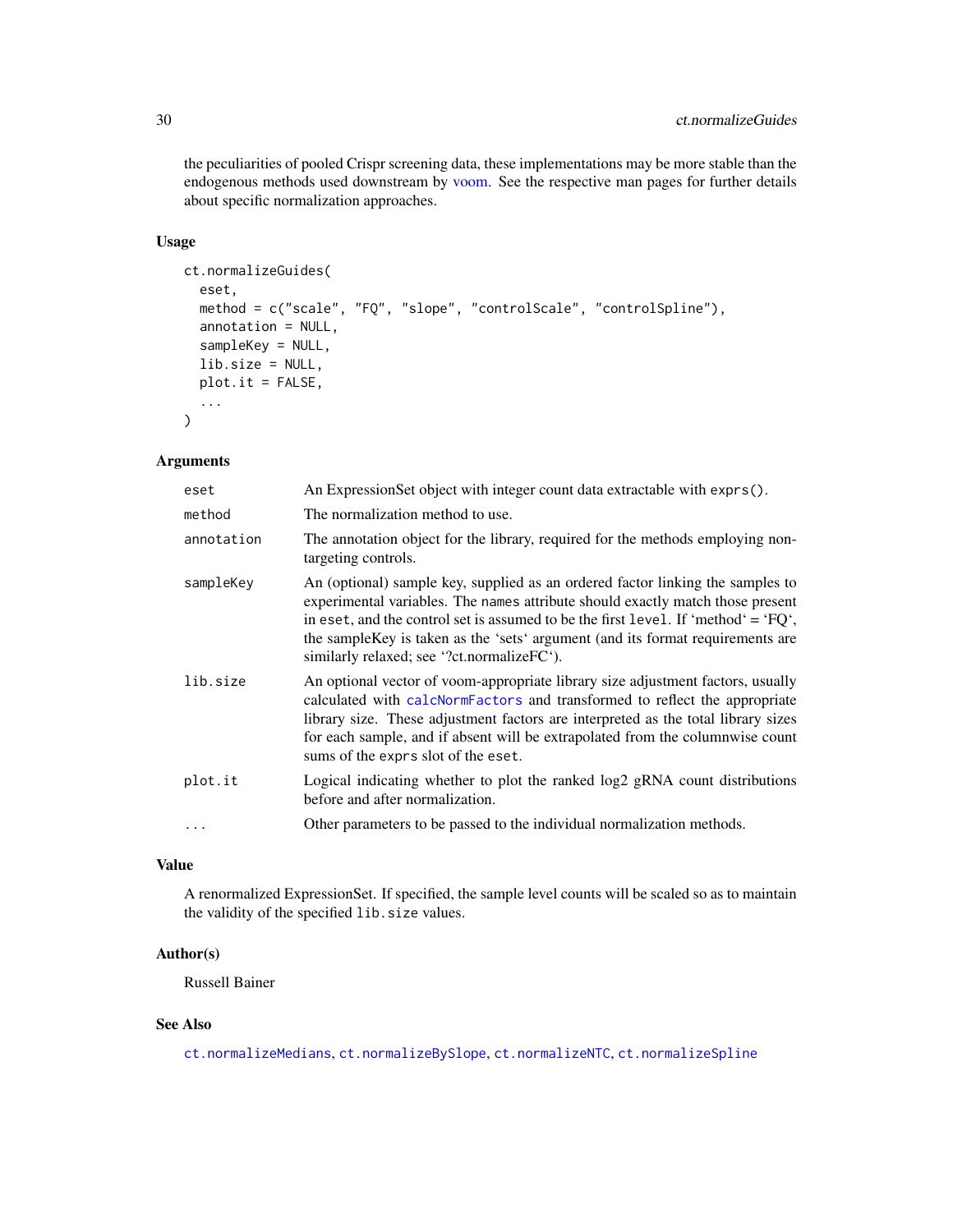#### <span id="page-30-0"></span>ct.normalizeMedians 31

#### Examples

```
data('es')
data('ann')
#Build the sample key as needed
library(Biobase)
sk <- ordered(relevel(as.factor(pData(es)$TREATMENT_NAME), 'ControlReference'))
names(sk) <- row.names(pData(es))
es.norm <- ct.normalizeGuides(es, 'scale', annotation = ann, sampleKey = sk, plot.it = TRUE)
es.norm <- ct.normalizeGuides(es, 'slope', annotation = ann, sampleKey = sk, plot.it = TRUE)
es.norm <- ct.normalizeGuides(es, 'controlScale', annotation = ann, sampleKey = sk, plot.it = TRUE, geneSymb = 'NoT
es.norm <- ct.normalizeGuides(es, 'controlSpline', annotation = ann, sampleKey = sk, plot.it = TRUE, geneSymb = 'No
```
<span id="page-30-1"></span>ct.normalizeMedians *Normalize sample abundance estimates by median gRNA counts*

#### Description

This function normalizes Crispr gRNA abundance estimates by equalizing the median gRNA abundance values after correcting for library size. It does this by converting raw count values to log2 counts per million and optionally adjusting further in the usual way by dividing these values by user-specified library size factors. THis method should be more stable than the endogenous scaling functions used in voom in th especific case of Crispr screens or other cases where the median number of observed counts may be low.

#### Usage

```
ct.normalizeMedians(eset, lib.size = NULL)
```
#### Arguments

| eset     | An Expression Set containing, at minimum, count data accessible by exprs.                                                                                                                                                                                                                                                                                                  |
|----------|----------------------------------------------------------------------------------------------------------------------------------------------------------------------------------------------------------------------------------------------------------------------------------------------------------------------------------------------------------------------------|
| lib.size | An optional vector of voom-appropriate library size adjustment factors, usually<br>calculated with calcNormFactors and transformed to reflect the appropriate<br>library size. These adjustment factors are interpreted as the total library sizes<br>for each sample, and if absent will be extrapolated from the columnwise count<br>sums of the exprs slot of the eset. |

#### Value

A renormalized ExpressionSet object of the same type as the provided object.

### Author(s)

Russell Bainer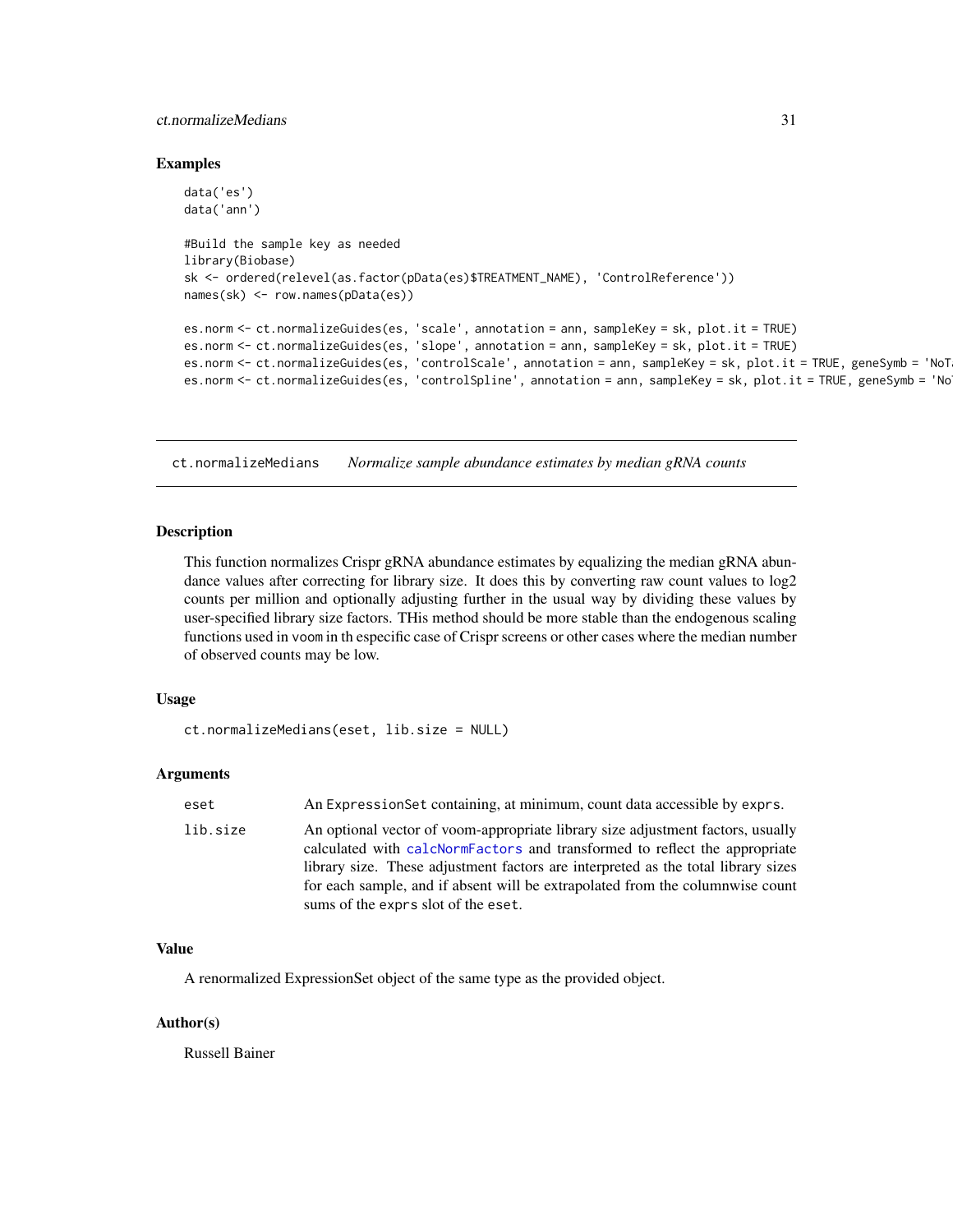#### Examples

```
data('es')
```

```
#Build the sample key and library sizes for visualization
library(Biobase)
sk <- ordered(relevel(as.factor(pData(es)$TREATMENT_NAME), 'ControlReference'))
names(sk) <- row.names(pData(es))
ls <- colSums(exprs(es))
es.norm <- ct.normalizeMedians(es, lib.size= ls)
ct.gRNARankByReplicate(es, sampleKey = sk, lib.size= ls)
ct.gRNARankByReplicate(es.norm, sampleKey = sk, lib.size= ls)
```
<span id="page-31-1"></span>ct.normalizeNTC *Normalize sample abundance estimates by the median values of nontargeting control guides*

#### Description

This function normalizes Crispr gRNA abundance estimates by equalizing the median abundances of the nontargeting gRNAs within each sample. The normalized values are returned as normalized counts in the 'exprs' slot of the input eset. Note that this method may be unstable if the screening library contains relatively few nontargeting gRNAs.

#### Usage

```
ct.normalizeNTC(eset, annotation, lib.size = NULL, geneSymb = NULL)
```
# Arguments

| eset       | An ExpressionSet object containing, at minimum, count data accessible by exprs.                                                                                                                                                                                                                                                                                            |
|------------|----------------------------------------------------------------------------------------------------------------------------------------------------------------------------------------------------------------------------------------------------------------------------------------------------------------------------------------------------------------------------|
| annotation | An annotation dataframe indicating the nontargeting controls in the geneID col-<br>umn.                                                                                                                                                                                                                                                                                    |
| lib.size   | An optional vector of voom-appropriate library size adjustment factors, usually<br>calculated with calcNormFactors and transformed to reflect the appropriate<br>library size. These adjustment factors are interpreted as the total library sizes<br>for each sample, and if absent will be extrapolated from the columnwise count<br>sums of the exprs slot of the eset. |
| geneSymb   | The geneSymbol identifier in annotation that corresponds to nontargeting gR-<br>NAs. If absent, ct.gRNARankByReplicate will attempt to infer nontarget-<br>ing guides by searching for 'no_gid' or NA in the appropriate columns via<br>ct.prepareAnnotation().                                                                                                            |

#### Value

A normalized eset.

<span id="page-31-0"></span>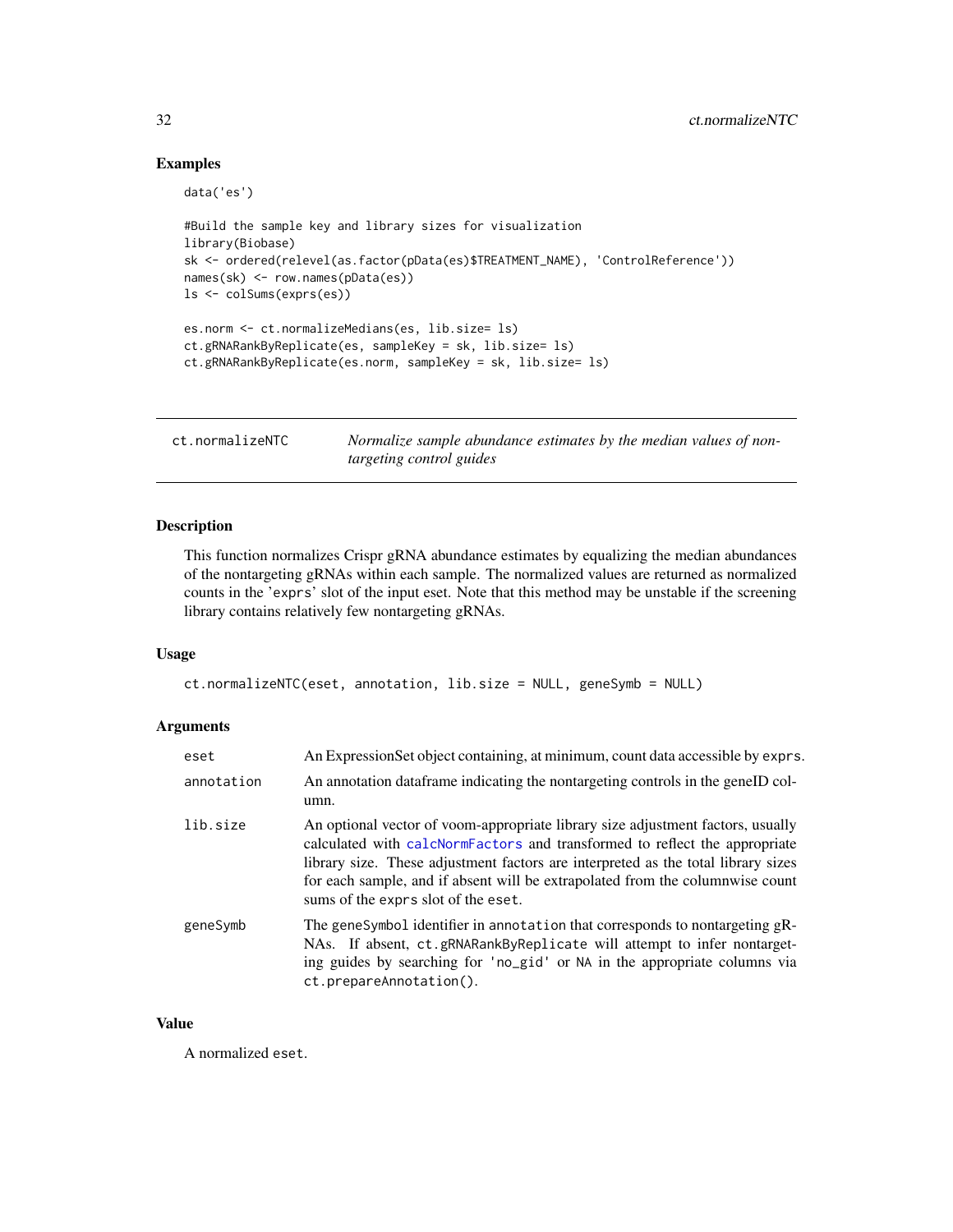# <span id="page-32-0"></span>ct.normalizeSpline 33

#### Author(s)

Russell Bainer

#### Examples

```
data('es')
data('ann')
#Build the sample key and library sizes for visualization
library(Biobase)
sk <- ordered(relevel(as.factor(pData(es)$TREATMENT_NAME), 'ControlReference'))
names(sk) <- row.names(pData(es))
ls <- colSums(exprs(es))
es.norm <- ct.normalizeNTC(es, ann, lib.size = ls, geneSymb = 'NoTarget')
ct.gRNARankByReplicate(es, sk, lib.size = ls)
ct.gRNARankByReplicate(es.norm, sk, lib.size = ls)
```
<span id="page-32-1"></span>ct.normalizeSpline *Normalize sample abundance estimates by a spline fit to specific shared elements*

#### Description

This function normalizes Crispr gRNA abundance estimates by fiting a smoothed spline to a subset of the gRNAs within each sample and then equalizing these curves across the experiment. Specifically, the algorithm ranks the gRNA abundance estimates within each sample and uses a smoothed spline to determine a relationship between the ranks of the "anchor" guides and their abundance estimates. It then adjusts the spline trends from each sample to the mean of all of the sample spline fits in a manner analogous to quantile normalization, interpolating the gRNA abundance values between the anchor points; these values are returned as normalized counts in the 'exprs' slot of the input eset.

#### Usage

```
ct.normalizeSpline(eset, annotation, geneSymb = NULL, lib.size = NULL)
```
#### Arguments

| eset       | An Expression Set object containing, at minimum, count data accessible by exprs.                                                                                                                                     |
|------------|----------------------------------------------------------------------------------------------------------------------------------------------------------------------------------------------------------------------|
| annotation | An annotation data frame indicating the nontargeting controls in the geneID col-<br>umn.                                                                                                                             |
| geneSymb   | The geneSymbol identifier(s) in annotation that corresponds to the "anchor"<br>gRNAs. If absent, the method will attempt to infer nontargeting guides by<br>searching for 'no_gid' or NA in the appropriate columns. |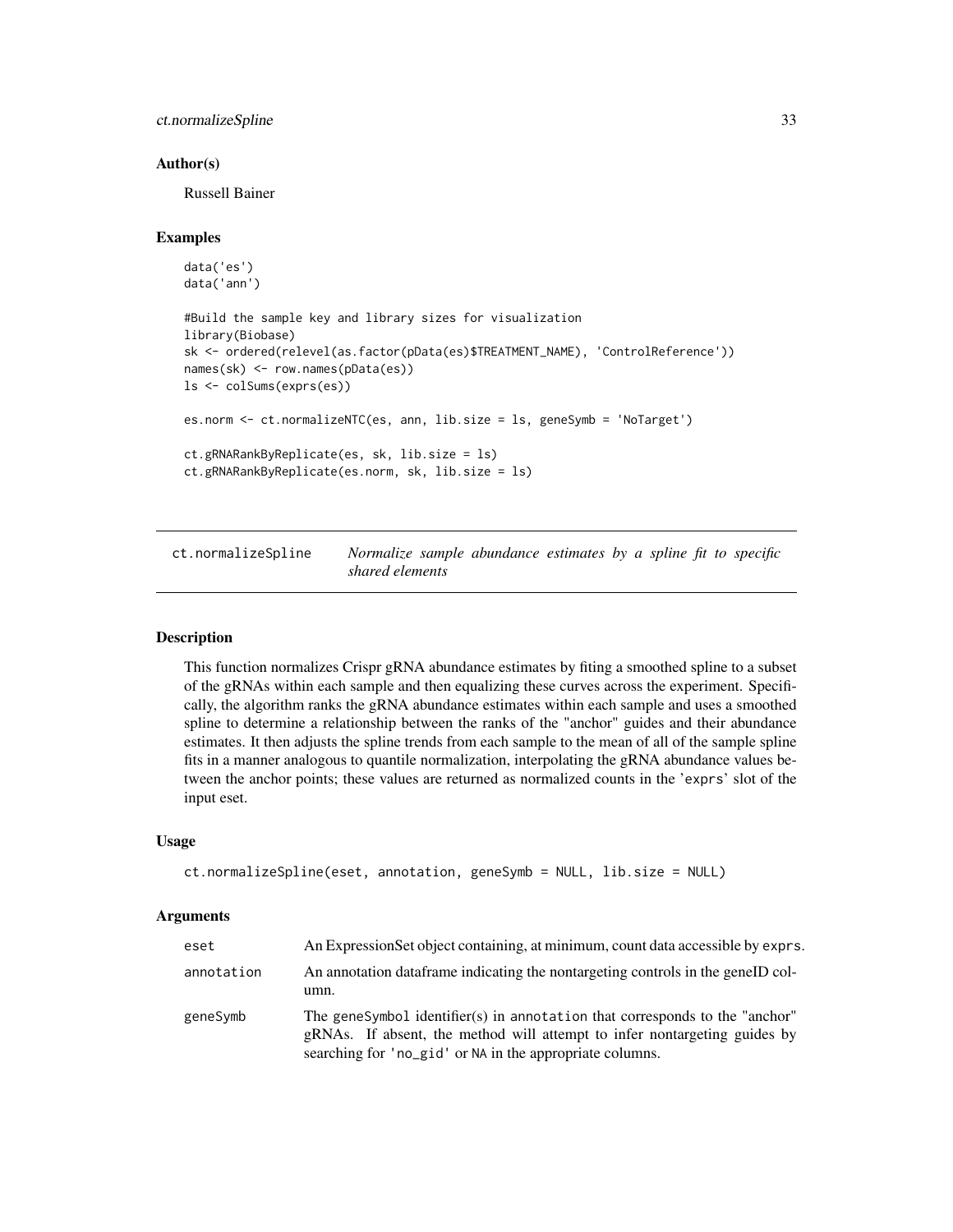<span id="page-33-0"></span>

| lib.size | An optional vector of voom-appropriate library size adjustment factors, usually   |
|----------|-----------------------------------------------------------------------------------|
|          | calculated with calcNormFactors and transformed to reflect the appropriate        |
|          | library size. These adjustment factors are interpreted as the total library sizes |
|          | for each sample, and if absent will be extrapolated from the columnwise count     |
|          | sums of the exprs slot of the eset.                                               |

#### Value

A normalized eset.

# Author(s)

Russell Bainer

#### Examples

```
data('es')
data('ann')
#Build the sample key and library sizes for visualization
library(Biobase)
sk <- (relevel(as.factor(pData(es)$TREATMENT_NAME), 'ControlReference'))
names(sk) <- row.names(pData(es))
ls <- colSums(exprs(es))
es.norm <- ct.normalizeSpline(es, ann, 'NoTarget', lib.size = ls)
ct.gRNARankByReplicate(es, sk, lib.size = ls)
ct.gRNARankByReplicate(es.norm, sk, lib.size = ls)
```
ct.parseGeneSymbol *Parse 'geneSymbol' values to construct an alternative annotation list*

#### Description

This is an accessory function to 'ct.expandAnnotation()' function, which enables users to expand annotation objects to accomodate reagent libraries where reagents are expected to impact a set of known targets. See documentation for that function for additional details.

Often, libraries that contain multiply-targeting reagents are annotated using a structured format that can be decomposed by regex matching. This function takes in an annotation object containing an 'ID' column indicating the reagent ID and a 'geneSymbol' column containing the target mappings, and parses the target mappings according to a known annotation format. Currently supported formats are 'cellecta' (e.g., 'TARGET\_P1P2P3' indicating multiple promoters associated with a known target), and 'underscore', where different targets are concatenated using the underscore separator (e.g., 'TARGET1\_TARGET2\_TARGET3').

Returns an 'alt.annotation'-type list of character vectors encoding the target mappings for each reagent.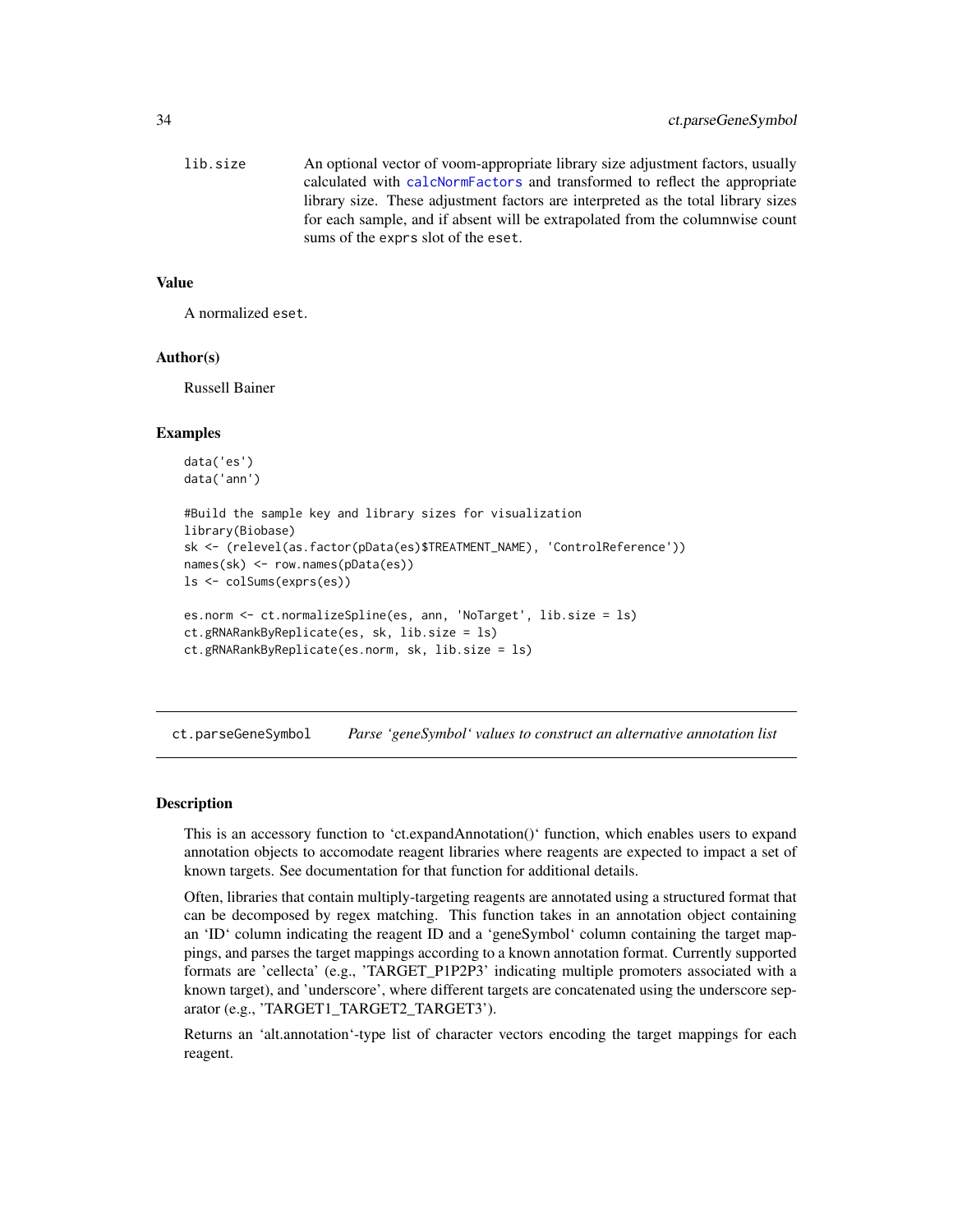#### <span id="page-34-0"></span>ct.PRC 35

#### Usage

```
ct.parseGeneSymbol(ann, format = c("cellecta", "underscore"))
```
#### Arguments

| ann    | A data, frame containing reagent-level information encoded as rows. The 'ID'      |
|--------|-----------------------------------------------------------------------------------|
|        | column should correspond to the individual reagent identifiers, and the 'geneSym- |
|        | bol' column should contain target annotation strings to be parsed (both are co-   |
|        | erced to strings). Does not, strictly speaking, need to be a proper annotation    |
|        | object, but one of those will work.                                               |
| format | Format of the genesymbol column strings.                                          |

#### Value

A named 'alt.annotation'-type list of character vectors encoding the target mappings for each reagent

#### Author(s)

Russell Bainer

#### Examples

```
fakeann <- data.frame('ID' = LETTERS[1:4], 'geneSymbol' = c('T1_P1', 'T1_P1P2', 'T1_P2P1', 'T1_P2'))
ct.parseGeneSymbol(fakeann, 'cellecta')
ct.parseGeneSymbol(fakeann, 'underscore')
```
ct.PRC *Generate a Precision-Recall Curve from a CRISPR screen*

#### Description

Given a set of targets of interest, this function generates a Precision Recall curve from the results of a CRISPR screen. Specifically, it orders the target elements in the screen in the specified direction, and then plots the recall rate (proportion of true targets identified) against the precision (proportion of identified targets that are true targets).

Note that ranking statistics in CRISPR screens are (usually) permutation-based, and so some granularity in the rankings is expected. This function does a little extra work to ensure that hits are counted as soon as the requisite value of the ranking statistic is reached regardless of where the gene is located within the block of equally-significant genes. Functionally, this means that the drawn curve is somewhat anticonservative in cases where the gene ranks are not well differentiated.

```
ct.PRC(
  summaryDF,
  target.list,
  direction = c("enrich", "deplete"),
  plot.it = TRUE)
```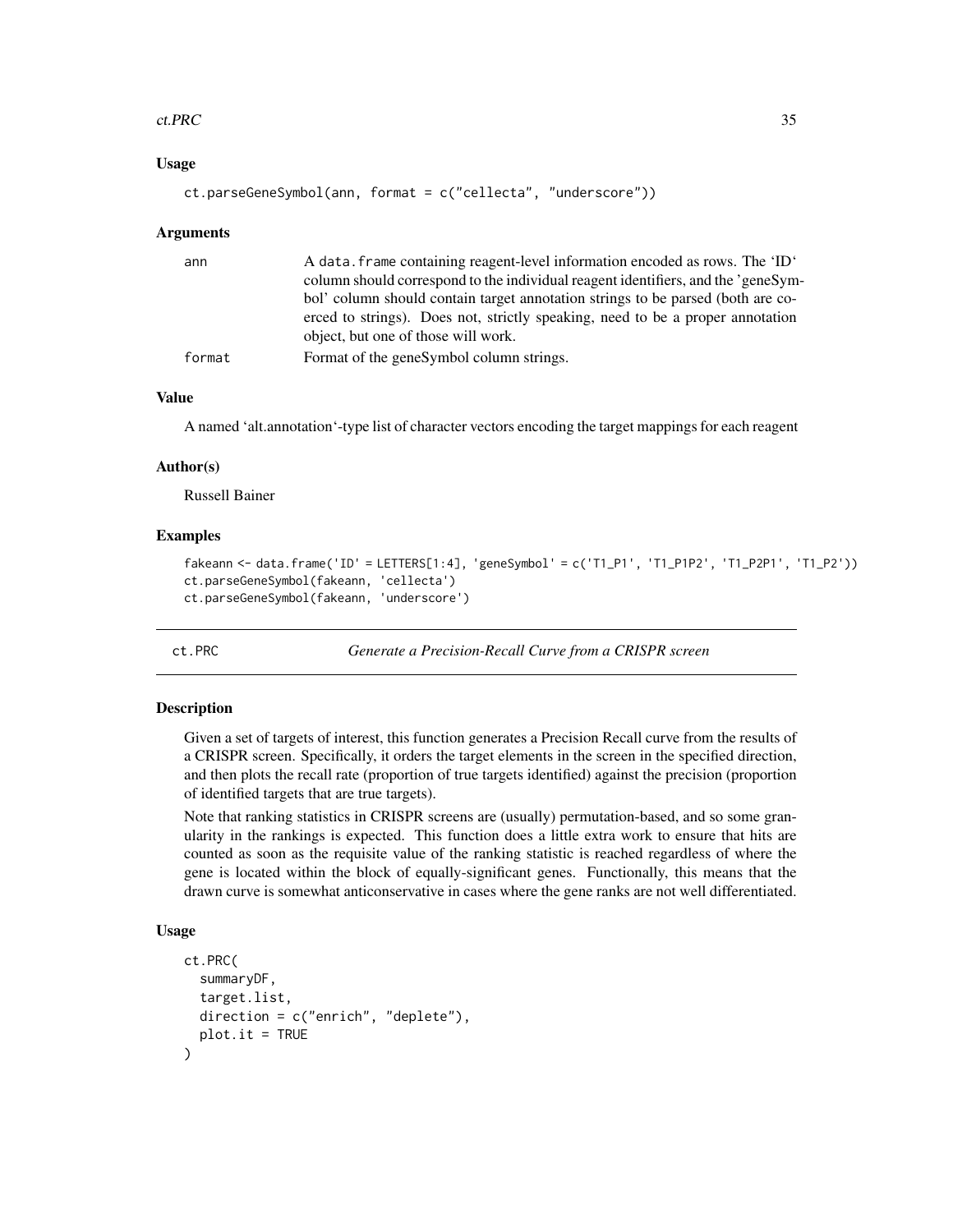<span id="page-35-0"></span>

| summaryDF   | A dataframe summarizing the results of the screen, returned by the function<br>ct.generateResults.                                                                                                                                                  |
|-------------|-----------------------------------------------------------------------------------------------------------------------------------------------------------------------------------------------------------------------------------------------------|
| target.list | A character vector containing the names of the targets to be tested; by default<br>these are assumed to be 'geneID's, but specifying 'collapse=geneSymbol' en-<br>ables setting on 'geneSymbol' by passing that value through to 'ct.simpleResult'. |
| direction   | Direction by which to order target signals ('enrich' or 'deplete').                                                                                                                                                                                 |
| plot.it     | Logical value indicating whether to plot the curves.                                                                                                                                                                                                |

#### Value

A list containing the the x and y coordinates of the curve.

#### Author(s)

Russell Bainer

#### Examples

```
data('resultsDF')
data('essential.genes') #Note that this is an artificial example.
pr <- ct.PRC(resultsDF, essential.genes, 'enrich')
str(pr)
```
<span id="page-35-1"></span>ct.prepareAnnotation *Check and optionally subset an annotation file for use in a Crispr Screen*

#### Description

This function processes a supplied annotation object for use in a pooled screening experiment. Originally this was processed into something special, but now it essentially returns the original annotation object in which the geneSymbol column has been factorized. This is primarily used internally during a call to the ct.generateResults() function. Also performs some minor functionality checking, and ensures that the reagent identifiers are present as an 'ID' column (if absent, the row.names are used).

Valid annotations contain both 'geneID' and 'geneSymbol' columns. This is because there is often a distinction between the official gene that is being targeted and a coherent set of gRNAs that make up a testing cohort. For example, multiple sets of guides may target distinct promoters, exons, or other entities that are expected to produce distinct biological phenomena related to the gene that should be interpreted separately. For this reason, the 'geneID' column encodes the official gene designation (typically an ensembl or entrez gene identifier) while the 'geneSymbol' column contains a human-readable descriptor of the gRNA target (such as a gene symbol or promoter name). This mapping can be further expanded to incorporate mapping ambiguity via the 'ct.expandAnnotation()' function.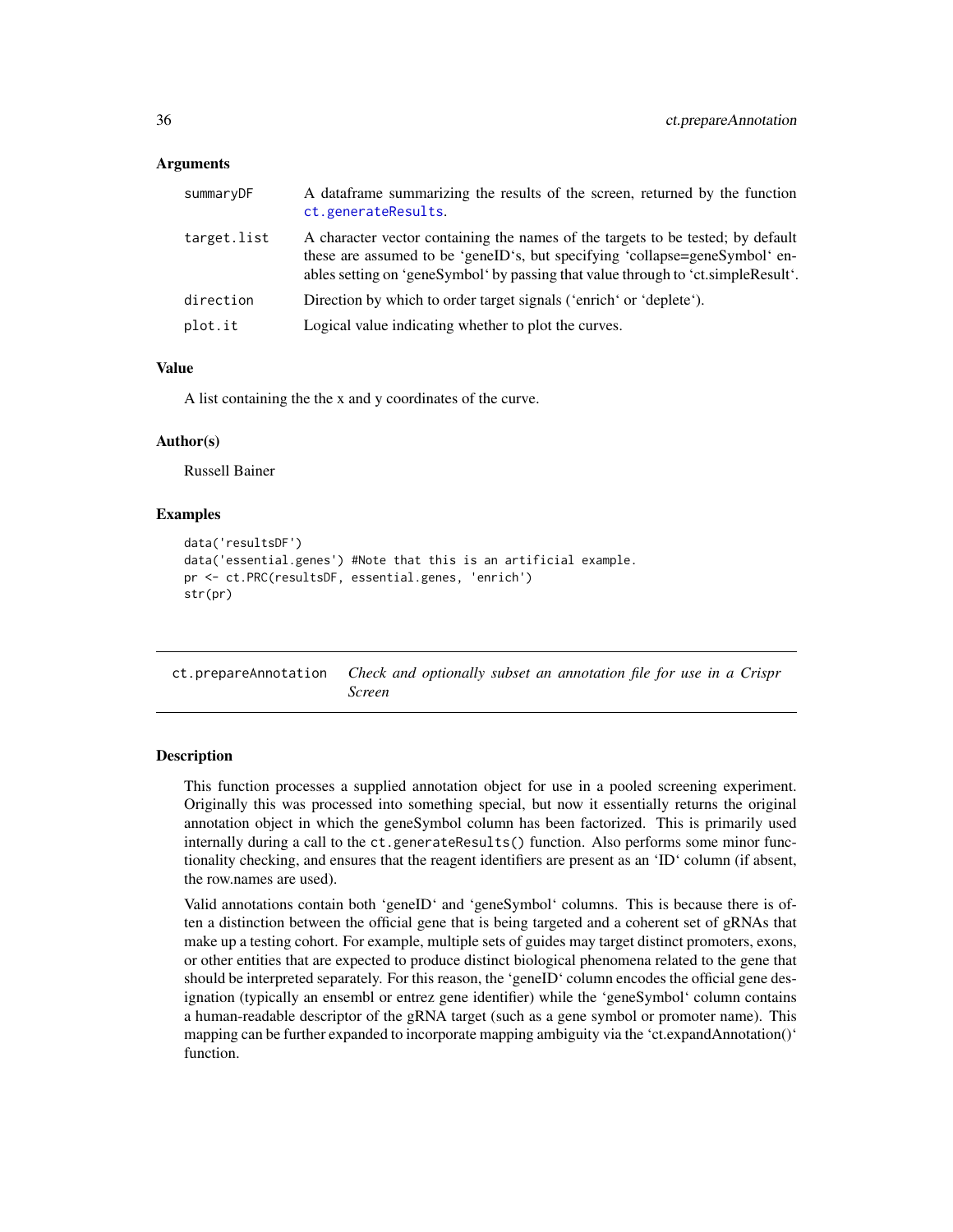# <span id="page-36-0"></span>ct.rankSimple 37

#### Usage

```
ct.prepareAnnotation(ann, object = NULL, controls = TRUE, throw.error = TRUE)
```
#### Arguments

| ann         | A data frame containing an annotation object with gRNA-level information<br>encoded as rows. The row names attribute should correspond to the individ-<br>ual gRNAs, and it should at minimum contain columns named 'geneID' and<br>'geneSymbol' indicating the corresponding gRNA target gene ID and symbol,<br>respectively. |
|-------------|--------------------------------------------------------------------------------------------------------------------------------------------------------------------------------------------------------------------------------------------------------------------------------------------------------------------------------|
| object      | If supplied, an object with row, names to be used to subset the supplied annota-<br>tion frame for downstream analysis.                                                                                                                                                                                                        |
| controls    | The name of a value in the genesymbol column of ann that corresponds to non-<br>targeting control gRNAs. May also be supplied as a logical value, in which case<br>the function will try to identify and format nontargeting guides.                                                                                           |
| throw.error | Logical indicating whether to throw an error when controls is TRUE but no<br>nontargeting gRNAs are detected.                                                                                                                                                                                                                  |

# Value

A new annotation data frame, usually with nontargeting controls and NA values reformatted to NoTarget (and geneID set to 'no\_gid'), and the 'geneSymbol' column of ann factorized. If supplied with an object, the gRNAs not present in the object will be omitted.

# Author(s)

Russell Bainer

# Examples

```
data('ann')
data('es')
es <- ct.filterReads(es)
newann <- ct.prepareAnnotation(ann, es)
```
ct.rankSimple *Rank Signals in a Simplified Pooled Screen Result Object*

# Description

This function takes in a supplied results data.frame, optionally transforms it into a 'simplifiedResult', and returns the ranks of the target-level signals.

```
ct.rankSimple(df, top = c("enrich", "deplete"))
```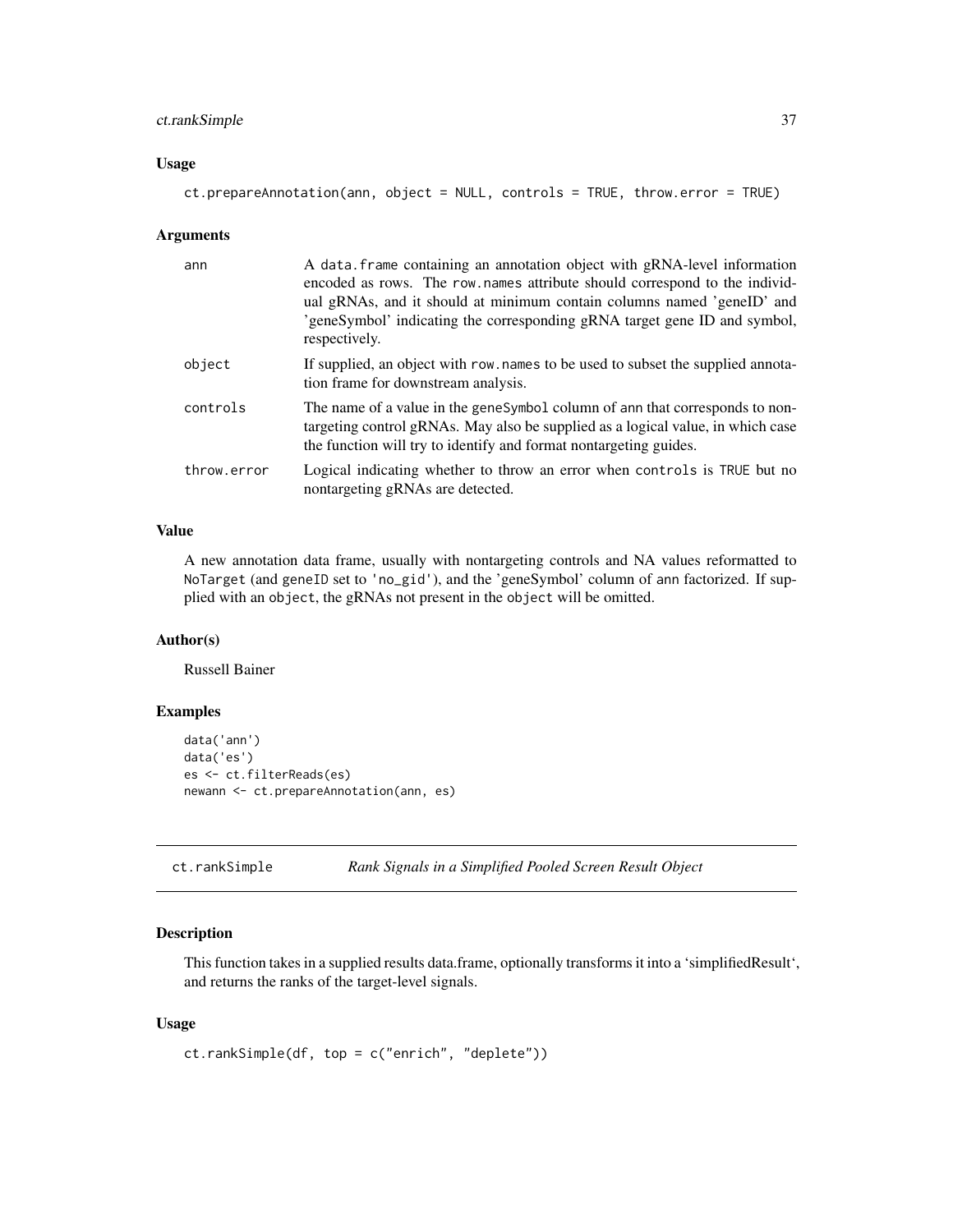<span id="page-37-0"></span>

| df  | A results data frame, in either raw or simplified form. Will be converted to<br>simplified form if necessary.                                           |
|-----|---------------------------------------------------------------------------------------------------------------------------------------------------------|
| top | Determines the directionality of the ranking. 'enrich' defines ranks from the<br>most enriched to the most depleted target; 'deplete' does the opposite |

#### Value

A numeric vector of ranks, with length equal to the number of rows in the simplified data.frame.

#### Author(s)

Russell Bainer

#### Examples

```
data('resultsDF')
df.simple <- ct.simpleResult(resultsDF)
sr <- ct.rankSimple(resultsDF)
all((df.simple$best.p[sr == 1] == 0), (df.simple$direction[sr == 1] == 'enrich'))
sr <- ct.rankSimple(resultsDF, 'deplete')
all((df.simple$best.p[sr == 1] == 0), (df.simple$direction[sr == 1] == 'deplete'))
```
ct.rawCountDensities *Visualization of Raw gRNA Count Densities*

#### **Description**

This function plots the per-sample densities of raw gRNA read counts on the log10 scale. The curve colors are assigned based on a user- specified sampleKey. This function is primarily useful to determine whether libraries are undersequenced (low mean raw gRNA counts), contaminated (many low-abundance gRNAs present), or if PCR artifacts may be present (subset of extremely abundant guides, multiple gRNA distribution modes). In most well-executed experiments the majority of gRNAs will form a tight distribution around some reasonably high average read count (hundreds of reads), at least among the control samples. Excessively low raw count values can compromise normalization steps and subsequent estimation of gRNA levels, especially in screens in which most gRNAs have minimal effects on cell viability.

```
ct.rawCountDensities(eset, sampleKey = NULL, lib.size = NULL)
```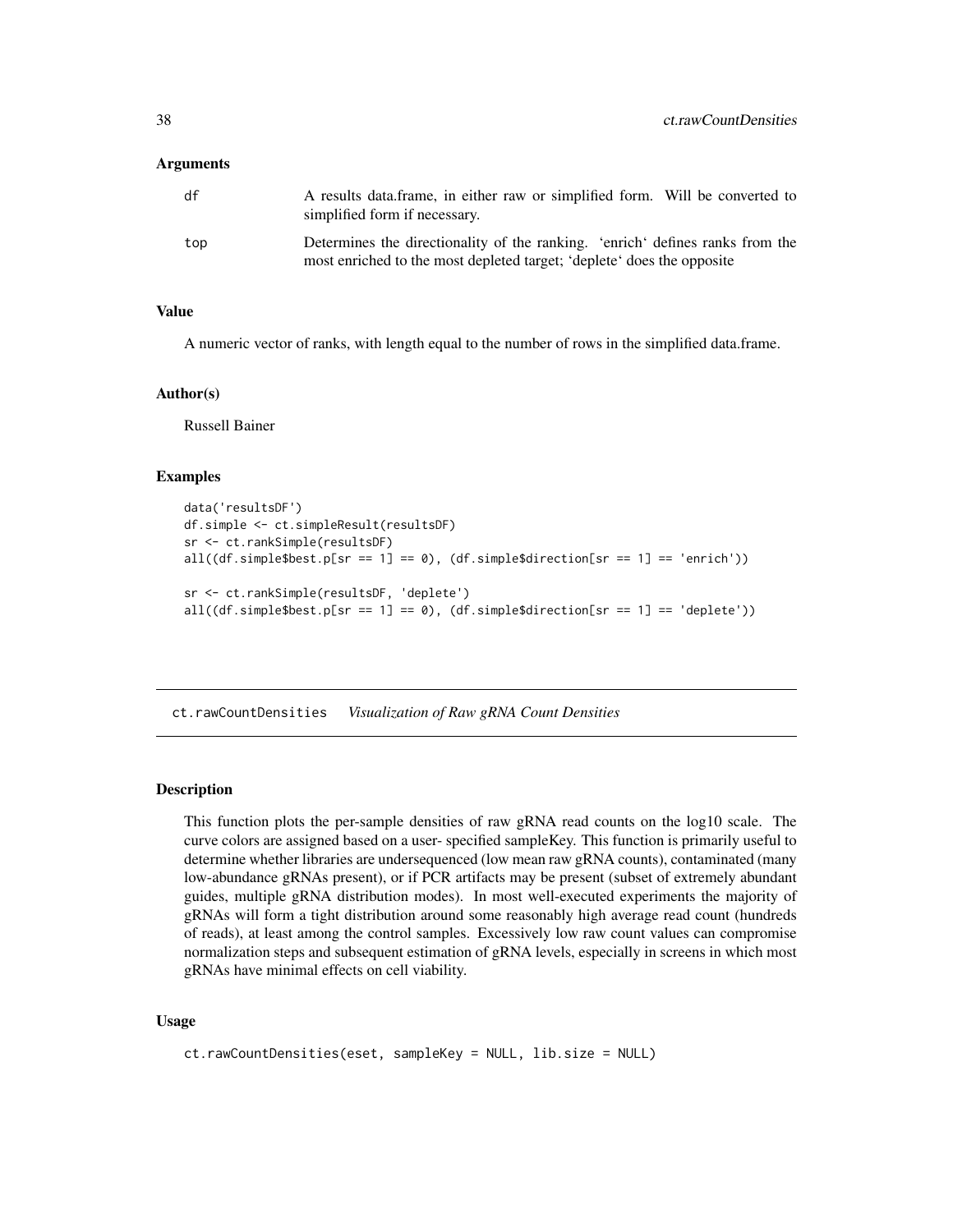<span id="page-38-0"></span>

| eset      | An Expression Set object containing, at minimum, count data accessible by ex-<br>prs() and some phenoData.                                                                                                                       |
|-----------|----------------------------------------------------------------------------------------------------------------------------------------------------------------------------------------------------------------------------------|
| sampleKey | A sample key, supplied as a (possibly ordered) factor linking the samples to<br>experimental variables. The names attribute should exactly match those present<br>in eset, and the control set is assumed to be the first level. |
| lib.size  | Optional named vector of library sizes (total reads within the library) to enable<br>normalization                                                                                                                               |

# Value

A density plot as specified on the default device.

### Author(s)

Russell Bainer

# Examples

data('es')

```
#Build the sample key
library(Biobase)
sk <- relevel(as.factor(pData(es)$TREATMENT_NAME), 'ControlReference')
names(sk) <- row.names(pData(es))
```

```
ct.rawCountDensities(es, sk)
```
<span id="page-38-1"></span>ct.regularizeContrasts

*Regularize Two Screening Results Objects*

# Description

This function prepares multiple 'gCrisprTools' results dataframes for comparison. Specifically, it checks that all provided data frames are valid result objects, converts each to the target-wise 'simpleResult' format, removes signals that are not shared by all objects, places their rows in identical order, and then returns the simplified dataframes as a list.

This function is largely meant to be used by other gCrisprtools functions, although there are occasions when an analyst may want to call it directly. Often, it is useful to pass the 'collapse' argument to 'ct.simpleresult()' in cases where libraries and technologies differ between screens.

```
ct.regularizeContrasts(dflist, collapse = c("geneSymbol", "geneID"))
```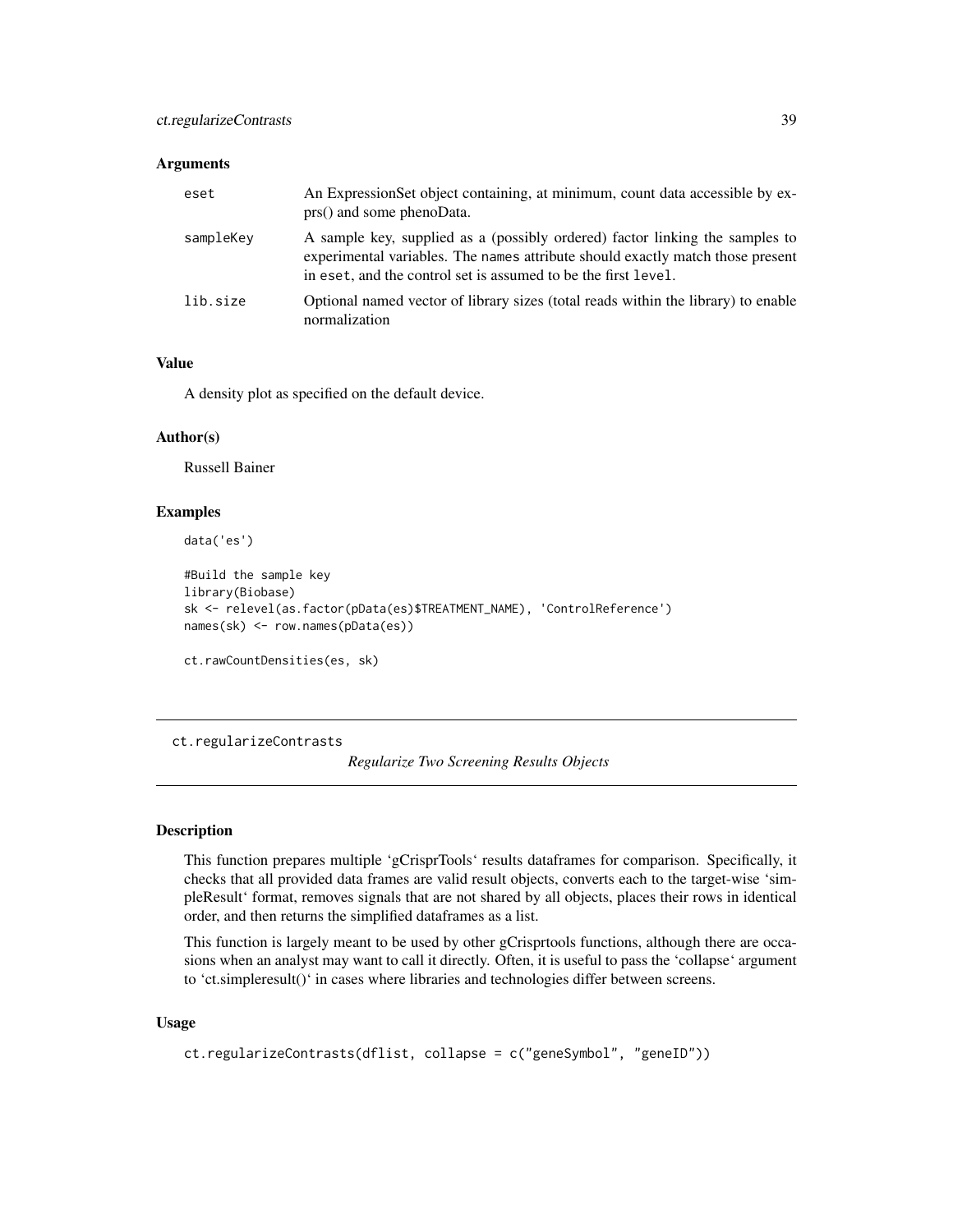<span id="page-39-0"></span>

| dflist   | A list of results data frames. Names will be preserved.                                                |
|----------|--------------------------------------------------------------------------------------------------------|
| collapse | Column of the provided results DFs on which to collapse values; should be<br>'geneSymbol' or 'geneID'. |

# Value

A list of the in-register 'simpleResult' objects, with length and names identical to 'dflist'.

#### Examples

```
data('resultsDF')
lapply(ct.regularizeContrasts(list('df1' = resultsDF[1:300,], 'df2' = resultsDF[200:400,])), nrow)
```

| ct.resultCheck | Determine whether a supplied object contains the results of a Pooled |
|----------------|----------------------------------------------------------------------|
|                | Screen                                                               |

# Description

Many gCrisprTools functions operate on a data.frame of results generated by a CRISPR screen. This function takes in a supplied object and returns a logical indicating whether the object can be treated as one of these data.frames for the purposes of downstream analyses. This is largely used internally, but can be useful if a user needs to build a result object for some reason.

# Usage

```
ct.resultCheck(summaryDF)
```
#### Arguments

summaryDF A data.frame, usually returned by ct.generateResults. if you need to generate one of these by hand for some reason, see the example resultsDF object loaded in the example below.

#### Value

A logical indicating whether the object is of the appropriate format.

#### Author(s)

Russell Bainer

# Examples

```
data('resultsDF')
ct.resultCheck(resultsDF)
```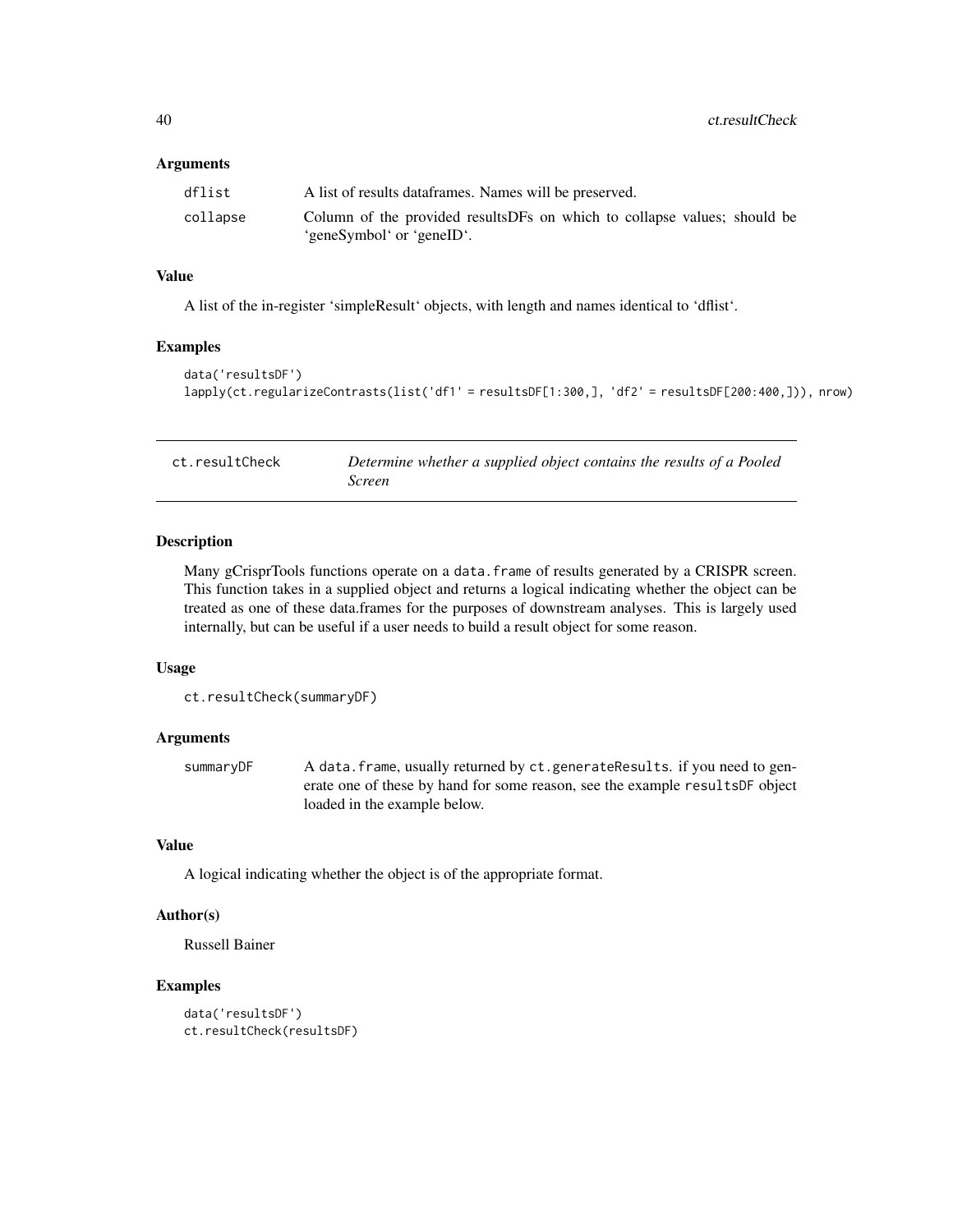<span id="page-40-0"></span>ct.ROC *Generate a Receiver-Operator Characteristic (ROC) Curve from a CRISPR screen*

#### Description

Given a set of targets of interest, this function generates a ROC curve and associated statistics from the results of a CRISPR screen. Specifically, it orders the elements targeted in the screen in the specified direction, and then plots the cumulative proportion of positive hits on the y-axis. The corresponding vectors and Area Under the Curve (AUC) statistic are returned as a list.

Note that ranking statistics in CRISPR screens are (usually) permutation-based, and so some granularity is expected. This function does a little extra work to ensure that hits are counted as soon as the requisite value of the ranking statistic is reached regardless of where the gene is located within the block of equally-significant genes. Functionally, this means that the drawn curve is somewhat anticonservative in cases where the gene ranks are not well differentiated.

### Usage

```
ct.ROC(
  summaryDF,
  target.list,
  direction = c("enrich", "deplete"),
  condense = TRUE,plot.it = TRUE,...
)
```
# Arguments

| summaryDF   | A dataframe summarizing the results of the screen, returned by the function<br>ct.generateResults.                                                                                                                                                                                                                                                   |
|-------------|------------------------------------------------------------------------------------------------------------------------------------------------------------------------------------------------------------------------------------------------------------------------------------------------------------------------------------------------------|
| target.list | A character vector containing the names of the targets to be tested. Only targets<br>contained in the geneSymbol column of the provided summaryDF are considered.                                                                                                                                                                                    |
| direction   | Direction by which to order target signals ('enrich' or 'deplete').                                                                                                                                                                                                                                                                                  |
| condense    | Logical indicating whether the returned x and y coordinates should be 'con-<br>densed', returning only the points at which the detected proportion of target. list<br>changes. If set to FALSE, the returned x and y vectors will explicitly indicate<br>the curve value at every position (useful for performing curve arithmetic down-<br>stream). |
| plot.it     | Logical value indicating whether to plot the curves.                                                                                                                                                                                                                                                                                                 |
| $\ddots$    | Additional parameters for 'ct.simpleResult()'                                                                                                                                                                                                                                                                                                        |
|             |                                                                                                                                                                                                                                                                                                                                                      |

#### Value

A list containing the the x and y coordinates of the curve, and the AUC statistic (invisibly).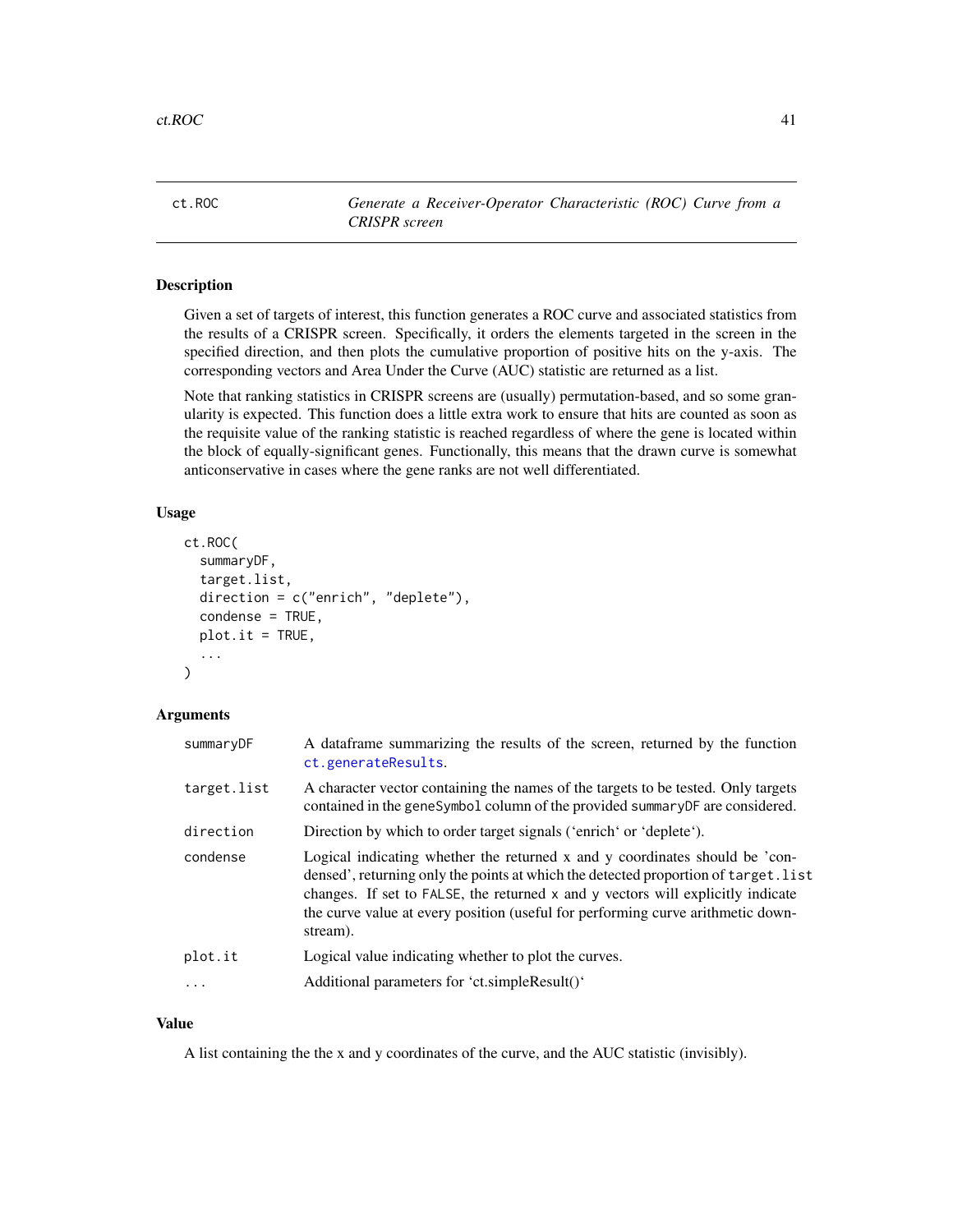#### <span id="page-41-0"></span>Author(s)

Russell Bainer

#### Examples

```
data('resultsDF')
data('essential.genes') #Note that this is an artificial example.
roc <- ct.ROC(resultsDF, essential.genes, direction = 'deplete')
str(roc)
```
ct.scatter *Compare Two CRISPR Screen Contrasts via a Scatter Plot*

# **Description**

This is a function for comparing the results of two screening experiments. Given two summaryDF, the function places them in register with one another, generates a simplified scatter plot where enrichment or depletion in each contrast is represented by the associated "signed" log10 (\* $P^*/^*Q^*$ )value (where enriched signals are represented in the positive direction and depleted signals are shown in the negative direction), and returns an invisible 'data.frame' containing the target X-axis and Y-axis coordinates and corresponding quadrant.

This is a target-level analysis, and some minor simplifications are introduced to screen signals for the sake of clarity. Principal among these is the decision to collapse gene signals to a single directional enrichment statistic. Target-level signals are typically aggregates of many guide-level signals, it is formally possible for targets to be both significantly enriched and significantly depleted within a single screen contrast as a result of substantially divergent reagent activity. This behavior is uncommon, however, and so targets are represented by selecting the direction of enrichment or depletion associated with the most significant  $(*P*/*Q*)$ -value. This directionality is then encoded into the X-axis and Y-axis position of the target as the sign of the signal as described above.

#### Usage

```
ct.scatter(
  dflist,
  targets = c("geneSymbol", "geneID"),
  statistic = c("best.p", "best.q"),cutoff = 0.05,plot.it = TRUE\mathcal{L}
```
#### Arguments

| dflist    | A (named) list of results dataframes, of length 2. See ct. generate Results.                 |
|-----------|----------------------------------------------------------------------------------------------|
| targets   | Column of the provided summary DF to consider. Must be genell or geneSymbol.                 |
| statistic | Statistic to plot on each axis (after -log10 transformation). Must be 'p', 'q', or<br>'rho'. |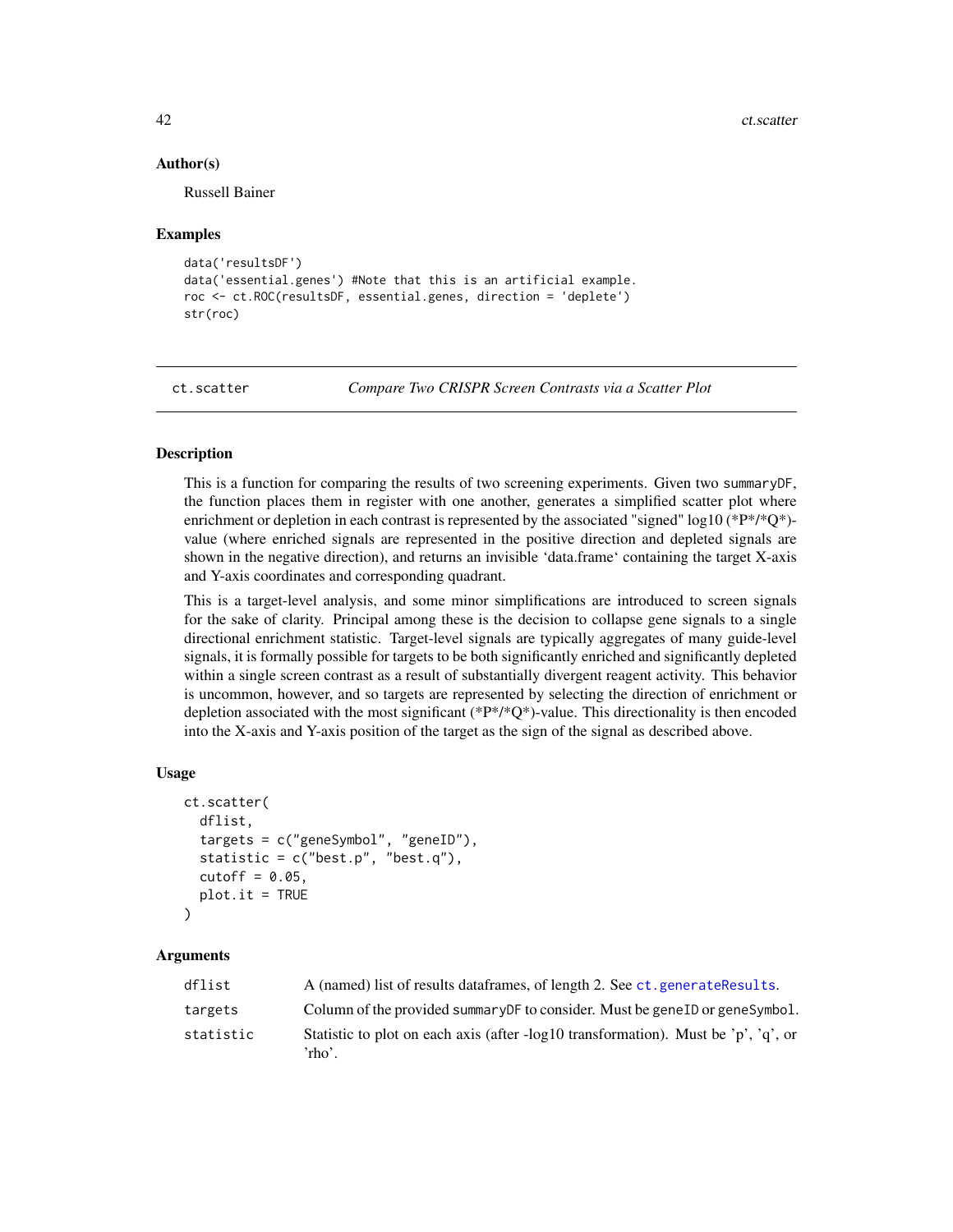#### <span id="page-42-0"></span>ct.seas and the contract of the contract of the contract of the contract of the contract of the contract of the contract of the contract of the contract of the contract of the contract of the contract of the contract of th

| cutoff  | significance cutoff used to define the significance quadrants (cannot be exactly |
|---------|----------------------------------------------------------------------------------|
|         | zero).                                                                           |
| plot.it | Logical indicating whether to compose the plot on the default device.            |

#### Value

Invisibly, a list of length 4 containing the genes passing significance for the respective quadrants.

#### Author(s)

Russell Bainer

#### Examples

```
data('resultsDF')
scat <- ct.scatter(list('FirstResult' = resultsDF[100:2100,], 'SecondResult' = resultsDF[1:2000,]))
head(scat)
```
ct.seas *Geneset Enrichment within a CRISPR screen using 'sparrow'*

#### Description

This function is a wrapper for the 'sparrow::seas()' function, which identifies differentially enriched/depleted ontological categories within the hits identified by a pooled screening experiment, given a provided 'GenseSetDb()' object and a list of results objects created by 'ct.generateResults()'. By default testing is performed using 'fgsea' and a hypergeometric test ('sparrow::ora()'), and results are returned as a 'SparrowResult' object.

This function will attempt to coerce them into inputs appropriate for the above analyses via 'ct.seasPrep()', after checking the relevant parameters within the provided 'GeneSetDb'. This is generally easier than going through the individual steps yourself, especially when the user is minimally postprocessing the contrast results in question.

Sometimes, it can be useful to directly indicate the set of targets to be included in an enrichment analysis (e.g., if you wish to expand or contract the set of active targets based on signal validation or other secondary information about the experiment). To accomodate this use case, users may include a logical column in the provided result object(s) indicating which elements should be included among the positive signals exposed to the test.

Note that many pooled libraries specifically target biased sets of genes, often focusing on genes involved in a particular pathway or encoding proteins with a shared biological property. Consequently, the enrichment results returned by this function represent the disproportionate enrichment or depletion of targets annotated to pathways \*within the context of the screen\*, and may or may not be informative of the underlying biology in question. This means that pathways not targeted by a library will obviously never be enriched a positive target set regardless of their biological relevance, and pathways enriched within a focused library screen are similarly expected to partially reflect the composition of the library and other confounding issues (e.g., number of targets within a pathway). Analysts should therefore use this function with care. For example, it might be unsurprising to detect pathways related to histone modification within a screen employing a crispr library primarily targeting epigenetic regulators.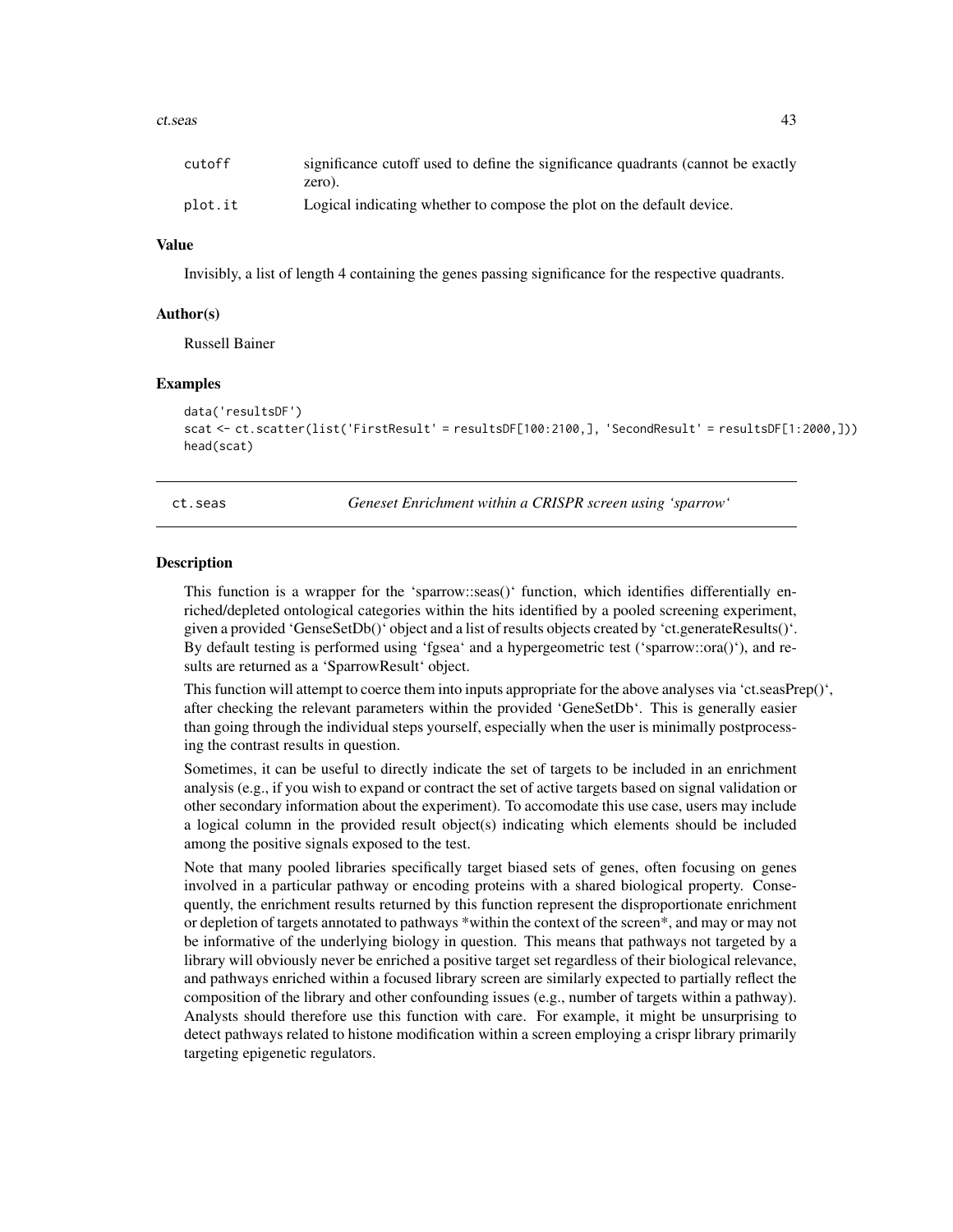#### <span id="page-43-0"></span>Usage

ct.seas(dflist, gdb, active = "replicated", ...)

#### Arguments

| dflist  | A result object created by 'ct.generateResults()', or a named list containing<br>many of them; will be passed as a list to 'ct.seasPrep()' with the associated<br>"" arguments. |
|---------|---------------------------------------------------------------------------------------------------------------------------------------------------------------------------------|
| gdb     | A 'GenseSetDb' object containing annotations for the targets specified in 're-<br>sult'.                                                                                        |
| active  | Name of a column in the supplied result(s) that should be used to indicate ac-<br>tive/selected targets.                                                                        |
| $\cdot$ | Additional arguments to pass to 'ct.seasPrep()' or 'sparrow::seas()'.                                                                                                           |

#### Value

A named list of 'SparrowResults' objects.

#### Author(s)

Steve Lianoglou for seas; Russell Bainer for GeneSetDb processing and wrapping functions.

#### Examples

```
data('resultsDF')
gdb <- sparrow::getMSigGeneSetDb(collection = 'h', species = 'human', id.type = 'entrez')
ct.seas(list('longer' = resultsDF, 'shorter' = resultsDF[1:10000,]), gdb)
```
ct.seasPrep *Prepare one or more resultsDF objects for analysis via Sparrow.*

#### Description

Take in a list of results objects and return an equivalently-named list of input 'data.frames' appropriate for 'sparrow::seas()'. By construction, the relevant target unit is extracted from the 'geneSymbol' column of the provided results objects, which may. Note that the genewise '@logFC' slot in the returned object will contain the appropriately-signed Z transformation of the P-value assigned to the target. In most applications this is arguably more interpretable than e.g., the median gRNA log2 fold change.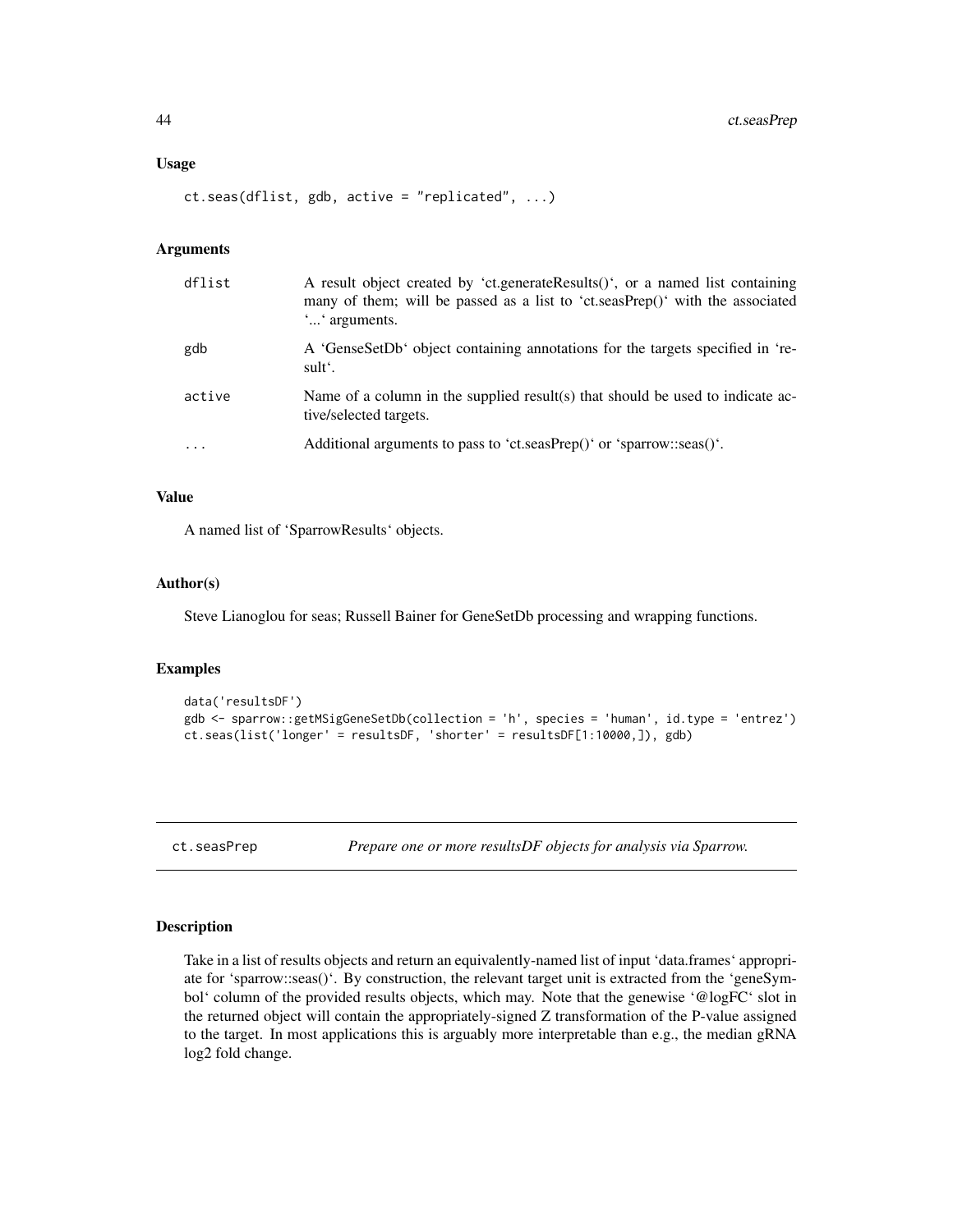# <span id="page-44-0"></span>ct.signalSummary 45

# Usage

```
ct.seasPrep(
  dflist,
  collapse.on = c("geneID", "geneSymbol"),
  cutoff = 0.1,
  statistic = c("best.q", "best.p"),
  regularize = FALSE,
  gdb = NULL,active = "replicated"
\lambda
```
# Arguments

| dflist      | A list of gCrisprTools results 'data.frames' to be formatted.                                                                                                                                                                                                                                                                    |
|-------------|----------------------------------------------------------------------------------------------------------------------------------------------------------------------------------------------------------------------------------------------------------------------------------------------------------------------------------|
| collapse.on | Should targets be annotated as 'geneSymbol's or 'geneID's (default)?                                                                                                                                                                                                                                                             |
| cutoff      | Numeric maximum value of 'statistic' to define significance.                                                                                                                                                                                                                                                                     |
| statistic   | Should cutoffs be calculated based on FDR ('best.q') or P-value ('best.p')?                                                                                                                                                                                                                                                      |
| regularize  | Logical indicating whether to regularize the result objects in 'dflist' (e.g., use<br>intersection set of all targets), or keep as-is.                                                                                                                                                                                           |
| gdb         | Optionally, a 'GeneSetDb' object to enable proper registration of the output. If<br>provided, the collapsing features in the provided 'simpleDF's must be present in<br>the 'gsd@db\$feature_id' slot. Note that a GREAT-style 'GeneSetDb' that has<br>been conformed via 'ct.GREATdb()' will use 'geneID's as the 'feature_id'. |
| active      | Optionally, the name of a logical column present in the provided result that will<br>be used to define significant signals. This is set to 'replicated' by default to If<br>a valid column name is provided, this overrides the specification of 'cutoff' and<br>'statistic'.                                                    |

# Value

A list of 'data.frames' formatted for evaluation with 'sparrow::seas()'.

# Examples

```
data(resultsDF)
ct.seasPrep(list('longer' = resultsDF, 'shorter' = resultsDF[1:10000,]), collapse.on = 'geneSymbol')
```

| ct.signalSummary | Generate a Figure Summarizing Overall Signal for One or More Tar- |
|------------------|-------------------------------------------------------------------|
|                  | gets                                                              |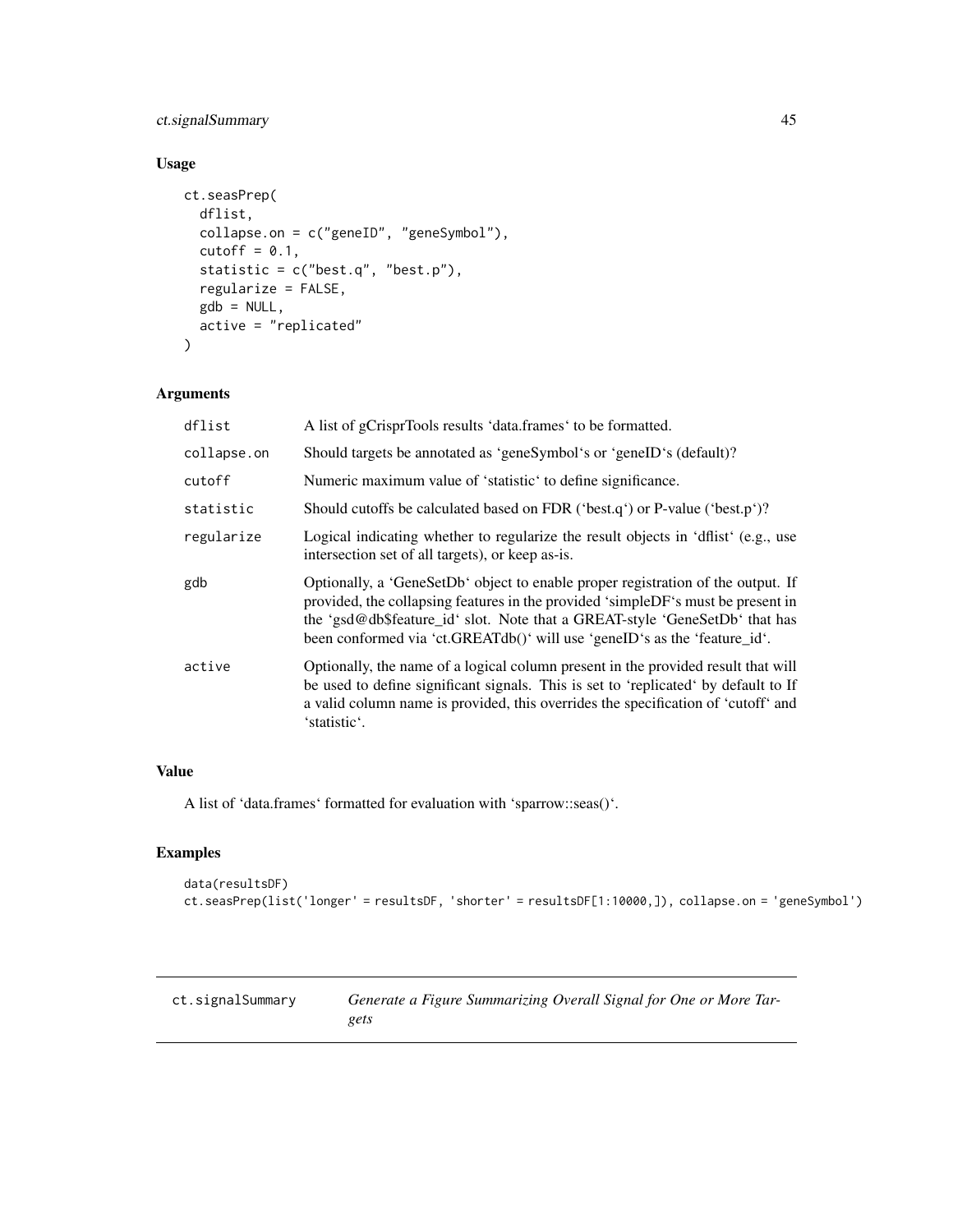#### Description

Given one or more targets of interest, this function generates a summary image contextualizing the corresponding signals within the provided contrast. This takes the form of an annotated ranking curve of target-level signals, supplemented with horizontal Q-value cutoffs and an inset volcano plot of gRNA behavior.

Limited annotation is provided for the specified targets using the following logic:

- If a character vector is provided, up to five targets are annotated; longer lists are highlighted without specifying individual elements. - If a list is provided, the 'names' element is used as the annotation. This is similarly constrained to a total of 5 annotated elements.

# Usage

```
ct.signalSummary(summaryDF, targets, callout = FALSE, ...)
```
# Arguments

| summaryDF | A dataframe summarizing the results of the screen, returned by the function<br>ct.generateResults.                                                                                                                                                                                                                                                                       |
|-----------|--------------------------------------------------------------------------------------------------------------------------------------------------------------------------------------------------------------------------------------------------------------------------------------------------------------------------------------------------------------------------|
| targets   | A list or character vector containing the names of the targets to be displayed.<br>Only targets contained in the column specified by the 'collapse' parameter to<br>'ct.simpleResult()' will be displayed; default is 'geneSymbol'. Plotting priority<br>(e.g., the points to plot last in the case of overlapping signals) is given to earlier<br>elements in the list. |
| callout   | Logical indicating whether lines should be plotted indicating individual gene<br>sets to augment the point highlighting.                                                                                                                                                                                                                                                 |
| $\cdot$   | Additional optional arguments to 'ct.simpleResult()'                                                                                                                                                                                                                                                                                                                     |

# Value

A summary plot on the current device.

# Author(s)

Russell Bainer

# Examples

```
data('resultsDF')
ct.signalSummary(resultsDF, list('CandidateA' = 'Target229', 'Pathway3' = resultsDF$geneSymbol[c(42,116,1138,5508)]))
```
<span id="page-45-0"></span>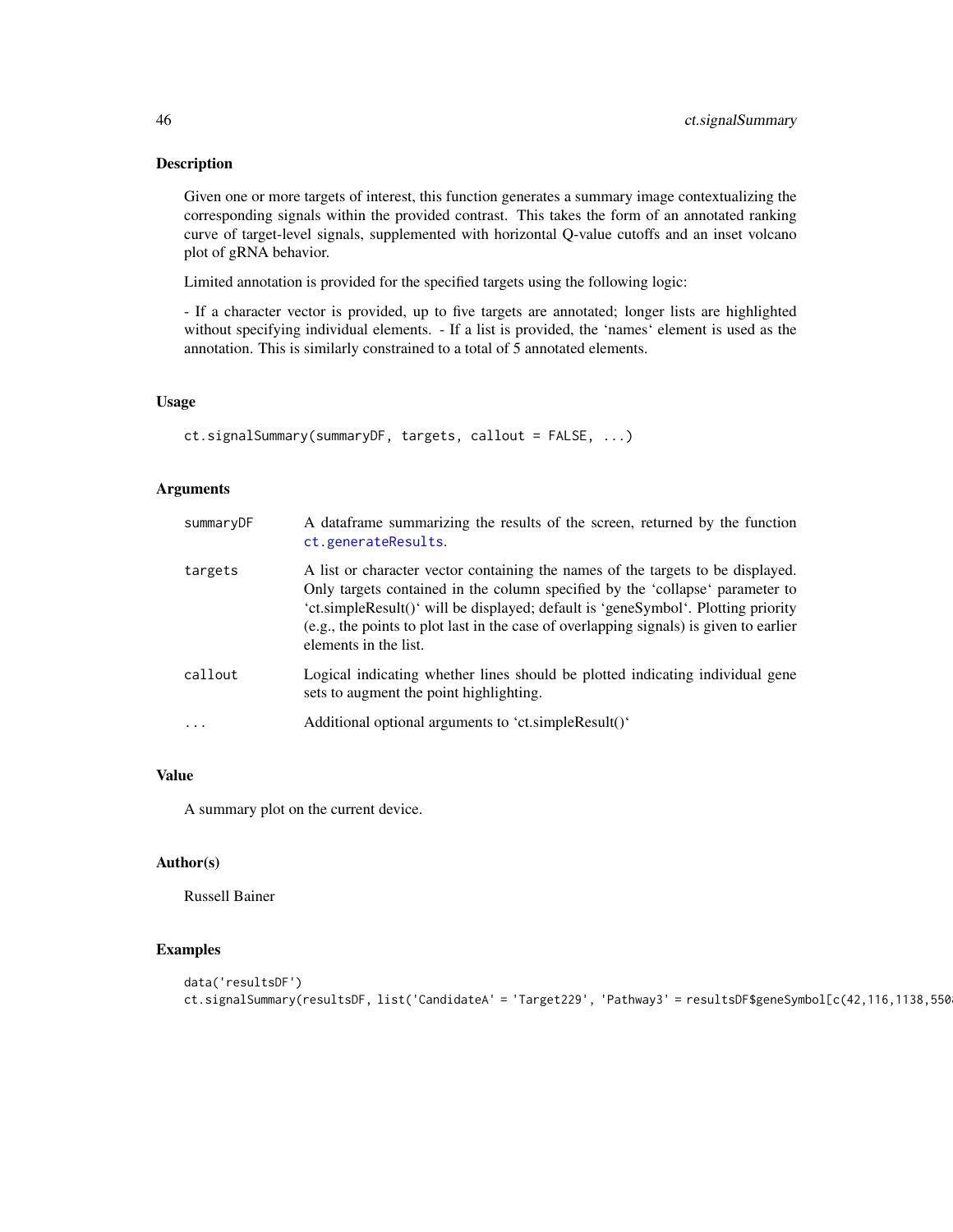<span id="page-46-0"></span>

#### Description

Convenience function to reduce a full results object to a gene-level object that retains minimal statistics (or alternatively, check that a provided simple result object is valid).

#### Usage

```
ct.simpleResult(summaryDF, collapse = c("geneSymbol", "geneID"))
```
# Arguments

| summaryDF | A data. frame, usually returned by ct. generate Results. if you need to gen-<br>erate one of these by hand for some reason, see the example results DF object<br>loaded in the example below. |
|-----------|-----------------------------------------------------------------------------------------------------------------------------------------------------------------------------------------------|
| collapse  | Column of the provided results DF on which to collapse values; in most cases<br>this should be 'geneSymbol' or 'geneID'.                                                                      |

# Value

A gene-level 'data.frame', with guide-level information omitted

#### Author(s)

Russell Bainer

# Examples

```
data('resultsDF')
ct.simpleResult(resultsDF)
```
ct.softLog *Log10 transform empirical P-values with a pseudocount*

# Description

This function -log10 transforms empirical P-values by adding a pseudocount of 1/2 the minimum nonzero value.

#### Usage

ct.softLog(x)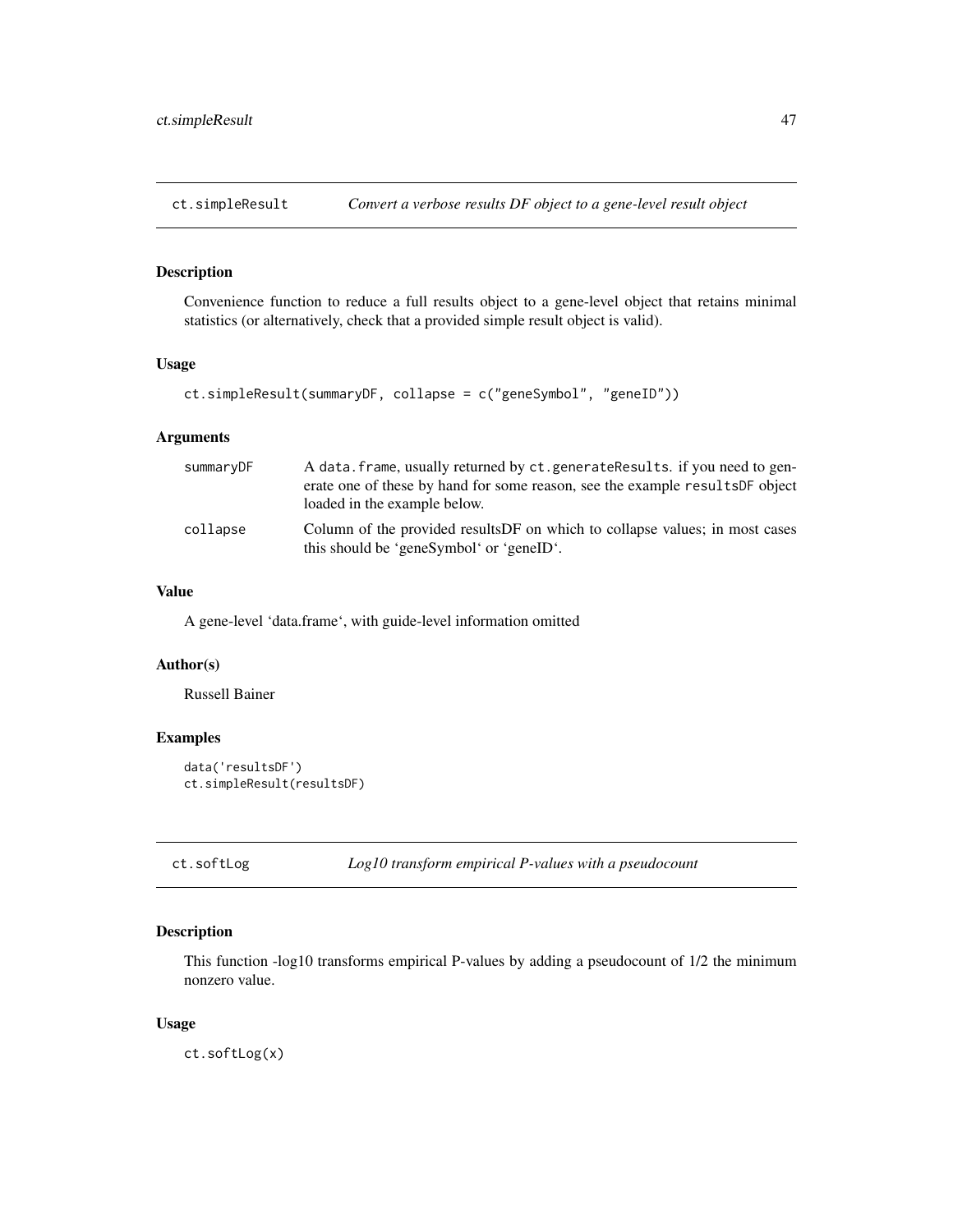<span id="page-47-0"></span>

x numeric vector.

# Value

-log10-transformed version of X.

#### Examples

```
ct.softLog(runif(20))
```

| ct.stackGuides | View a stacked representation of the most variable targets or individ-         |
|----------------|--------------------------------------------------------------------------------|
|                | ual guides within an experiment, as a percentage of the total aligned<br>reads |

# Description

This function identifies the gRNAs or targets that change the most from sample to sample within an experiment as a percentage of the entire library. It then plots the abundance of the top nguides as a stacked barplot for all samples in the experiment. The purpose of this algorithm is to detect potential distortions in the library composition that might not be properly controlled by sample normalization, and so the most variable entites are defined by calculating the percent of aligned reads that they contribute to each sample, and then ranking each entity by the range of these percentages across all samples. Consequently, gRNAs or Targets that are highly abundant in at least one condition will be are more likely to be identified.

#### Usage

```
ct.stackGuides(
  eset,
  sampleKey = NULL,
  nguides = 20,
  plotType = "gRNA",
  annotation = NULL,
  ylimit = NULL,
  subset = NULL
```
 $\mathcal{L}$ 

#### Arguments

| eset      | An Expression Set object containing, at minimum, a matrix of gRNA abundances                                                                                   |
|-----------|----------------------------------------------------------------------------------------------------------------------------------------------------------------|
|           | extractable with the exprs() function, and a metadata object containing a col-                                                                                 |
|           | umn named SAMPLE_LABEL containing unique identifers for each sample. The                                                                                       |
|           | colnames should be syntactically                                                                                                                               |
| sampleKey | An optional sample key, supplied as an ordered factor linking the samples to<br>experimental variables. The names attribute should exactly match those present |
|           | in eset, and the control set is assumed to be the first level.                                                                                                 |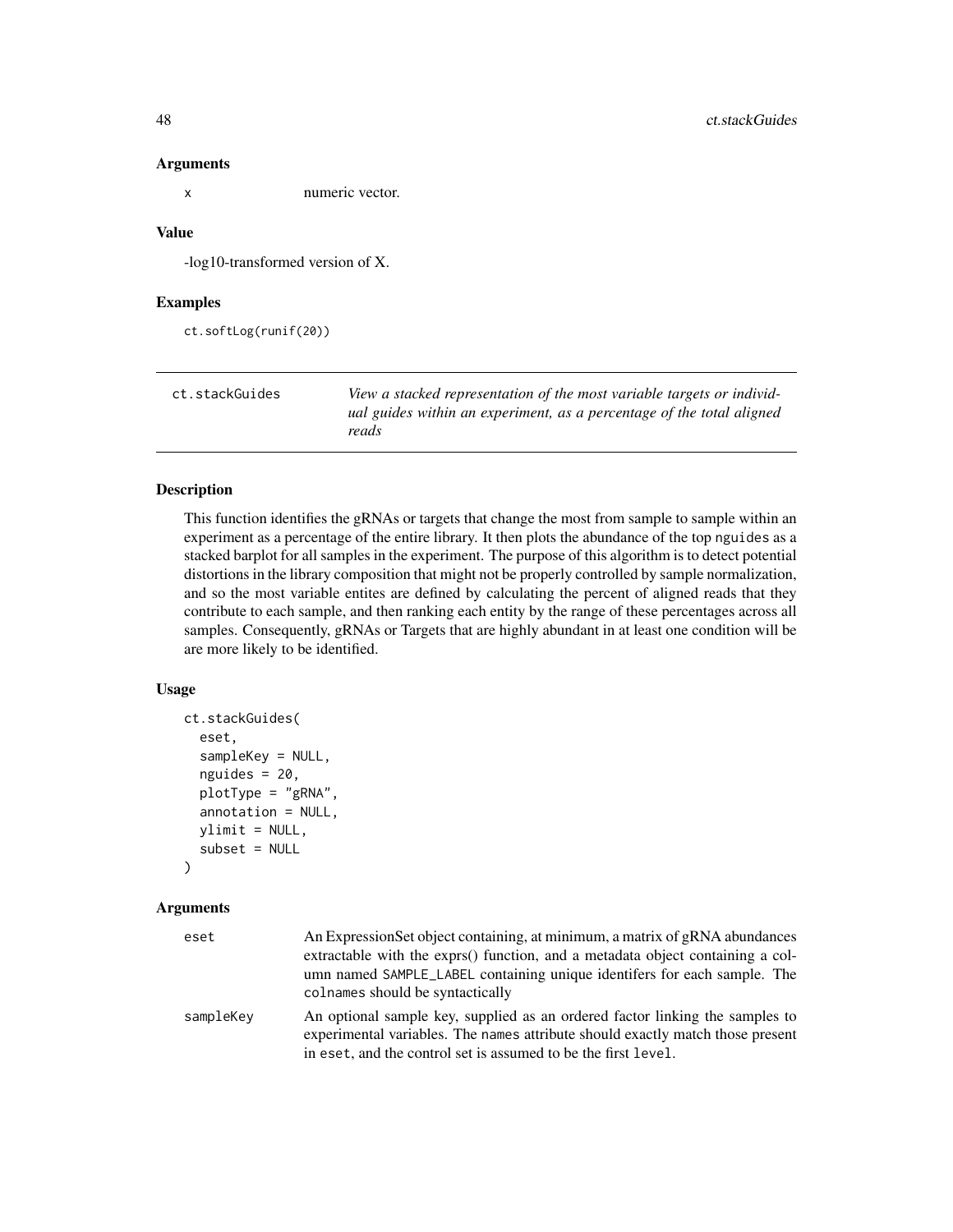# <span id="page-48-0"></span>ct.topTargets 49

| nguides    | The number of guides (or targets) to display.                                                                                                                                                                              |
|------------|----------------------------------------------------------------------------------------------------------------------------------------------------------------------------------------------------------------------------|
| plotType   | A string indicating whether the individual guides should be displayed ('gRNA'),<br>or if they should be aggregated into target-level estimates ('Target') according<br>to the geneSymbol column in the annotation object.  |
| annotation | An optional data.frame containing an annotation object to be used to aggregate<br>the guides into targets. gRNAs are annotated by row, and must minimally con-<br>tain a column geneSymbol indicating the target elements. |
| vlimit     | An optional numeric vector of length 2 specifying the y limits for the plot, useful<br>in comparin across studies.                                                                                                         |
| subset     | An optional character vector containing the sample labels to be used in the anal-<br>ysis; all elements must be contained in the colnames of the specified eset.                                                           |

# Value

A stacked barplot displaying the appropriate entities on the default device.

#### Author(s)

Russell Bainer

# Examples

```
data('es')
data('ann')
ct.stackGuides(es, nguides = 20, plotType = 'Target', annotation = ann, ylimit = NULL, subset = NULL)
```
ct.topTargets *Display the log2 fold change estimates and associated standard deviations of the guides targeting the top candidates in a crispr screen*

# Description

This is a function for displaying candidates from a crispr screen, using the information summarized in the corresponding fit and the output from ct.generateResults(). The fold change and standard deviation estimates for each gRNA associated with each target (extracted from the coefficients and stdev.unscaled slot of fit) are plotted on the y axis. Targets are selected on the basis of their gene-level enrichment or depletion P-values; in the case of ties, they are ranked on the basis of their corresponding Rho statistics.

```
ct.topTargets(
  fit,
  summaryDF,
  annotation,
  targets = 10.
  enrich = TRUE,contrast.term = NULL
)
```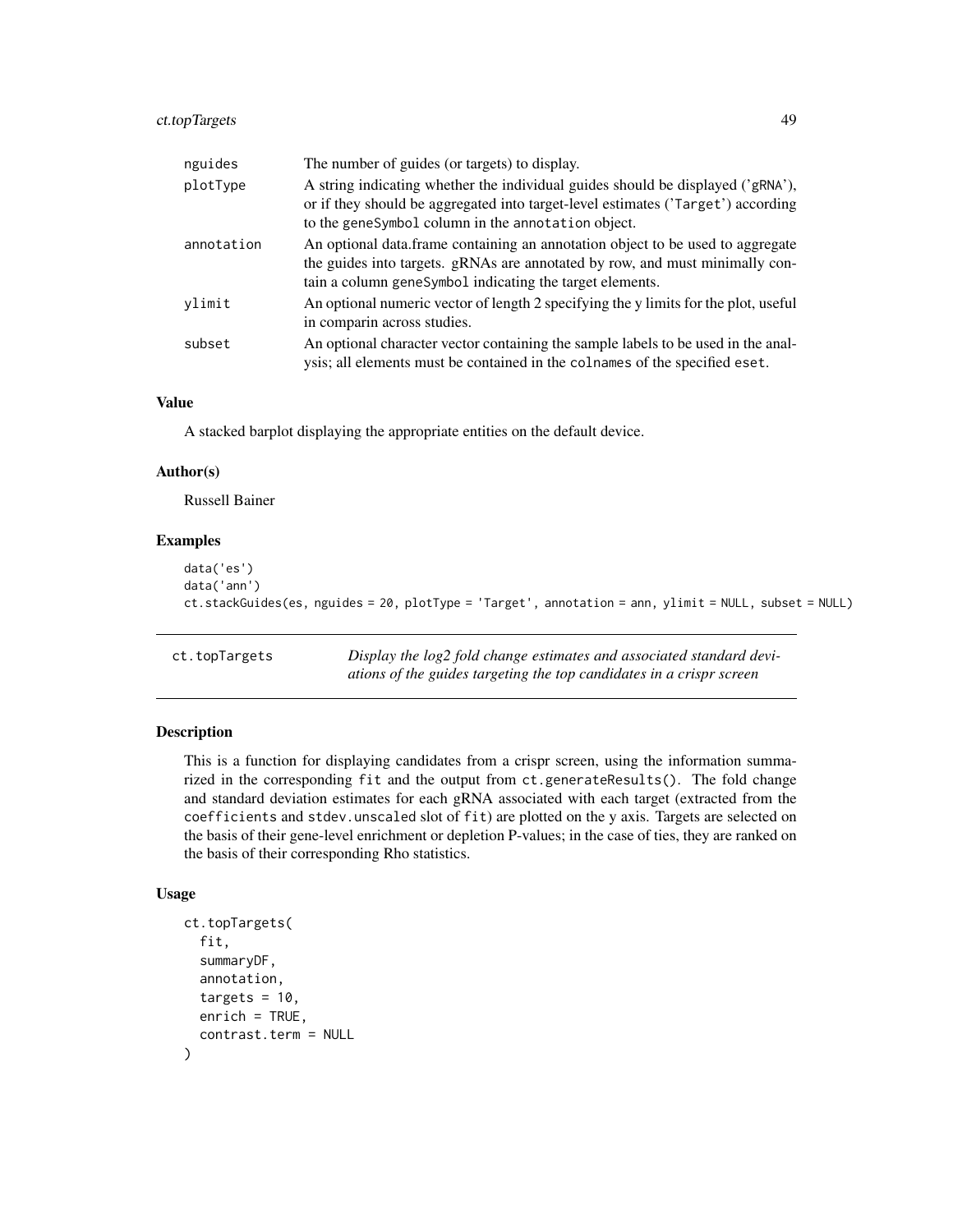<span id="page-49-0"></span>

| fit           | An object of class MArrayLM containing, at minimum, a coefficents slot with<br>coefficients from the comparison, and a stdev. unscaled slot with the corre-<br>sponding standard deviation of the coefficent estimates. The row names at-<br>tribute should ideally match that which is found in annotation. |
|---------------|--------------------------------------------------------------------------------------------------------------------------------------------------------------------------------------------------------------------------------------------------------------------------------------------------------------|
| summaryDF     | A data frame summarizing the results of the screen, returned by the function<br>ct.generateResults.                                                                                                                                                                                                          |
| annotation    | An annotation object for the experiment. gRNAs are annotated by row, and must<br>minimally contain a column geneSymbol.                                                                                                                                                                                      |
| targets       | Either the number of top targets to display, or a list of genesymbols contained<br>in the geneSymbol slot of the annotation object.                                                                                                                                                                          |
| enrich        | Logical indicating whether to display guides that are enriched (default) or de-<br>pleted within the screen. If a vector of genesymbols is specified, this controls<br>the left-t0-right ordering of the corresponding gRNAs.                                                                                |
| contrast.term | If a fit object with multiple coefficients is passed in, a string indiating the coef-<br>ficient of interest.                                                                                                                                                                                                |

#### Value

An image on the default device indicating each gRNA's log2 fold change and the unscaled standard deviation of the effect estimate, derived from the MArrayLM object.

# Author(s)

Russell Bainer

#### Examples

```
data('fit')
data('resultsDF')
data('ann')
```
ct.topTargets(fit, resultsDF, ann)

ct.upSet *Consolidate shared signals across many contrasts in an UpSet Plot*

#### Description

This function takes in a named list of 'results' dataframes produced by 'ct.generateResults()' or similar, harmonizes them, and identifies overlaps between them using the logic implemented in 'ct.compareContrasts()'. It then uses the overlaps of these sets to compose an UpSet plot summarizing shared overlaps of the provided contrasts. These overlaps can be specified with some detail via arguments passed to the 'ct.compareContrasts()' function; see documentation for more details.

Note that the UpSet plot is constructed to respect signal directionality, and by default constructs overlaps conditionally, but in a \*bidirectional\* manner. That is, a signal is considered observed in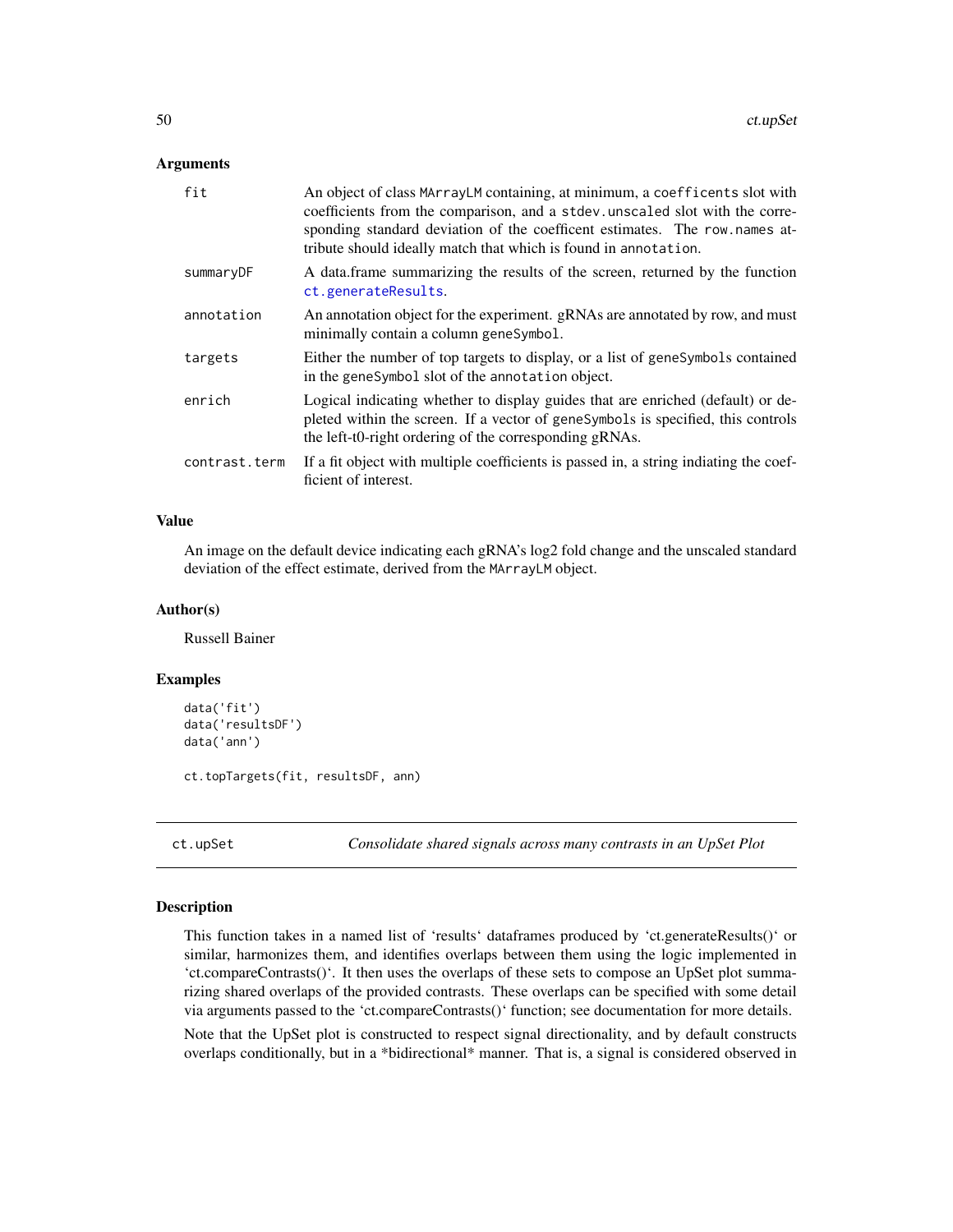# <span id="page-50-0"></span>ct. viewControls 51

two (or more) contrasts regardless of the contrast from which the stringent signal is observed, so a signal replicated in three contrasts is interpreted as a target for which the evidence crosses the stringent threshold in one or more of the contrasts and passes the lax contrast in the others.

Note that multiple important parameters are passed directly to 'ct.compareContrasts()' if not specified in the command. Users are advised to study the corresponding manual page to better understand their options regarding contrast thresholding, orientation, etc.

#### Usage

```
ct.upSet(dflist, add.stats = TRUE, nperm = 10000, ...)
```
#### Arguments

| dflist    | a named list of (possibly simplified) 'results Df's.                                                    |
|-----------|---------------------------------------------------------------------------------------------------------|
| add.stats | Logical indicating whether the significance of set overlaps should be included<br>in the visualization. |
| nperm     | Number of permutations for P-value generation. Ignored if 'add.stats' is 'FALSE'.                       |
| $\cdots$  | Other named arguments to 'ComplexHeatmap::UpSet()', 'ct.compareContrasts',<br>or 'ct.simpleResult()'.   |

# Value

An UpSet plot on the current device. Silently, a combination matrix appropriate for plotting that plot, containing useful information about the observed intersections.

#### Author(s)

Russell Bainer

#### Examples

```
data('resultsDF')
sets <- ct.upSet(list('first' = resultsDF, 'second' = resultsDF[1:5000,]))
```
<span id="page-50-1"></span>

# **Description**

This function tries to identify, and then plot the abundance of, the full set of non-targeting controls from an ExpressionSet object. Ideally, the user will supply a geneSymbol present in the appropriate annotation file that uniquely identifies the nontargeting gRNAs. Absent this, the the function will search for common identifier used by nontargeting controls (geneID 'no\_gid', or geneSymbol NA).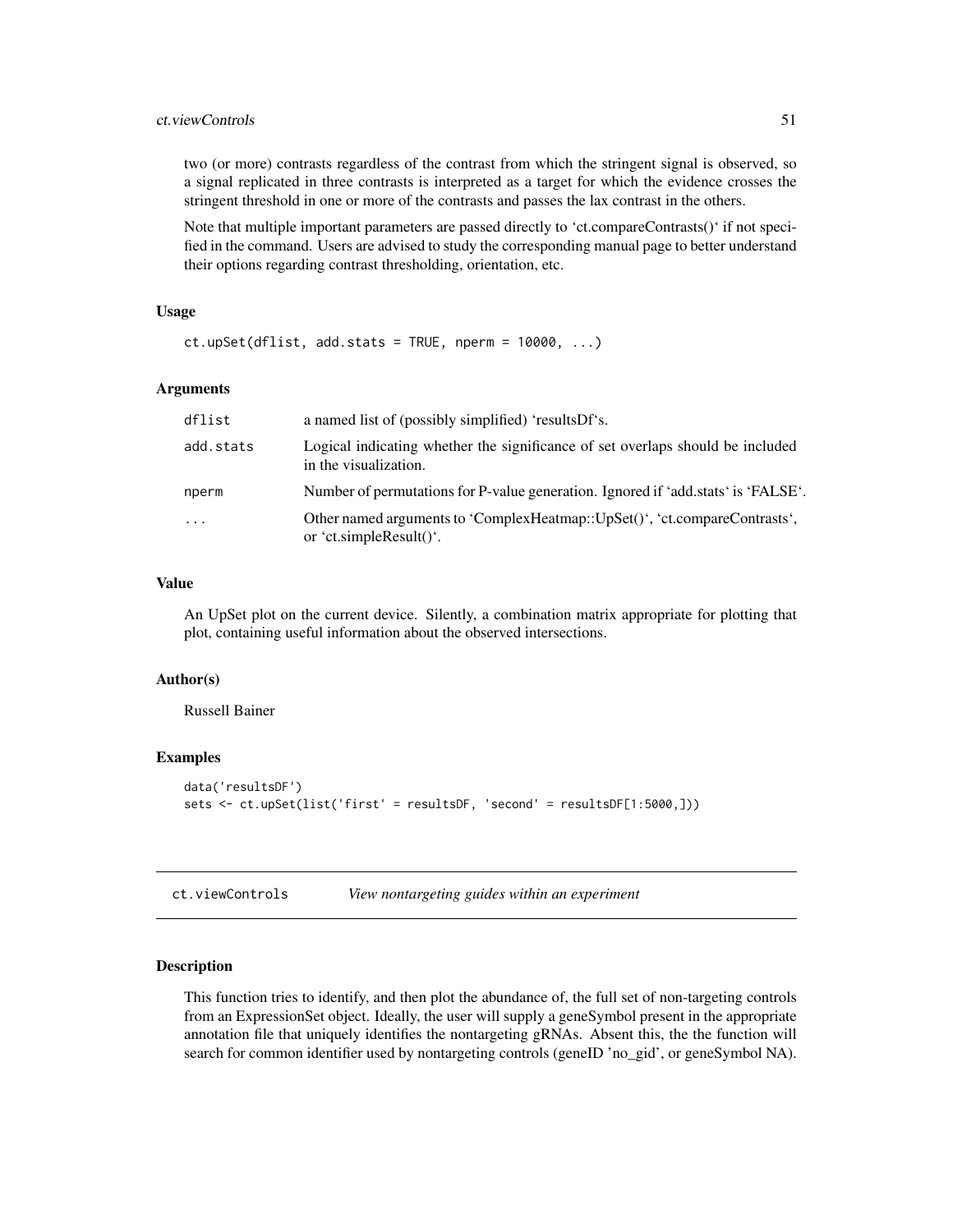# Usage

```
ct.viewControls(
  eset,
  annotation,
  sampleKey,
  geneSymb = NULL,
  normalize = TRUE,
  lib.size = NULL
\mathcal{L}
```
# Arguments

| eset       | An Expression Set object containing, at minimum, a matrix of gRNA abundances<br>extractable with the exprs function.                                                                                                                                                                                                                                                       |  |
|------------|----------------------------------------------------------------------------------------------------------------------------------------------------------------------------------------------------------------------------------------------------------------------------------------------------------------------------------------------------------------------------|--|
| annotation | An annotation data.frame for the experiment. gRNAs are annotated by row, and<br>must minimally contain columns geneSymbol and geneID.                                                                                                                                                                                                                                      |  |
| sampleKey  | A sample key, supplied as an ordered factor linking the samples to experimental<br>variables. The names attribute should exactly match those present in eset, and<br>the control condition is assumed to be the first level.                                                                                                                                               |  |
| geneSymb   | The geneSymbol identifier in annotation that corresponds to nontargeting gR-<br>NAs. If absent, ct. ViewControls will attempt to infer nontargeting guides by<br>searching for 'no_gid' or NA in the appropriate columns.                                                                                                                                                  |  |
| normalize  | Logical indicating whether to attempt to normalize the data in the eset by DE-<br>Seq size factors present in the metadata. If TRUE, then the metadata must contain<br>a column containing these factors, named sizeFactor.crispr-gRNA.                                                                                                                                    |  |
| lib.size   | An optional vector of voom-appropriate library size adjustment factors, usually<br>calculated with calcNormFactors and transformed to reflect the appropriate<br>library size. These adjustment factors are interpreted as the total library sizes<br>for each sample, and if absent will be extrapolated from the columnwise count<br>sums of the exprs slot of the eset. |  |

# Value

An image of nontargeting control gRNA abundances on the default device.

# Author(s)

Russell Bainer

# Examples

```
data('es')
data('ann')
#Build the sample key
library(Biobase)
sk <- ordered(relevel(as.factor(pData(es)$TREATMENT_NAME), 'ControlReference'))
names(sk) <- row.names(pData(es))
```
<span id="page-51-0"></span>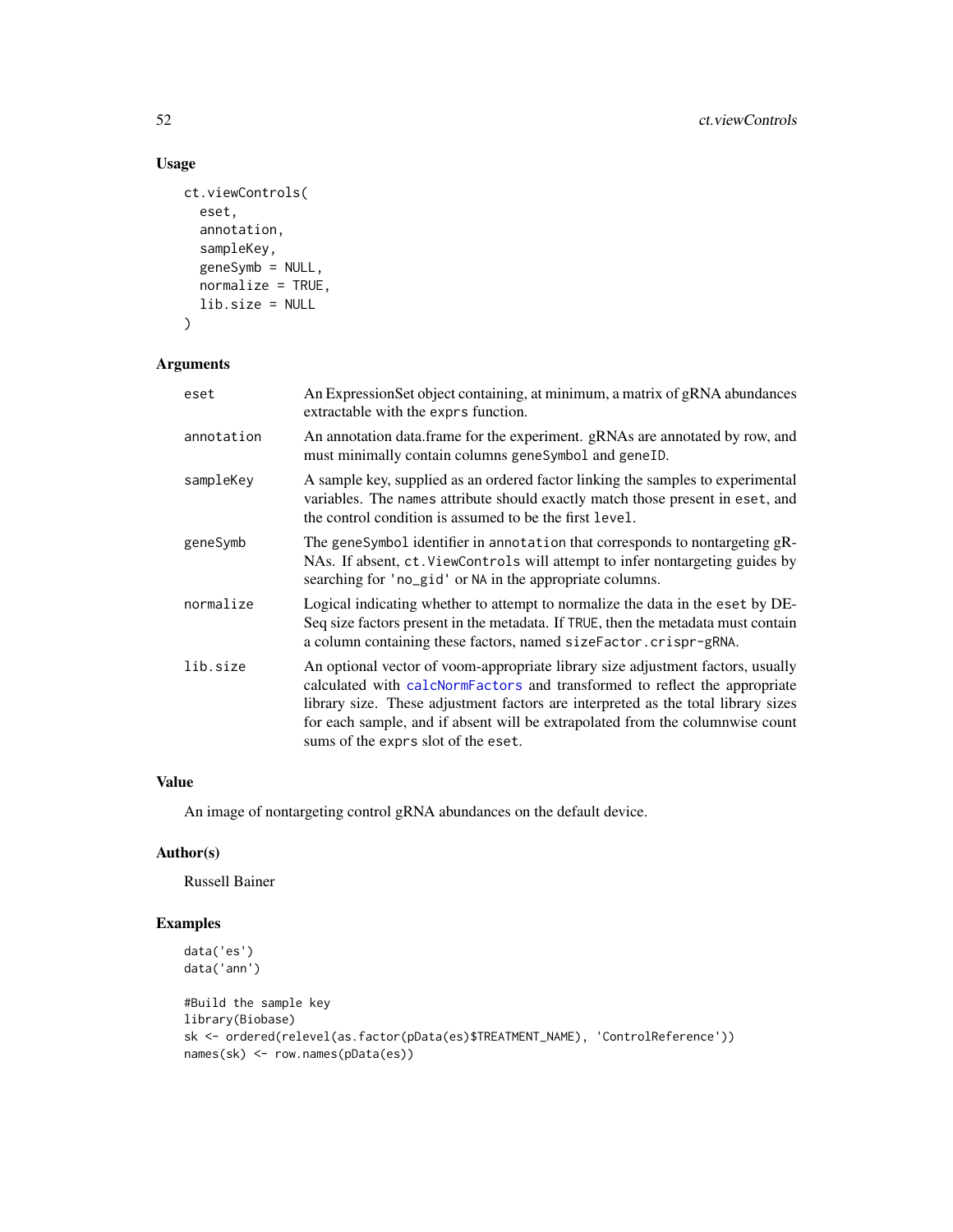```
ct.viewControls(es, ann, sk, geneSymb = NULL, normalize = FALSE)
ct.viewControls(es, ann, sk, geneSymb = NULL, normalize = TRUE)
```
ct.viewGuides *Generate a Plot of individual gRNA Pair Data in a Crispr Screen*

# Description

This function generates a visualization of the effect estimates from a MArrayLM model result for all of the individual guides targeting a particular element, specified somewhere in the library annotation file. The estimated effect size and variance is plotted relative to zero for the specified contrast, with the color of the dot indicating the relative scale of the of the guide intercept within the model framework, with warmer colors indicating lowly expressed guides. For comparison, the density of gRNA fold change estimates is privided in a pane on the right, with white lines indicating the exact levels of the individual guides.

# Usage

```
ct.viewGuides(
  gene,
  fit,
  ann,
  type = "geneSymbol",
  contrast.term = NULL,
  ylims = NULL
)
```
# Arguments

| gene          | the name of the target element of interest, contained within the 'type' column of<br>the annotation file.                                                                                                                                                              |
|---------------|------------------------------------------------------------------------------------------------------------------------------------------------------------------------------------------------------------------------------------------------------------------------|
| fit           | An object of class MArrayLM containing, at minimum, an 'Amean' slot con-<br>taining the guide level abundances, a 'coefficients' slot containing the effect<br>estimates for each guide, and an 'stdev.unscaled' slot giving the coefficient stan-<br>dard Deviations. |
| ann           | A data frame object containing the gRNA annotations. At mimimum, it should<br>have a column with the name specified by the type argument, containing the<br>element targeted by each guide.                                                                            |
| type          | A character string indicating the column in ann containing the target of interest.                                                                                                                                                                                     |
| contrast.term | If a fit object with multiple coefficients is passed in, a string indiating the coef-<br>ficient of interest.                                                                                                                                                          |
| ylims         | An optional numeric vector of length 2 indicating the extremes of the y-axis<br>scale.                                                                                                                                                                                 |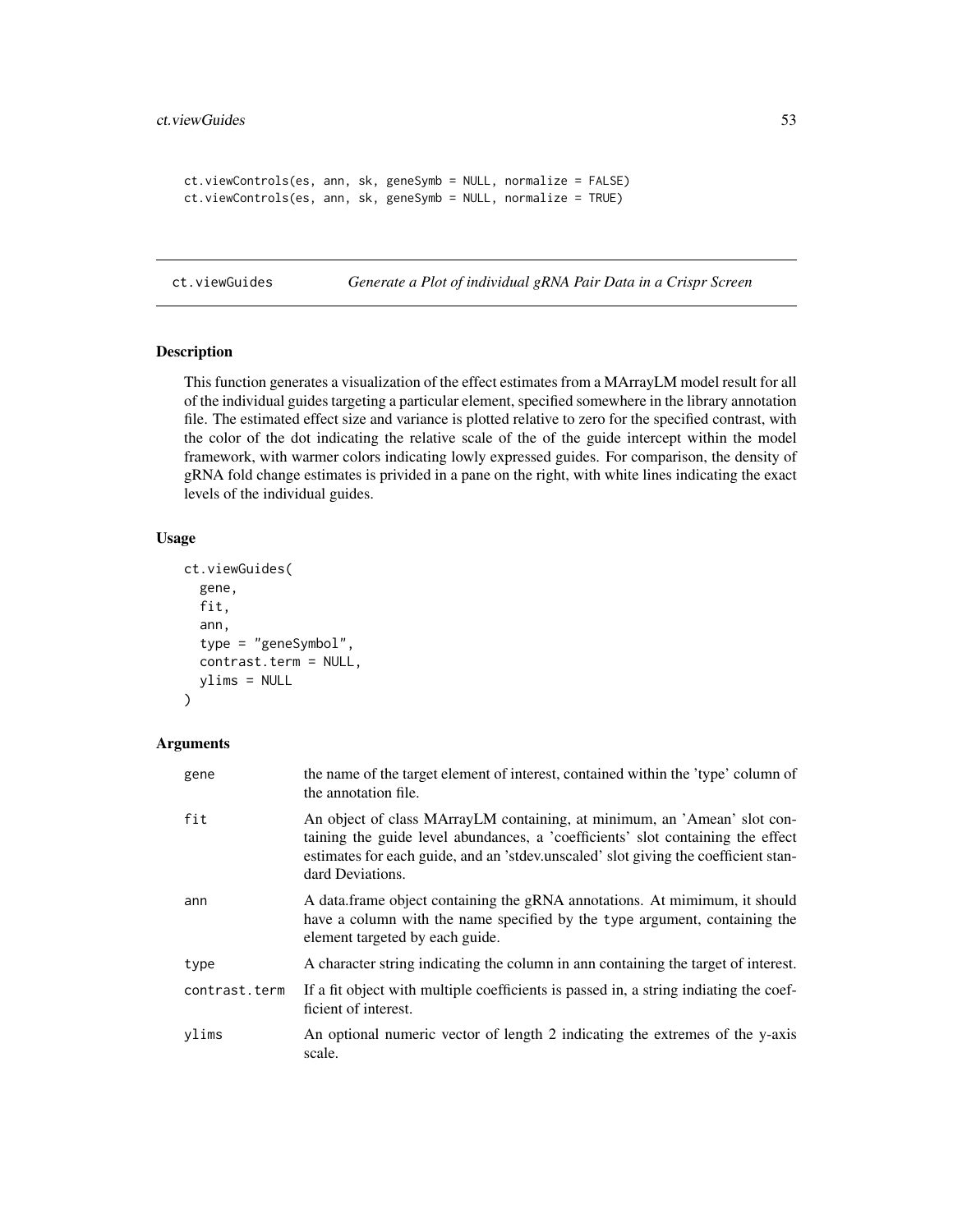# <span id="page-53-0"></span>Value

An image summarizing gRNA behavior within the specifed gene on the default device.

#### Author(s)

Russell Bainer

#### Examples

```
data('fit')
data('ann')
ct.viewGuides('Target1633', fit, ann)
```
es *ExpressionSet of count data from a Crispr screen with strong selection*

# **Description**

Expressionset of raw counts from a screen in mouse cells performed at Genentech, Inc. All sample, gRNA, and Gene information has been anonymized and randomized.

# Source

Genentech, Inc.

# See Also

Please see 'vignettes/Crispr\_example\_workflow.R' for details.

# Examples

```
data('es')
print(es)
```

| essential.genes | Artificial list of 'essential' genes in the example Crispr screen included |
|-----------------|----------------------------------------------------------------------------|
|                 | for plotting purposes                                                      |

# Description

Example gene list, designed to demonstrate functions using gene lists. All sample, gRNA, and Gene information has been anonymized and randomized.

# Source

Russell Bainer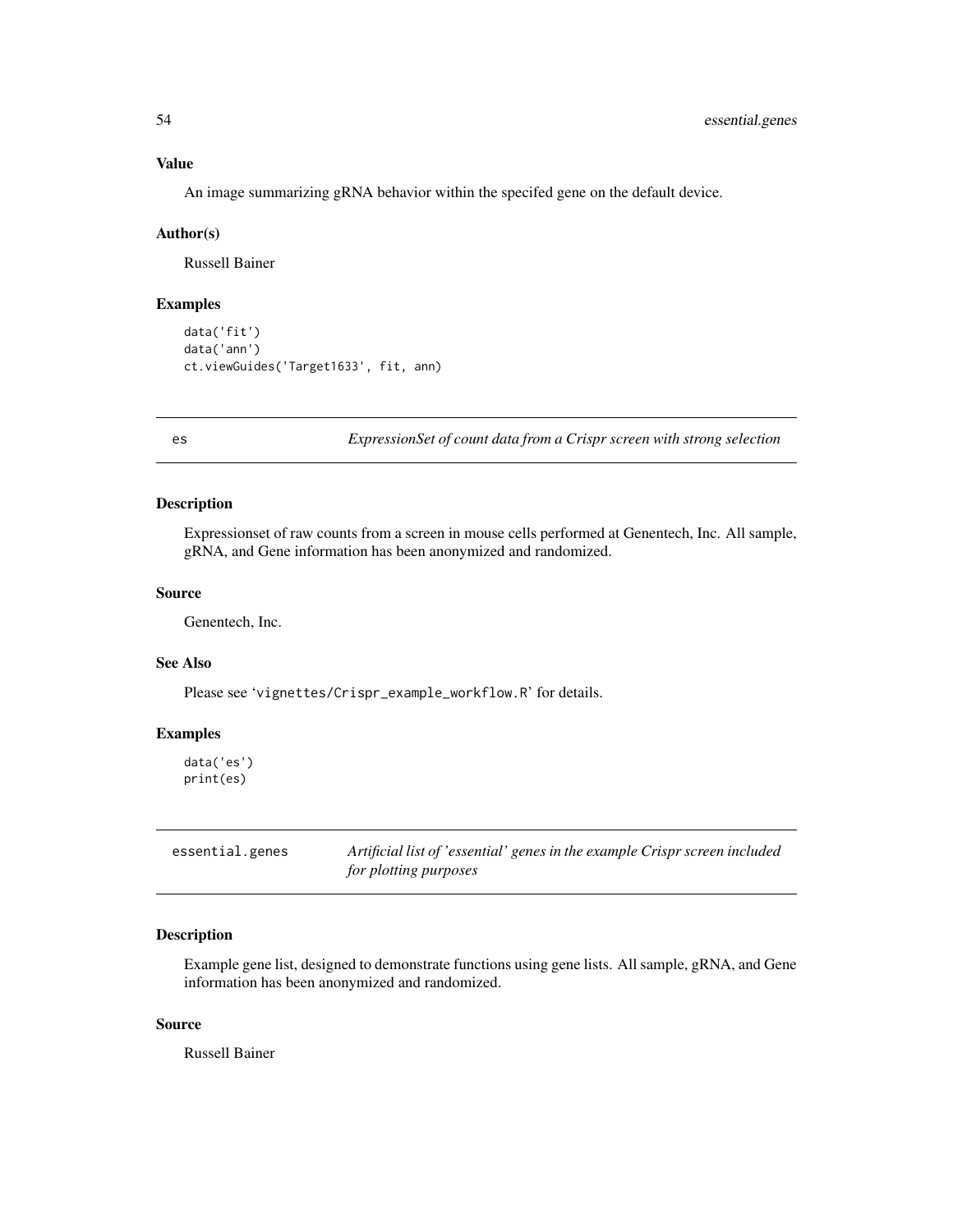# <span id="page-54-0"></span>See Also

Please see 'vignettes/Crispr\_example\_workflow.R' for details.

#### Examples

```
data('essential.genes')
essential.genes
```
fit *Precalculated contrast fit from a Crispr screen*

#### Description

A precalculated fit object (class MArrayLM) comparing the death and control expansion arms of a crispr screen performed at Genentech, Inc. All sample, gRNA, and Gene information has been anonymized and randomized.

# Source

Genentech, Inc.

#### See Also

Please see 'vignettes/Crispr\_example\_workflow.R' for model details.

#### Examples

data('fit') show(fit)

resultsDF *Precalculated gene-level summary of a crispr screen*

# Description

A precalculated summary Dataframe comparing the death and control expansion arms of the provided example Crispr screen (using 8 cores, seed = 2). All sample, gRNA, and Gene information has been anonymized and randomized.

#### Source

Genentech, Inc.

# See Also

Please see 'vignettes/Crispr\_example\_workflow.R' for model details.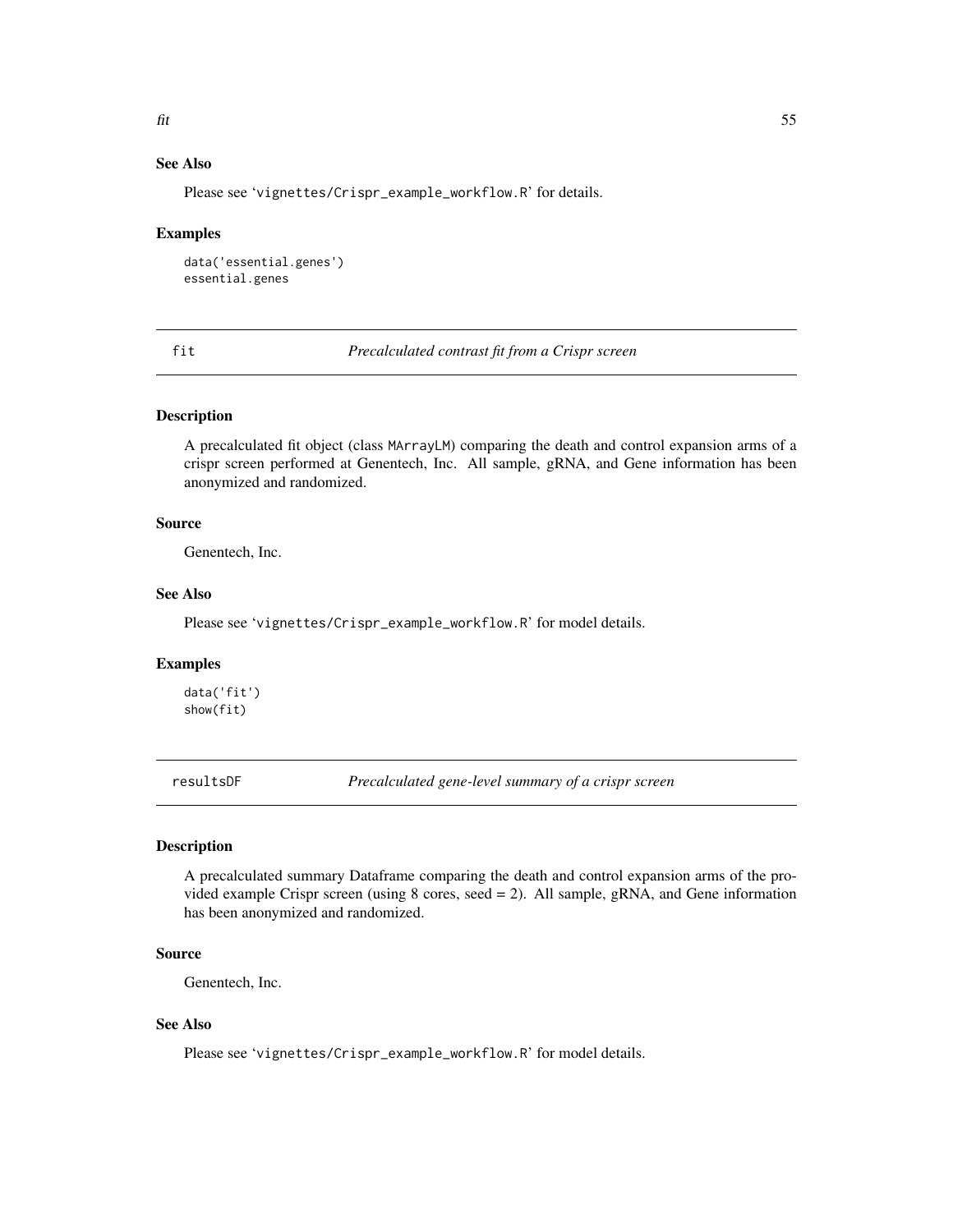56 resultsDF

# Examples

data('resultsDF') head(resultsDF)